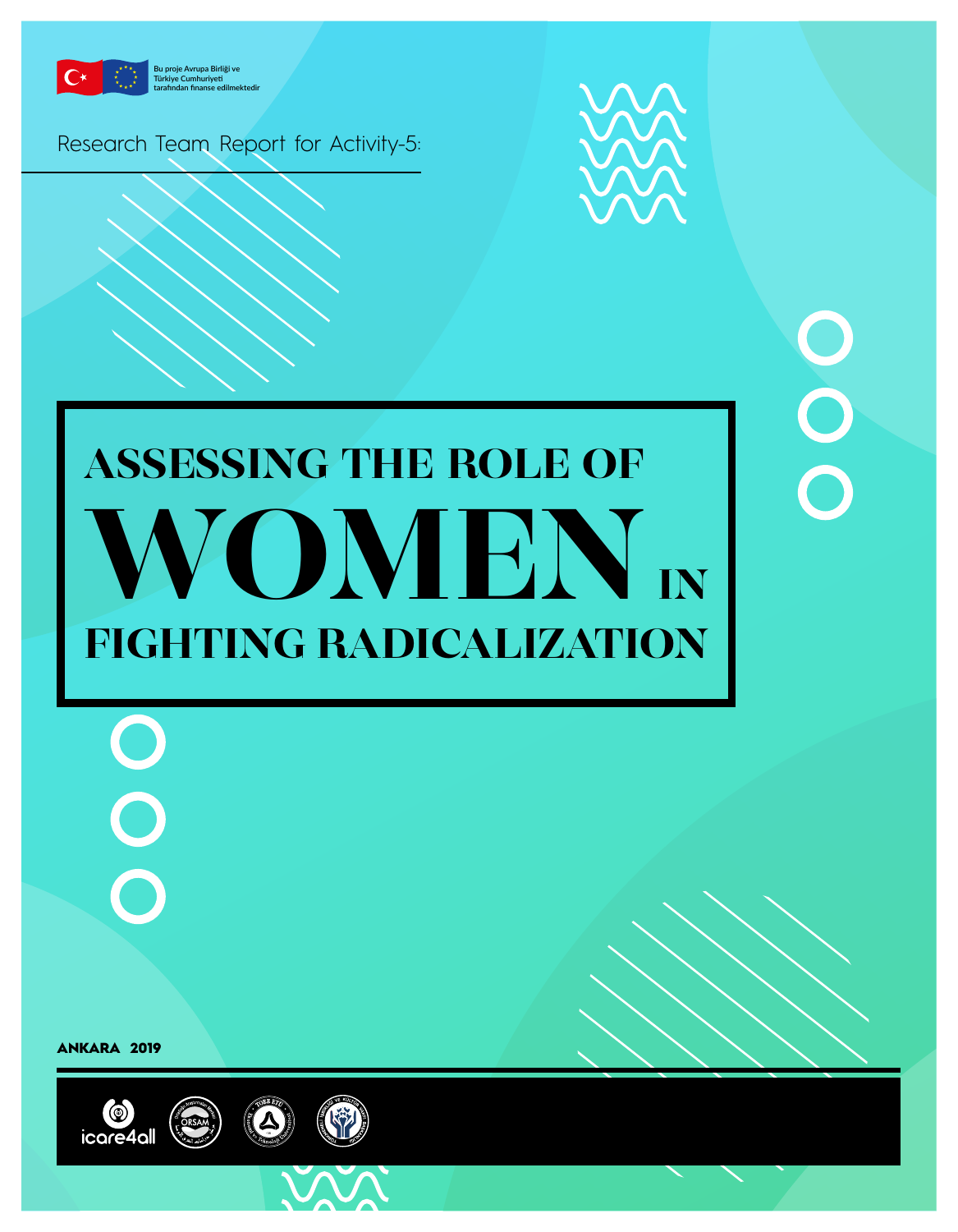|                                                                                                      | 1  |
|------------------------------------------------------------------------------------------------------|----|
|                                                                                                      | 3  |
|                                                                                                      | 5  |
|                                                                                                      | 9  |
|                                                                                                      | 13 |
|                                                                                                      | 13 |
| 4.b. Preparation of an extended interview list of NGOs, state institutions, academics working on     |    |
|                                                                                                      | 16 |
| 4.c. Sampling from the potential interviewees for the initial field research and securing interviews | 18 |
|                                                                                                      | 21 |
| 5.a. The conception of radicalization and violent extremism among NGOs, academics, policy-           |    |
|                                                                                                      | 21 |
| 5.b. Perspectives of civil society actors vis-à-vis countering and preventing violent extremism      | 23 |
|                                                                                                      | 23 |
|                                                                                                      | 23 |
|                                                                                                      | 24 |
| 5.c. Identifying the individual and community-based push and pull factors to extremism:              | 25 |

Research Team Report for Activity-5: Assessing the Role of Women in Fighting Radicalization

#### Key Expert:

Başak Yavçan, PhD Associate Professor of Political Science and International Relations TOBB University of Economics and Technology

#### Senior Researcher:

Gülriz Şen, PhD Assistant Professor of Political Science and International Relations TOBB University of Economics and Technology



# Table of Contents

#### **Ankara - TÜRKİYE icare4all © 2019**

**makul alıntılar dışında, hiçbir şekilde önceden izin alınmaksızın kullanılamaz, aittir; icare4all'ın kurumsal görüşünü yansıtmamaktadır.**

**Ortadoğu Araştırmaları Merkezi Adresi : Mustafa Kemal Mah. 2128 Sk. No: 3 Çankaya, ANKARA Telefon: +90 850 888 15 20 Faks: +90 (312) 430 39 48 Email: orsam@orsam.org.tr**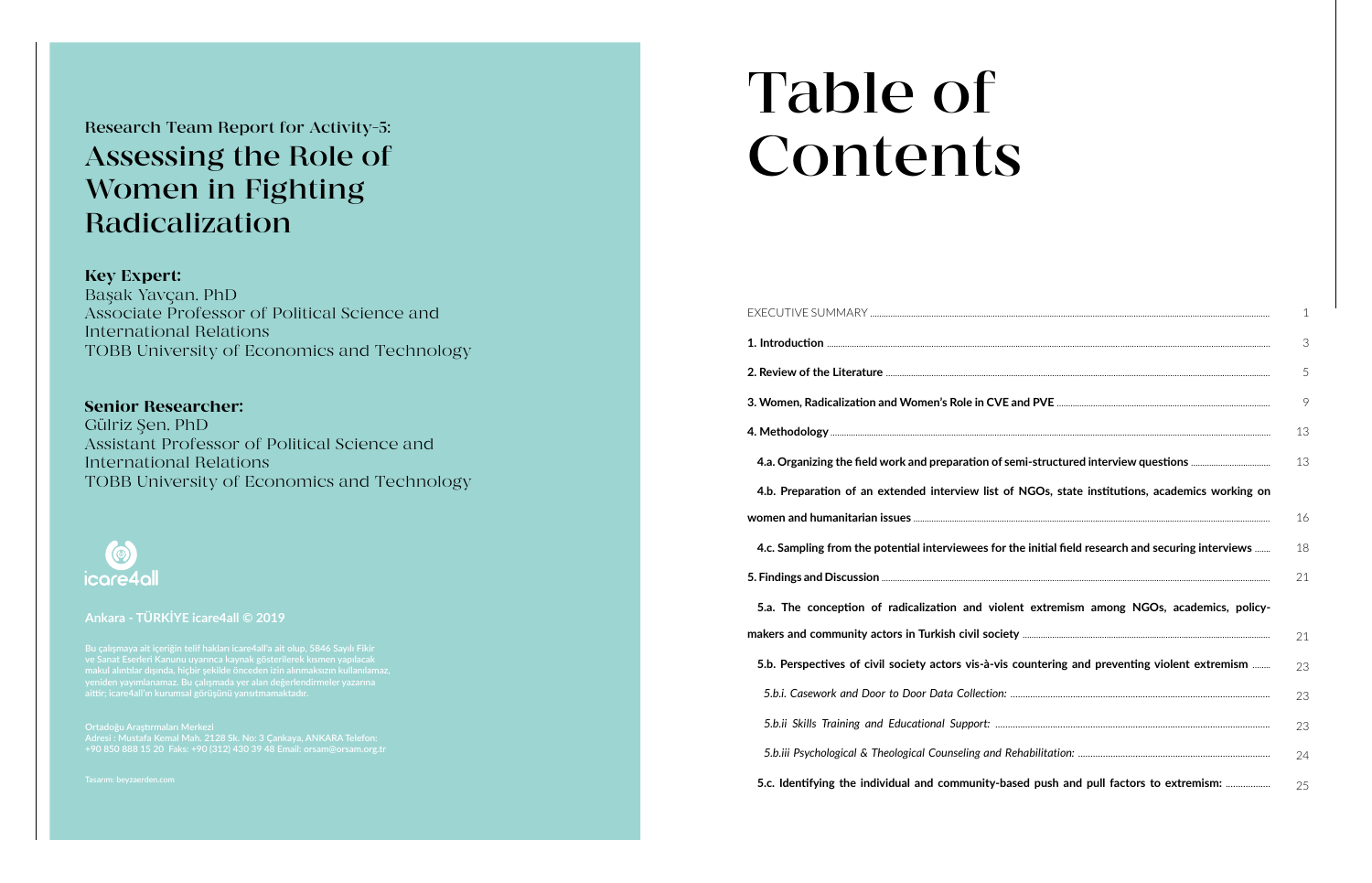|                                                                                                               | 25       |
|---------------------------------------------------------------------------------------------------------------|----------|
|                                                                                                               | 26       |
|                                                                                                               | 28       |
|                                                                                                               | 30       |
| 5.d. The tools, instruments and resources of civil society organizations for possible CVE and PVE             |          |
|                                                                                                               | 33       |
|                                                                                                               | 33       |
| 5.d.ii. Civil society's self-evaluation of past and present efforts to cope with the challenges of countering |          |
|                                                                                                               | 35       |
|                                                                                                               |          |
| 5.e. Where do women stand in Turkey's case of religious radicalization?: An analysis of the                   |          |
|                                                                                                               | 36       |
| 5.f. What to expect from future? Recommendations for durable and viable institutional mechanisms              |          |
|                                                                                                               | 38       |
|                                                                                                               | 38       |
| 5.f.ii.'Building and disseminating the counter-narratives: Respective roles of state and civil society        | 39       |
|                                                                                                               |          |
|                                                                                                               | 43<br>43 |

Departing from an intention of refinement of the concept of radicalization by placing women in this process, this research project aimed at exploring the possibility of building a gendersensitive approach for countering and preventing violent extremism (C/PVE), as an alternative and complement to "malestream" efforts that have dominated the field and practice. Aware of the importance and complementary role of a civilian, gender-sensitive and long-term perspective that will target the rehabilitation of society and women, and given the gaps in the literature on the issue area, the major aim of the research was to probe the role of civil society, mainly women's and humanitarian NGOs in building and implementing effective CVE and PVE strategies.

networks, lawyers and bar associations, community leaders, directly affected women, local political party affiliates (both opposition and government party), and religious leaders.

Following an extensive desk review of the related literatures and having identified important civil society and community actors in the issue area, 80 in-depth interviews were conducted in eight different provinces across Turkey, namely, Ankara, Istanbul, Gaziantep, Kilis, Adıyaman, Diyarbakır, Adana and Antakya. The actors identified as points of interest included academics, both faith-based and secular humanitarian aid NGOs, religious to CVE and PVE. Throughout our interviews, we have also explored the main push and pull factors and enablers outlined in the literature in an attempt to inform effective CVE and PVE strategies. The



The interviews indicate that NGOs and individuals have not only different definitions of radicalization but they also have different evaluations of it. Despite an interest and understanding regarding the importance of the issue, most civil society organizations lacked a clear strategy to deal with cases of radicalization. As outlined and discussed in the major findings of our report, women from Turkey, reflecting the global phenomenon, assumed varying roles as sympathizers, perpetrators, possible preventers, rehabilitators and victims in their relationship to radicalization. Any strategy has to take the complexity of these roles and motivations into account in order to formulate the much-needed gender-sensitive, inclusive approach

# EXECUTIVE **SUMMARY**

####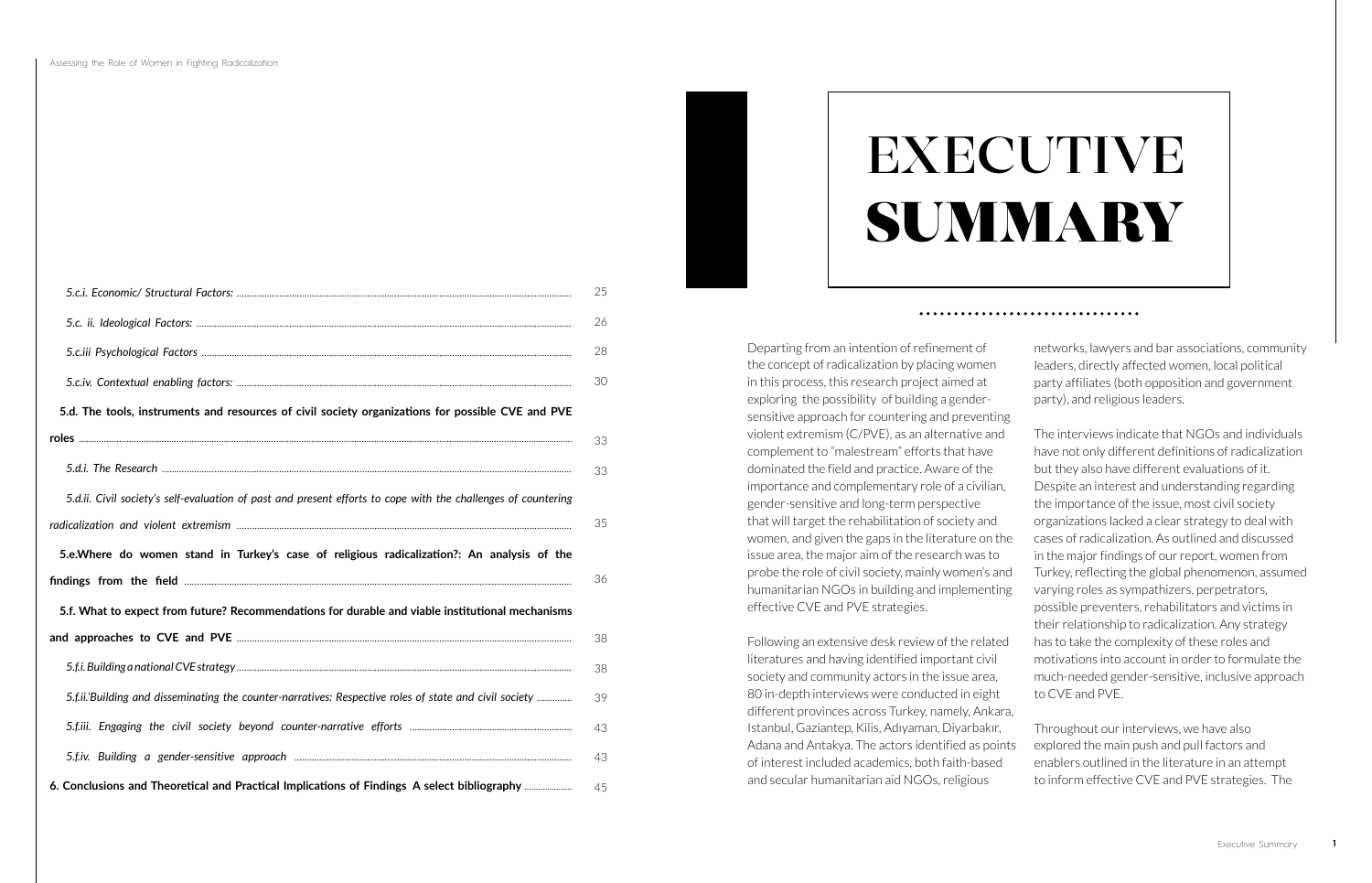terrorism" in the international security agenda,

This project module mainly aims to address how and why women take part in the process of violent extremism in Turkish case and how academia (particularly those engaged in theology and gender studies) and civil society organizations (mainly faith-based as well as secular women and other humanitarian NGOs and political party organizations) conceive and attend to this phenomenon. Departing from an intention of refinement of the concept of radicalization by placing women in this process, this research, in line with raising international awareness about the women's role in radicalization and de-radicalization processes, strives to explore the possibilities of building a gender-sensitive approach for countering and preventing violent extremism in order to challenge and also "correct" the "malestream" efforts that have dominated the field and practice. Granted the fact that the fight against radicalism and violent extremism mostly followed military vision and strategies until the emergence of more holistic discussions on "fighting terror vs. eliminating developing a civilian, gender-sensitive and longterm perspective that will target the rehabilitation of society and women as well as a perspective and action plan that will address the urgency of preventing radicalization and extremism is highly essential. Furthermore, current developments in world politics demonstrate that contrary to earlier decades, violent extremist groups such as ISIS place a higher importance on women, make a larger call to recruit women and thereby promote their larger involvement in their activities, resulting in a femininization of radicalization as well as victimization from radicalization.**<sup>1</sup>** Nonetheless, this reality is not fully reflected neither in the policy nor in the academic realm and efforts to understand and counter this phenomenon remain rather limited. Under this activity the research team aspires to analyse the roles women play in this process in Turkey, their motivations in their assumed roles either in promoting or countering extremism and the ways civil society, including women activism, can provide a meaningful and relevant response by drawing on past and present experience and offer future insight.



findings underlined the importance of Economic/ Structural Factors, namely the material conditions of the individual or the community not as a sole motivator but mostly in play in conjunction with other Ideological (heavily for women sympathizers) and Psychological Factors. These findings have important implications for women playing different roles throughout the process be it sympathizers or preventers.

Regarding the role of civil society in CVE and PVE, NGOs have the potential to be of great use not only in terms of coming up with a counternarrative strategy and disseminating it as a part of broader national CVE strategy, but also in terms of supporting prevention efforts with the activities and educational as well as psychological counselling services they provided and with case collection in the field. This is especially the case for NGO's concentrating on refugees, a population particularly vulnerable due to the exposure of a multitude of push and pull factors. Considering their expertise and skilled human resource, through collaboration with women's and faith based NGOs, they carry the

potential to be important actors in CVE and PVE efforts.

In terms of building a counter narrative, considering the strong role of ideology as a motivator as supported by our interviews, faithbased NGOs converged on the necessity of offering such a narrative from Islam itself with reference to Qur'anic verses and hadith that would challenge and refute the ISIS propaganda along with examples of peaceful conduct, tolerance, respect to other religious beliefs and practices, plurality, rejection of racial superiority, importance of the protection of innocent, elder and women in conflictual situations and love from the life of Prophet Mohammad and his companions, or *sahabah*. Here, an all-inclusive approach regarding different social classes and sectarian groups of society assumes great importance. This is of utmost significance for filling the information gap regarding religiously motivated radicalization and organizations that resort to violent extremism in the name of Islam.

# 1. **Introduction**

<sup>1</sup> UN Women Conference Report. "Women's role vital in countering violent extremism.", 2017. [http://asiapacific.unwomen.org/en/news-and-events/stories/2017/10/womens-role-vital-in](http://asiapacific.unwomen.org/en/news-and-events/stories/2017/10/womens-role-vital-in-countering-violent-extremism)[countering-violent-extremism](http://asiapacific.unwomen.org/en/news-and-events/stories/2017/10/womens-role-vital-in-countering-violent-extremism) (accessed on August 12, 2018); Brussels International Center Report. "Different Roles of Women in Violent Extremism and Counter-Terrorism", 2017 [https://www.](https://www.bic-rhr.com/different-roles-of-women-in-violent-extremism/) [bic-rhr.com/different-roles-of-women-in-violent-extremism/\(](https://www.bic-rhr.com/different-roles-of-women-in-violent-extremism/)accessed on August 10, 2018)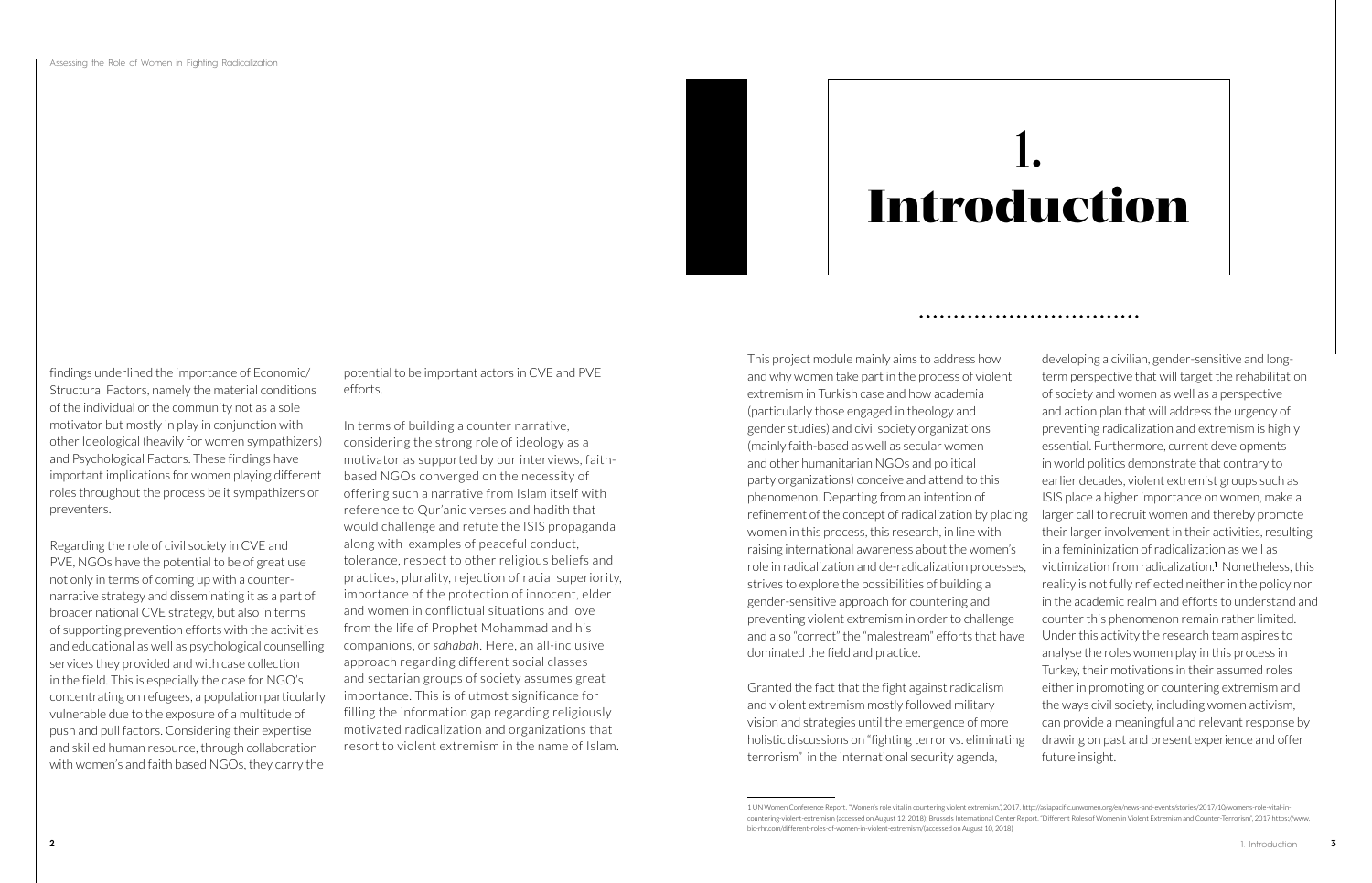To these ends, the research team outlined a research design incorporating a desk review and an original data collection via in-depth interviews with related actors, following the composition of the research team including Key Expert, Senior Researcher and Research Assistant. Under Activity 5, the research team is respectively composed of Associate Prof. Dr. Başak Yavçan, Assistant Prof. Dr. Gülriz Şen and research assistant Eyyüp Baytok. The team held biweekly meetings, outlined the research agenda, reviewed the literature, reviewed the media coverage, mapped the NGO universe, constructed a research design, operationalized the concepts via preparation of interview questionnaires, scheduled and conducted an initial set of interviews to attain the above-mentioned objectives. In the following sections, the report will first illustrate

the findings of a review of the literature regarding the main focus on this module, that is, understanding the role of women in preventing and countering violent extremism. In doing this, particular attention will be paid on the definition of radicalization, underlying reasons pushing and pulling individuals to radicalization, the increasing role of civil society in countering and preventing violent extremism. Upon this review, a refined conceptual framework will be outlined in an attempt to formulate an appropriate approach to the field work in terms of target subjects and priority issues. Based on this analysis, we will propose a research methodology incorporating an original interview questionnaire design, conceptual and geographical map of actors active in this area, and in-depth interviews.

This report provides with a review of the existing literature on the themes of gender and violence and in the context of women's diverse roles in CVE and PVE. The comprehensive literature review we conducted aimed to map out the multifaceted conceptualizations of the themes of violent extremism, radicalization, and the deepening discussions and action on countering and preventing violent extremism. In-depth work on these themes helped us to clarify the major conceptual tools and attain knowledge from previous conceptual and empirical studies on CVE, PVE and particularly the role of women in countering and preventing violent extremism. Our review of the literature made extensive use of the debates and discussions in the prominent international institutions such as the UN, EU and the OSCE with keen interest on the subject. Apart from these organizations, the review observes that various NGOs and affiliated research institutions immensely contributed to growing conceptual and empirical discussions upon the subject. To begin with, the review of the literature demonstrates that there is no consensus on the definition of violent extremism (henceforth VE).**2** As Idris and Abdelaziz argue, even the UN Secretary-General's Plan of Action on Preventing Violent Extremism in 2015 fell short of providing an all-agreed-upon definition of the term due to the political sensitivities involved.**3** Despite this fact, VE has become an integral part of policy directives that aim to counter and prevent it. To this aim, many countries adopted National CVE strategies, whilst the UN Security Council adopted a number of resolutions to strengthen international and national efforts to counter and prevent violent extremism. Needless to say, international efforts aimed at CVE and PVE intensified concomitant to the rise of ISIS. Neumann sheds light on the transformation of terminology from terrorism to VE and asserts that the term "violent extremism" was proposed as a more "accurate and realistic" term that covers not only terrorist attacks, but the whole range of violent actions that extremist groups hold responsibility for, comprising politically-motivated riots and hate crimes.**4** In this respect, a number of working definitions were offered for violent extremism.

Assessing the Role of Women in Fighting Radicalization

- How is radicalization and violent extremism conceived by women's NGOs, academics and policy-makers in Turkish civil society?
- What sort of perspectives do these actors adopt vis-a-vis countering and preventing violent extremism?
- What seems to be general perspective as to the individual and community-based push factors to extremism?
- Do they embark on gender-specific programmes to reach out women to prevent violent extremism as well as to counter those that suffer from post-radicalization trauma and provide institutional support for rehabilitation and resilience of women?
- What kind of tools, instruments and resources do they have to do so?
- How do they themselves evaluate past and present efforts to cope with the challenges of countering radicalization and violent extremism?
- What kind of durable and viable institutional mechanisms and approaches can be built up for the future?



The research team aims to probe the plausibility and find answers to the following questions:

<sup>2</sup> See Andrew Glazzard and Martine, Zeuthen. "Violent Extremism", February 2016. Retrieved from [http://gsdrc.org/wp-content/uploads/2016/02/Violent-extremism\\_RP.pdf](http://gsdrc.org/wp-content/uploads/2016/02/Violent-extremism_RP.pdf) ; Peter R. Neumann, "Countering Violent Extremism and Radicalisation that Lead to Terrorism: Ideas, Recommendations, and Good Practices from the OSCE Region". *OSCE Report*, September 2017. Retrieved from <http://www.osce.org/chairmanship/346841>; Humera Khan, "Why Countering Extremism Fails", *Foreign Affairs*, 18 February 2015. 3 Iffat Idris and Ayat Abdelaziz, "Women and countering violent extremism", *GSDRC Helpdesk Research Report*, 4 May 2017. 4 Peter R. Neumann, "Countering Violent Extremism and Radicalisation that Lead to Terrorism: Ideas, Recommendations, and Good Practices from the OSCE Region".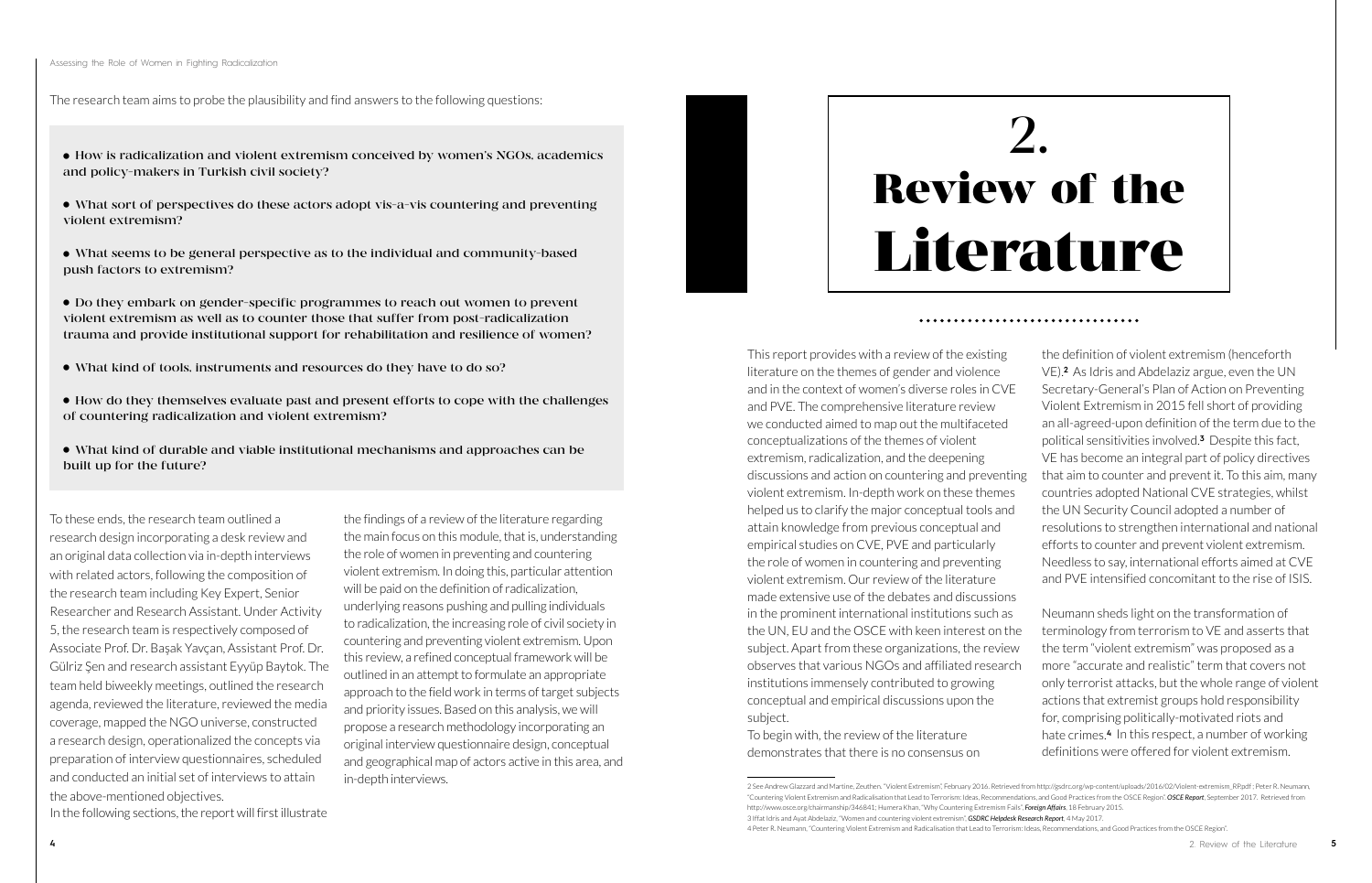Accordingly, VE can be defined as "the use of and support for violence in pursuit of ideological, religious or political goals"**5** or alternatively as "the choice individuals or groups make to use violence or support the use of violence to address grievances in line with a viewpoint which advocates exclusionary group identities."**<sup>6</sup>**

As Khan and Neumann among many others underline, VE is not a new phenomenon. However, what makes recent efforts at countering violent extremism (CVE) different from their precedents is acknowledgement of the necessity of greater role for civil society.**7** Previously, fight with VE has been largely confined to counterterrorism efforts by military and government authorities, and such an approach curtailed any room for civil society. Seen as such, a practical definition of CVE comprises 'the use of *non-coercive means* to dissuade individuals or groups from mobilizing towards violence and to mitigate recruitment, support, facilitation or engagement in ideologically motivated terrorism by non-state actors in furtherance of political objectives.'**8** As Frazer and Nunlist further explicate, CVE requires more than the use of intelligence, police and military means against the violent extremists, the *structural causes of violent extremism* must also be tackled.**9** Prevention of violent

extremism (PVE) constitutes a major dimension of CVE. As argued by many, it's not enough to counter violent extremism, it must be prevented. PVE requires a thorough assessment of the root causes and factors that contribute to extremism and terrorism, by engaging with individuals, communities and others.**10** As will be detailed below, engagement with individuals, communities, civil society organizations and international organizations thus has become pillars of growing body of CVE and PVE work across the globe.

Intrinsic to the growing body of conceptual work on CVE and PVE is the notion of radicalization. Radicalization can be defined as a *process* through which people turn to extremism.**11** Existing literature also draws on different stages and ladders of radicalization. Radicalization is not a monocausal process, as it involves different factors and dynamics at work. Different authors offer different classifications, however in each account material and ideational factors are addressed. In general, push factors are identified as the negative social, cultural, and political features of one's societal environment that aid in "pushing" vulnerable individuals onto the path of violent extremism. Push factors are what are commonly known as "underlying/root causes" such as poverty, unemployment, illiteracy, discrimination,

and political/economical marginalization. Taking a step further and going up in the latter of abstraction, Neumann classifies them in terms of grievances, needs and ideas.**<sup>12</sup>**

The pull factors are defined as the positive characteristics and benefits of an extremist organization that "pull" vulnerable individuals to join. These include the group's ideology (e.g., emphasis on changing one's condition through violence rather than "apathetic" and "passive" democratic means), strong bonds of brotherhood and sense of belonging, reputation building, prospect of fame or glory, and other socialization benefits.**13** James Khalil and Martine Zeuthen's refined model on the drivers of radicalization identifies *push* and *pull* factors for radicalization, which incorporates enabling factors to the direct causal paths.**14** Accordingly, structural motivators such as underlying grievances, socioeconomic or political issues are categorized as push factors, whereas *incentives* contingent on actual participation are taken as *pull* factors. As spectrum of push and pull factors, authors propose models of CVE that specifically tackle these factors. In addition to this basic framework, various studies looked upon the role of internet and social media, psychological factors, deprivation, poverty and lack of freedom and democratization on radicalization and proposed the necessity of addressing these issues in order to boost de-radicalization processes and achieve an effective PVE strategy.**16** As identified by some, personal factors include related but more specifically individual characteristics that make certain individuals more vulnerable than their circumstantially comparable peers to radicalization. This can include for example psychological disorders, personality traits and traumatic life experiences.**<sup>17</sup>**

stated, the authors also provide *enabling factors* as a third category, which enable rather than motivate violence.**15** In their analysis, Khalil and Zeuthen assert that in understanding radicalization the difference between opinion and behaviour shall be taken into consideration. Having identified a wide

12 Peter R. Neumann, "Countering Violent Extremism and Radicalisation that Lead to Terrorism: Ideas, Recommendations, and Good Practices from the OSCE Region". 13 Hassan, Muhsin, 'Understanding drivers of violent extremism: The case of Al-Shabab and Somali Youth", *Combating Terrorism Center West Point CTC Sentinel*, 2012, p. 5.

<sup>5</sup> Khalil, James and Martine Zeuthen, "Countering Violent Extremism and Risk Reduction: A Guide to Programme Design and Evaluation". *Whitehall Report* 2016, pp. 2-16. London: Royal United Services Institute for Defence and Security Studies (RUSI).

<sup>6</sup> Search for Common Ground, "Transforming Violent Extremism: A Peacebuilder's Guide", 2017. Retrieved from [https://www.sfcg.org/wpcontent/uploads/2017/04/Transforming- Violent-Conflict.](https://www.sfcg.org/wpcontent/uploads/2017/04/Transforming- Violent-Conflict.pdf) [pdf](https://www.sfcg.org/wpcontent/uploads/2017/04/Transforming- Violent-Conflict.pdf)

<sup>7</sup> Humera Khan, "Why Countering Extremism Fails".

<sup>8</sup> Ibid.

<sup>9</sup> See Owen Frazer and Christian Nunlist, "The Concept of Countering Violent Extremism", *CSS Analyses in Security Policy*. No. 183, 2015

<sup>10</sup> Iffat Idris and Ayat Abdelaziz, "Women and countering violent extremism".

<sup>11</sup> See Peter R. Neumann, "The Trouble with Radicalization", *International Affairs*, 89 (4), 2013, 875-876.

<sup>14</sup> Khalil, James and Martine Zeuthen, "Countering Violent Extremism and Risk Reduction: A Guide to Programme Design and Evaluation". 15 Ibid. 16 See Maura Conway, "Determining the Role of the Internet in Violent Extremism and Terrorism: Six Suggestions for Progressing Research". *Studies in Conflict & Terrorism*, 40:1, 2016, 77-98; Khatidja Chantler, et al. "Muslim women and gender-based violence in India and the UK". *Critical Social Policy*. 2018, 1-21; Randy Borum, "Radicalization into Violent Extremism II: A Review of

Conceptual Models and Empirical Research". *Journal of Strategic Security*, Vol.4, No.4; Arie W. Kruglanski, et al. "The Psychology of Radicalization and Deradicalization: How Significance Quest Impacts Violent Extremism". *Advances in Political Psychology*, Vol. 35, 2014; Elizabeth Pearson, "The Case of Roshonara Choudhry: Implications for Theory on Online Radicalization, ISIS Women, and the Gendered Jihad". Policy and Internet. 8:1, 2016, pp. 5-33; Gayatri Sahgal, and Martine Zeuthen, "Analytical Framing of Violent Extremism and Gender in Kenya: A Review of the Literature", *The African Review*, Vol. 45. No.1., 2018; 1-18; 2016, Mona Ennaji, "Recruitment of foreign male and female fighters to Jihad: Morocco's multifaceted counter-terror strategy", *International Review of Sociology*, 26:3, 2016, 546-557, Amin Saikal, "Women and Jihad: Combating Violent Extremism and Developing New Approaches to Conflict Resolution in the Greater Middle East", *Journal of Muslim Minority Affairs*. Vol. 36, No. 3, 2016, 313–322.

<sup>17</sup> M. Vergani, M. Iqbal, E. Ilbahar and G. Barton, "The three Ps of radicalization: Push, pull and personal. A systematic scoping review of the scientific evidence about radicalization into violent extremism", *Studies in Conflict & Terrorism*, 2018, 1-32.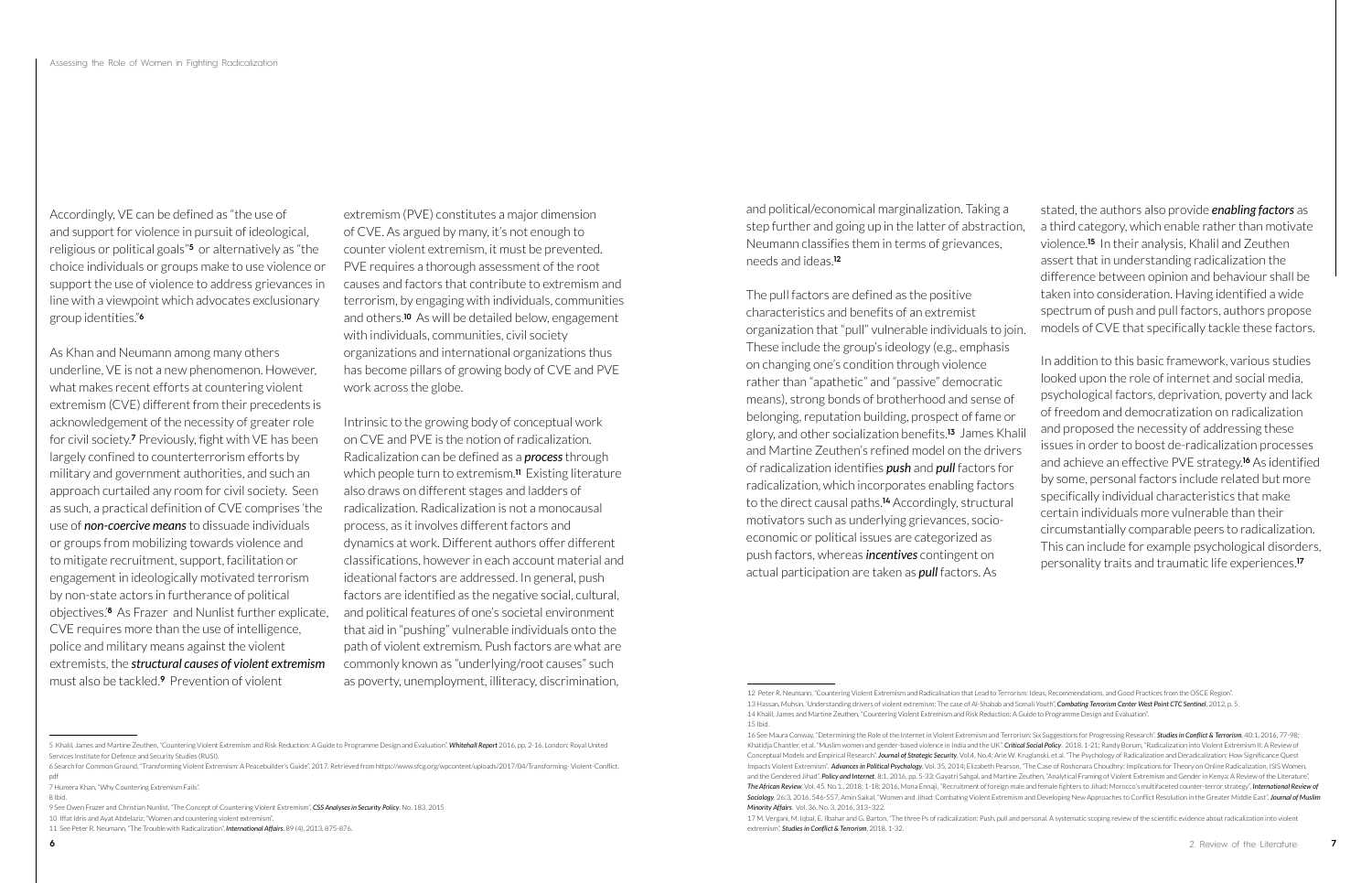

Furthermore, most recent studies incorporate personal factors including those interacting with societal values such as self-worth, and also draw our attention to individuals who shift between opposite set of values such as those converting from serious addiction or petty criminal activity to religiously devout lifestyles.**<sup>18</sup>**

Having identified the various push and pull factors, the literature turns to applied use of their findings in informing CVE and PVE efforts. In this regard, CVE and PVE efforts are documented through examples of good practices, exit strategies for radicalized individuals and efforts to devise counternarratives.**19** The literature puts emphasis on the necessity of a comprehensive response for C/PVE, which has to encompass prevention, intervention,

interdiction and reintegration. Unfortunately, studies illustrate that in most cases intervention and reintegration -particularly rehabilitation efforts- lagged behind and for this reason as also argued by Khan, individuals who started to radicalize have not been de-radicalized and those who engaged in violence were not rehabilitated.**<sup>20</sup>**

Following this general overview, the forthcoming section will propose a more gender specific approach following a discussion of previous efforts in this regard. In particular, we will unveil where women stand in processes of radicalization, their desired and existing role in CVE and PVE efforts and discuss how this gender specific approach can refine our current understandings based on the existing literature.

As pointed out in the literature, women's roles in violent extremism only recently became a subject of interest for policymakers, researchers and practitioners. Without doubt, this is mainly related with the growing role and visibility of women in ISIS.**21** According to the first global dataset compiled by the International Centre for the Study of Radicalisation (ICSR) of King's College London, of 41,490 international citizens from 80 countries affiliated with ISIS in Iraq and Syria, up to 4,761 (13%) of them were recorded to be women in addition to 4,640 (12%) of them to be minors.**22** However,

When it comes to relative importance<br>
of these different motivators and<br>
enablers, several meta analyses assess<br>
their impact in different contexts and find that of these different motivators and enablers, several meta analyses assess among the structural factors, the evidence regarding the role of poverty and lack of education is rather mixed and instead suggest evaluations of unfairness embedded in relative deprivation, limited access to public services, and state repression as an important motivator.

the report aptly noted the absence of exact data for many countries regarding the real figures in women and minors, which directly pertained to the lack of gender-sensitive statistics. Nevertheless, women recruitment of ISIS from the Western countries and their active presence in further recruitment and propaganda for ISIS, besides their public roles in the proto-state building of the ISIS has been a particular concern for OSCE countries to attend to this hitherto neglected dimension and seek ways of understanding women's radicalization and their roles in deradicalization and C/PVE attempts.**<sup>23</sup>**

**8** 3. Women, Radicalization and Women's Role in CVE and PVE **9**

#### 18 Ibid.

20 For a precise discussion, see Humera Khan, "Why Countering Extremism Fails".

21 See Meredith Loken and Anna Zelenz, "Explaining Extremism: Western Women in Daesh", *European Journal of International Security*, 3:1, 2018, 45-68; Elizabeth Pearson, Emily Winterbotham,

<sup>22</sup> Joana Cook and Gina Vale, *From Daesh to 'Diaspora': Tracing the Women and Minors of Islamic State*, International Centre for the Study of Radicalisation, King's College London, 2018. Online available at: https://icsr.info/wp-content/uploads/2018/07/ICSR-Report-From-Daesh-to-%E2%80%98Diaspora%E2%80%99-Tracing-the-Women-and-Minors-of-Islamic-State.pdf 23 Peter R. Neumann, "Countering Violent Extremism and Radicalisation that Lead to Terrorism: Ideas, Recommendations, and Good Practices from the OSCE Region".

<sup>19</sup> See Global Counterterrorism Forum, "Good Practices on Women and Countering Violent Extremism", 2015. Retrieved from http://www.the gctf.org. Hedayah, "Launch of the Counter Narratives in South East Asia How-To Guide". Retrieved from http://www.hedayahcenter.org/activites/761/2016/780/launch-of-the-counter-narratives-in-south-east-asia-how-to-guide; Krista Couture, "A Gendered Approach To Countering Violent Extremism: Lessons Learned From Women In Peacebuilding And Conflict Prevention Applied Successfully In Bangladesh And Morocco", *Brookings Policy Paper*, 2014.

<sup>&</sup>quot;Women, Gender and Daesh Radicalisation" *The RUSI Journal*, 162: 3, 2017, 60-72; Beverley Milton-Edwards, Sumaya Attia, "Female Terrorists and Their Role in Jihadi Groups", *Brookings*, May 9, 2017. Retrieved from [https://www.brookings.edu/opinions/female-terrorists-and-their-role-in-jihadi-groups;](https://www.brookings.edu/opinions/female-terrorists-and-their-role-in-jihadi-groups) Aymenn Jawad Al-Tamimi, "ISIS' Female Suicide Bombers Are No Myth", *Foreign Affairs*, 22 September 2017.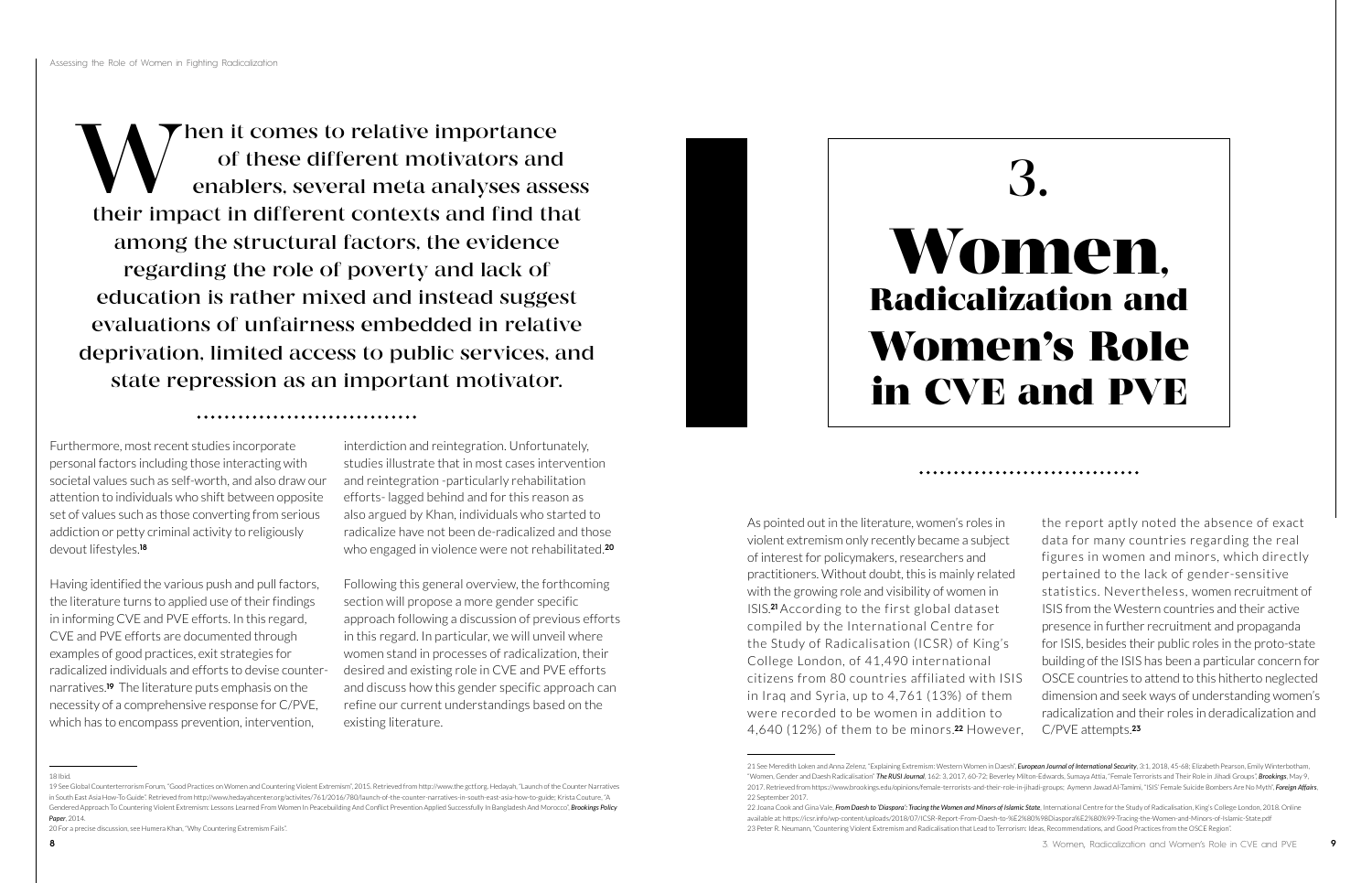As a matter of fact, there has already been a remarkable increase in UN's efforts to incorporate gender as an intrinsic dimension of security and conflict resolution. Women, Peace and Security (WPS) Initiative of the UN already laid the contours of contemporary efforts to foster a gender-sensitive approach to security with its emphasis on gender equality and women's empowerment. Adopted in October 2000, UNSCR 1325**24** was a landmark resolution for the WPS. The resolution "reaffirms the important role of women in the prevention and resolution of conflicts, peace negotiations, peacebuilding, peacekeeping, humanitarian response and in post-conflict reconstruction and stresses the importance of their equal participation and full involvement in all efforts for the maintenance and promotion of peace and security." It urged "all actors to increase the participation of women, incorporate gender perspectives in all United Nations peace and security efforts and calls on all parties to conflict to take special measures to protect women and girls from gender-based violence, particularly rape and other forms of sexual abuse, in situations of armed conflict."**25** UN's agenda on gender equality and women's empowerment was reflected in major UN Security Council Resolutions 2129 (2013), UNSC 2178 (2014), UNSC 2242 (2015) as well as reports of the Counter-Terrorism Committee, and the Committee's Executive Directorate (CTED).

Among these resolutions, UNSC Resolution 2242 adopted in 2015 deserves special attention in the context of global efforts to understand and foster women's roles in CVE/PVE. The Resolution has been the first UNSC resolution which called

for gender-sensitive research, participation and leadership of women and women's organizations in developing strategies to counter terrorism and violent extremism, and greater funding of CVE projects addressing gender dimensions.**<sup>26</sup>** Furthermore, the UN Action Plan on PVE dedicated a whole pillar to the role of women and gender, including determining a percentage of funding for programmes focused only on women/girls in PVE.**<sup>27</sup>**

Besides UN and the OSCE, European Union and the United States also embarked on supporting research in order to address the role of women in violent extremism and formulate policy to strengthen women's role in C/PVE. To this aim, studies by the European Radicalization Awareness Network (RAN) and February 2015 White House Summit to Counter Violent Extremism and related activities of the US government must be stated.**28** Furthermore, projects entitled Women without Borders/Sisters against Violent Extremism and Center for Gender and Peacebuilding launched by the US Institute of Peace attended to the role of women as well as women's organizations with an aim to "let the women on the front lines talk."**<sup>29</sup>**

The research team's survey of the existing literature found out strong emphasis on diverse roles women played *for* and *against* radicalization. Most of the analyses objected to "women as victims" view as a popular misconception, which deprived them of agency and reduced women to passivity.**30** Studies, such as of Fink et al, pointed out the long history of women as active members of terrorist groups, through their roles as mobilizers, recruiters,

Thus, in our survey of literature, besides analyses on women and children being the primary victims of violence and extremism, women are also defined as "perpetrators of VE, supporters of VE and those who have peers associated with VE."**34** Various articles depicted women "on the frontlines of violent extremism, as recruiters, propagators, suicide bombers, and targets".**35** These analyses in essence followed up the earlier discussions on the theme of "female jihad", which largely documented women's role in al-Qaeda, particularly their participation in acts of suicide bombing.**<sup>36</sup>**

supporters and perpetrators.**31** These studies underlined that women were neither mere victims, nor sole perpetrators. Indeed, since we cannot talk about a monolithic woman category, we cannot envisage a single role for women in their relationship with violence.**32** Furthermore, as Oudraat argues, portrayal of women as passive victims only served for reproduction of gender stereotypes and risked undermining the effectiveness of CVE efforts by denying women any role.**<sup>33</sup>** messaging, and peacebuilding."**37** An OSCE report of 2013 framed women's involvement in C/PVE as "policy shapers, educators, community members, and activists."**38** EU Workshop on Effective programming for CVE drew upon women's help in "de-mystifying the life of a terrorist" as well as their role in "compelling media attention and public sympathy"**39** Thus, the CVE and PVE analyses embraced "a more comprehensive recognition of the gender dynamics at play" both at different stages of radicalization and deradicalization.**<sup>40</sup>**

Yet, a highly important discussion on women's central role in CVE and PVE also burgeoned and started to receive its much-deserved attention. These works put forward by academia as well as practitioners working in the field depicted women as "leaders working on de-radicalization, counter-

The research team's literature survey traced and enlisted some of the current CVE/PVE programmes focusing on increasing education, cultural outreach and building counter-narratives to prevent radicalization at the individual and community level through social media or imams.**<sup>41</sup>** Prominent C/PVE initiatives undertaken so far included "Mother's Schools" programme run by the NGO Women without Borders (2013); Danish Kingdom MENA municipality network for establishing multi-stakeholder Municipal "Prevention Networks" with the aim to capacitybuild local stakeholders to coordinate efforts, advise on and respond to concerns of risk behaviour among young people and the Prevent strategy of the UK government.**42** The review of the programmes revealed that some countries also

**10** 3. Women, Radicalization and Women's Role in CVE and PVE **11**

[http://www.osce.org/atu/99919?download=true;](http://www.osce.org/atu/99919?download=true) Sophie Giscard d'Estaing, "Engaging women in countering violent extremism: avoiding instrumentalisation and furthering agency". *Gender & Development*, 25:1, 2017, pp. 103-118.

31 Naureen Fink, Sara Zeiger, Rafia Bhulai (eds.), *A Man's World? Exploring the Roles of Women in Countering Terrorism and Violent Extremism*. Hedayah and The Global Center on Cooperative Security,

<sup>28</sup> See[https://ec.europa.eu/home-affairs/what-we-do/networks/radicalisation\\_awareness\\_network\\_en](https://ec.europa.eu/home-affairs/what-we-do/networks/radicalisation_awareness_network_en)[https://obamawhitehouse.archives.gov/the-press-office/2015/02/18/fact-sheet-white-house](https://obamawhitehouse.archives.gov/the-press-office/2015/02/18/fact-sheet-white-house-summit-countering-violent-extremism)[summit-countering-violent-extremism](https://obamawhitehouse.archives.gov/the-press-office/2015/02/18/fact-sheet-white-house-summit-countering-violent-extremism); for a precise overview, see also Chantal de Jonge Oudraat, "Preventing and Countering Violent Etxremism: The Role of Women and Women's Organizations", in Fink et. al. A Man's World? Exploring the Roles of Women in Countering Terrorism and Violent Extremism. Hedayah and The Global Center on Cooperative Security, 2016.

<sup>24</sup> The text of the UNSC Resolution 1325 is online available at: <https://documents-dds-ny.un.org/doc/UNDOC/GEN/N00/720/18/PDF/N0072018.pdf?OpenElement> 25 See<http://www.un.org/womenwatch/osagi/wps/#resolution>

<sup>26</sup> For the full text of the UNSC Resolution 2242, see <https://documents-dds-ny.un.org/doc/UNDOC/GEN/N15/311/09/PDF/N1531109.pdf?OpenElement>

<sup>27</sup> See Iffat Idris and Abdelaziz, "Women and countering violent extremism".

<sup>29</sup> Chantal de Jonge Oudraat, "Preventing and Countering Violent Extremism: The Role of Women and Women's Organizations". 30 See OSCE, "Women and Terrorist Radicalization Final Report", 2013. Retrieved from

<sup>2016.</sup> 

<sup>32</sup> Lucy Lebun, "Women As Victims And Perpetrators Of Daesh Violence", *CFFP*, 2017. Retrieved from [https://centreforfeministforeignpolicy.org/journal/2017/1/17/women-as-victims-and](https://centreforfeministforeignpolicy.org/journal/2017/1/17/women-as-victims-and-perpetrators-of-daesh-violence)[perpetrators-of-daesh-violence](https://centreforfeministforeignpolicy.org/journal/2017/1/17/women-as-victims-and-perpetrators-of-daesh-violence)

<sup>33</sup> See Chantal de Jonge Oudraat, "Preventing and Countering Violent Extremism: The Role of Women and Women's Organizations". 34 James Khalil and Martine Zeuthen, "Countering Violent Extremism and Risk Reduction: A Guide to Programme Design and Evaluation". 35 Sophie Giscard d'Estaing, "Engaging women in countering violent extremism: avoiding instrumentalisation and furthering agency". 36 See Jessica. Davis, "Evolution of the Global Jihad: Female Suicide Bombers in Iraq", *Studies in Conflict & Terrorism*, 36, 2013, pp. 279–291; Katarina Van Knop, "The Female Jihad: Al Qaeda's Women". *Studies in Conflict & Terrorism*, 30, 2006, pp. 397–414.

<sup>37</sup> Sophie Giscard d'Estaing, "Engaging women in countering violent extremism: avoiding instrumentalisation and furthering agency". 38 OSCE, "Women and Terrorist Radicalization Final Report", 2013. Retrieved from http://www.osce.org/atu/99919?download=true 39 Becky Carter, "Women and violent extremism". *GSDRC Helpdesk Research Report*, 2013. Retrieved from<http://www.gsdrc.org/docs/open/hdq898.pdf>

<sup>40</sup> See Erin Marie Saltman and Ross Frenett, "Female Radicalization to ISIS and the Role of Women in CVE", in Fink et al, *A Man's World? Exploring the Roles of Women in Countering Terrorism and Violent Extremism*.

<sup>41</sup> See the comprehensive library and publications at<http://www.hedayah.ae/>

<sup>42</sup> Fink et. al. *A Man's World? Exploring the Roles of Women in Countering Terrorism and Violent Extremism*; Iffat Idris and Abdelaziz, "Women and countering violent extremism".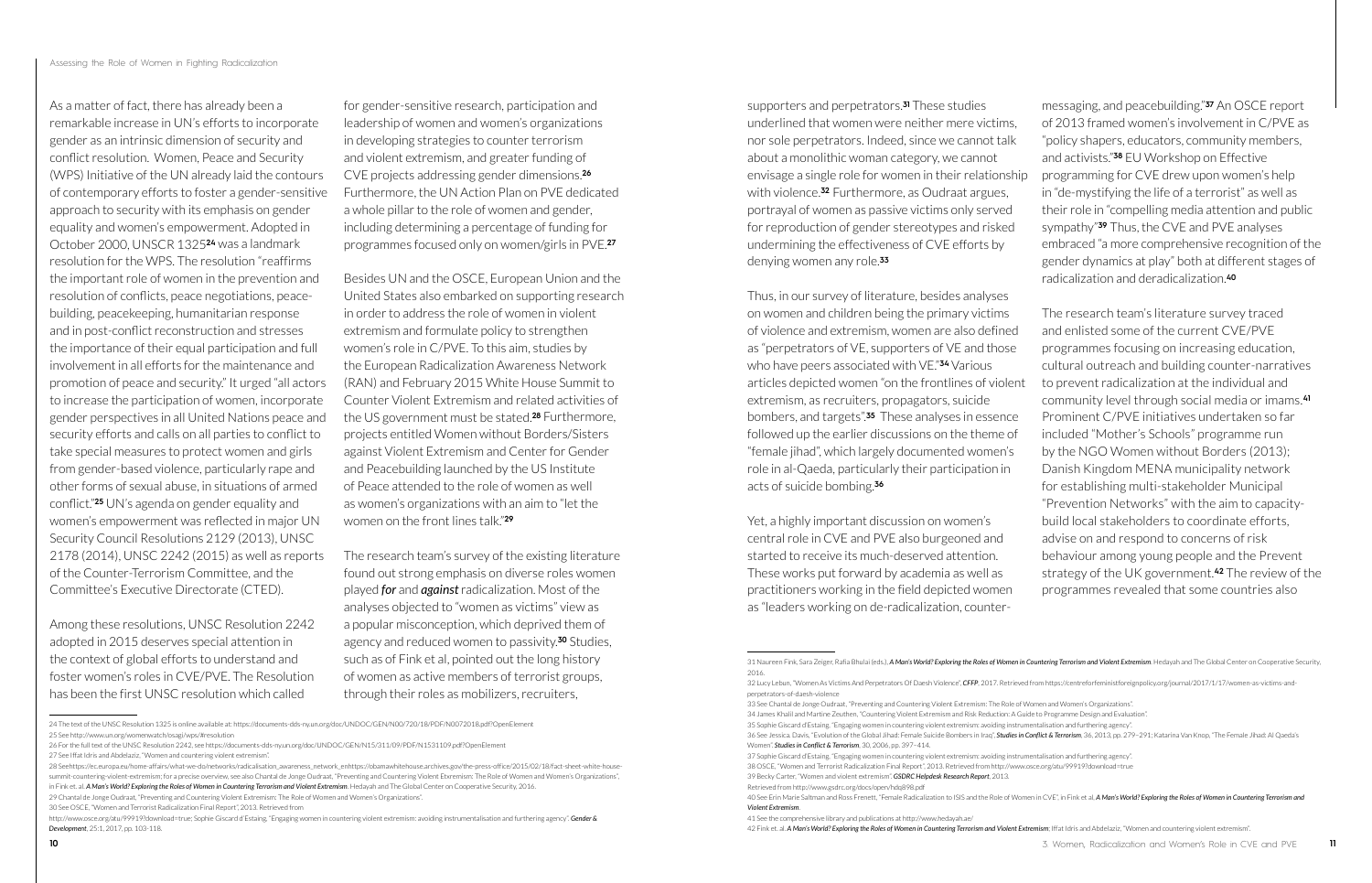engaged in inter-religious and inter-communal dialogues; some undertook socio-economic development for youth and marginalized groups.**<sup>43</sup>**

As Idris and Abdulaziz suggest, the growing view that women can serve as preventers of violent extremism mostly defined this role in relation to women's family, as seen in Mother's Schools initiative, that is in terms of women spotting signs of radicalization among their family members and delegitimizing these extremist narratives.**<sup>44</sup>** However, feminist critiques object to this view, for it reproduces women's traditional role and confinement to family and indeed brings enormous burden for coping with this challenge on their own, which has to be shouldered more by the state and civil society organizations.**45** Apart from these discussions, experts also suggest that women can also play crucial role by assisting security actors in the making of more effective CVE programmes. In this respect, they can themselves become a part of the security forces.**46** These works mentioned the importance of the engagement of international community and governments with women in preventing violent extremism and called for greater focus on the gender-related reasons why women become involved as protagonists and supporters of violent extremism.**<sup>47</sup>**

Apart from conceptual discussions and practitioners' record of C/PVE efforts, we also compiled data and analysis produced on Turkey's experience with radicalization particularly in the context of ISIS by drawing on the major works of investigative journalism in Turkish. Among a number of pieces produced on this topic, works by Taştekin, Saymaz,

Alkan and Eroğlu were reviewed to comprehend the historical, sociological and political context of the emergence of ISIS, main contours of its ideology and policy, its policy and perspective on women.**48** These works mostly attended to the ideology, network and operations of the ISIS, only briefly touched upon the gender dimension, and they did so mainly in terms of women recruitment and ISIS manifesto for women. Analyses on Turkey's experience with Foreign Terrorist Fighters and its struggle with radicalization and violent extremism shed light on significant conceptual and practical dimensions of VE and radicalization in the context of Turkey, yet these works did not thoroughly discuss the gender dimension.**49** Nor did they provide any gender-based statistics on female recruitment to ISIS.

Based on the literature on violent extremism with a gendered perspective and in preparation for the fieldwork, the research team conducted a desk review of the Turkish case with violent extremism using available official reports, books and literature published as well as a media review. This analysis pointed out to several new issues to be addressed when conducting the fieldwork and new actors to be interviewed. The research team then outlined an organization of the fieldwork to address some of the issues as well as the shortcomings shown in existing studies. To this end a list of issues are drafted and potential actors who can be inquired about these issues were identified. For this identification, scholarly research, international, national and local news were surveyed, and experts were consulted.

Building on the findings from the desk review, media review, and canvassing the field, we focused on case selection for the interviews. Based on the frequent reported cases of joining violent extremist organizations and expert interviews, various locations stood out. While continuing our interviews



- in Ankara, we explored these locations and their feasibility to be included in the fieldwork.
- The first province we chose to cover was Istanbul. In addition to sheer magnitude of cases available, this context was quite different than the remaining southeastern provinces we focused with a potential for different push and pull factors, different recruitment mechanisms and networks of action. In addition, Istanbul was a case where we could explore the radicalization of both Turkish citizens and refugee populations in a highly developed NGO environment.
- The second and third provinces we chose were heavy in border crossings for both Syrians and Turkish citizens and radicalization activity, namely Kilis and Hatay. There was some NGO activity in the region, still we had to loosen our definition of an NGO and to include faith-based agencies and political party support groups.
- The three following provinces we chose were known

43 Sophie Giscard d'Estaing, "Engaging women in countering violent extremism: avoiding instrumentalisation and furthering agency", p. 105. 44 See Iffat Idris and Abdelaziz, "Women and countering violent extremism".

45 Sophie Giscard d'Estaing, "Engaging women in countering violent extremism: avoiding instrumentalisation and furthering agency".

46 See Fink et. al. *A Man's World? Exploring the Roles of Women in Countering Terrorism and Violent Extremism*; Iffat Idris and Abdelaziz, "Women and countering violent extremism". 47 Sophie Giscard d'Estaing, "Engaging women in countering violent extremism: avoiding instrumentalisation and furthering agency".

48 See Fehim Taştekin, *Karanlık Çöktüğünde*. İstanbul: Doğan Kitap, 2016; İsmail Saymaz, *Türkiye'de IŞİD*. Ankara: İletişim Yayınları, 2017; Necati Alkan, *El Kaide'den İşid'e Din, Şiddet ve Terörizm*, Karınca, 2016; Doğu Eroğlu, *IŞİD Ağları: Türkiye'de Radikalleşme, Örgütlenme, Lojistik*. İstanbul: İletişim Yayınları, 2018.

#### **4.a. Organizing the field work and preparation of semi-structured interview questions**

...............................

<sup>49</sup> See Göktuğ Sönmez, "Radicalization, Violent Extremism and Turkey's Fight", *ORSAM Analiz*, 30 May 2017; Göktuğ Sönmez "'Detecting and Interdicting Terrorist Travel', Global Efforts, and Turkey", *ORSAM*, 30 November 2018.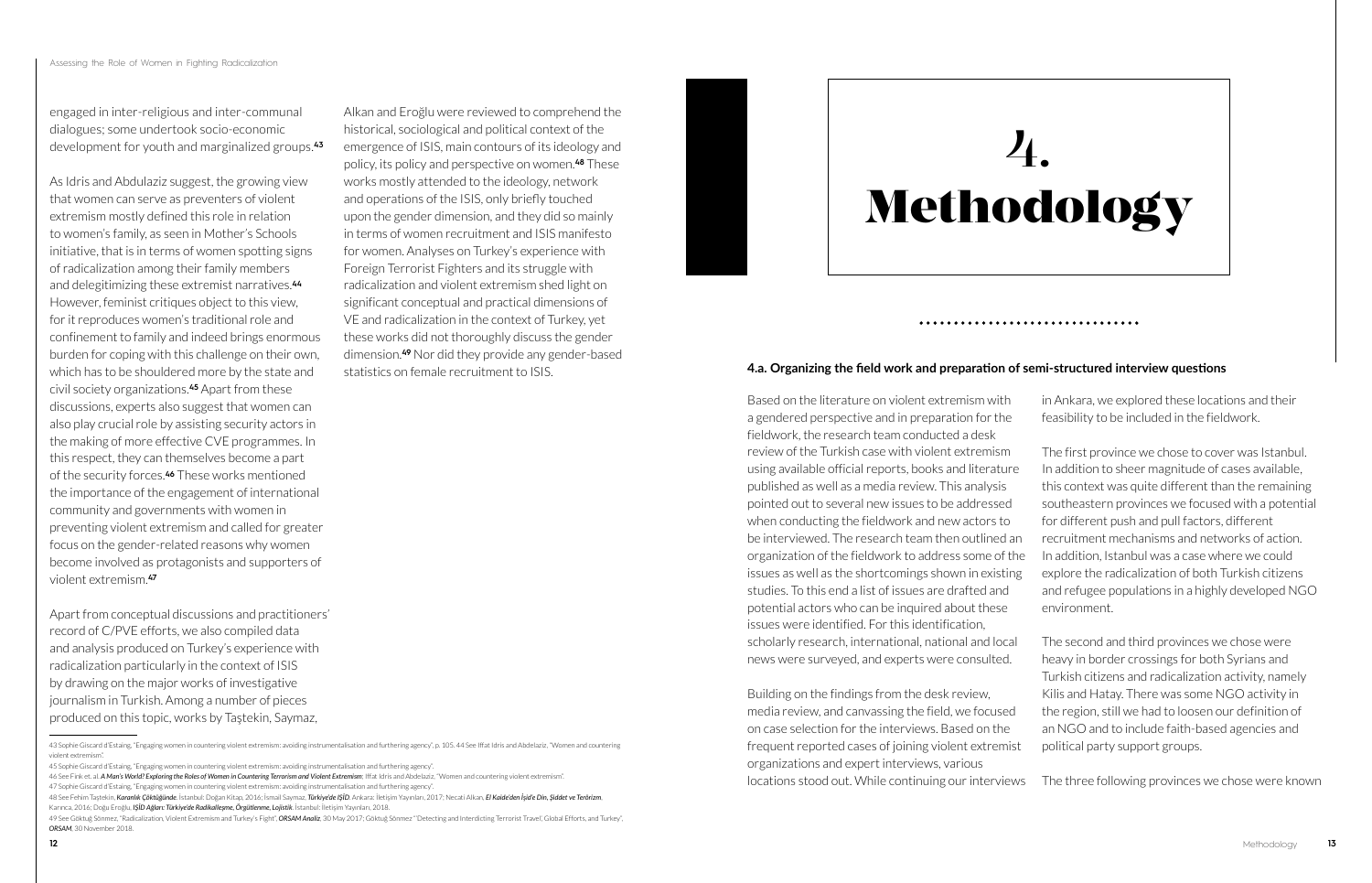to be very heavy in recruitment with considerable number of official cases reported in the media and law enforcement agencies. These were Adana and Gaziantep, two metropolitan and diverse provinces in the region, involving imbalanced economic and cultural development and various NGOs dealing with women's issues and refugee issues.

A province that we came across as a hub for recruitment for religiously motivated radical organizations was Adıyaman. There was disagreement in the literature on the size of this recruitment in that while some reports and news stories point out to this city as the epicentre, the others argue that its role in the process is overrated and that the networks actually spread across a lot larger area. Adıyaman was also important for us, as a district of this province Kahta is the centre of one of the faith-based organizations which is argued to have a potential to be influential in producing a counternarrative and rehabilitation in our initial interviews.

Finally, we chose Diyarbakır, a province of Turkey where the inhabitants are predominantly of Kurdish ethnic origin. This perspective was important so as to diversify our field research to a different ethnic community where ethnic radicalization and subsequent PKK terrorism has also been present for decades and where some members of this community are of Sunni faith and have shown affinity with Islamist movements with a radicalization tendency in the past and our desk review suggested the formation of groups within

al-Nusrah to accommodate Kurdish Islamists. Also, Diyarbakır has been the main host city for Syrian Yezidi women and children, known to be victims of ISIS and fled to Turkey. In other words, Diyarbakır provided a case for several roles women can play on the radicalization continuum.

The research team constructed a set of interview questions based on the issue list given the different set of actors involved. The below-mentioned cover the basic questionnaire with respect to their target separately.

With regard to collective interest groups and academics:

- What are the different understandings of radicalization and violent extremism as conceptualized by women's NGOs, academics and policymakers in Turkish civil society?
- What are the strategies adopted by actors in countering and preventing violent extremism through women?
- What are the root causes steering women or families in this direction?
- What specific narratives are being employed in these encounters?
- Do they have gender-specific programmes to reach out women that suffer from post-radicalization trauma and provide institutional support for rehabilitation and resilience of women?
- How do they evaluate their performance in relation to CVE and PVE so far?
- What is their perspective on a sustainable institutional mechanism for an optimize C/PVE response to radicalism?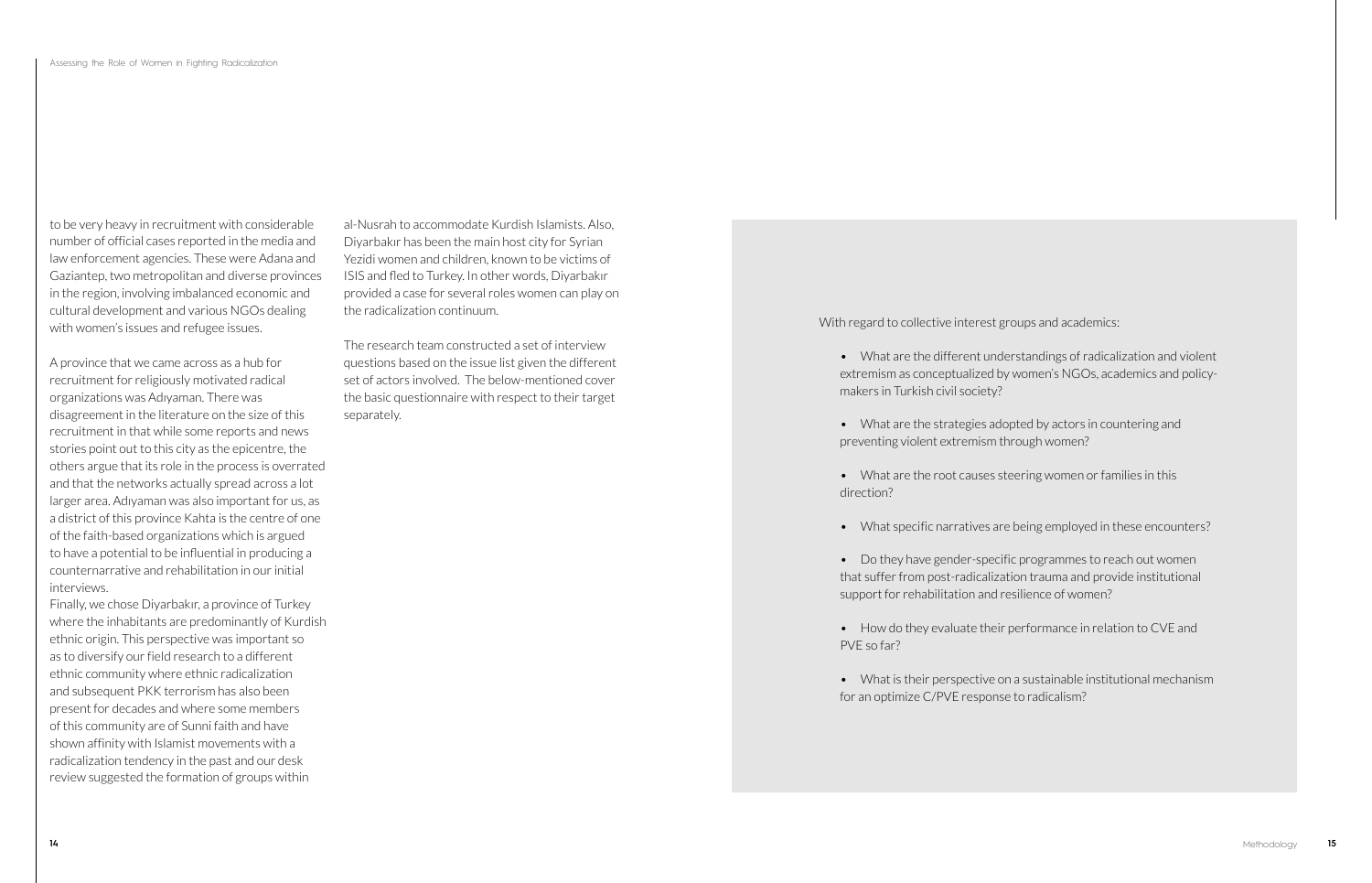#### **4.b. Preparation of an extended interview list of NGOs, state institutions, academics working on women and humanitarian issues**

The fieldwork for this project lasted about three and a half months and covered 8 provinces across Turkey, namely, Ankara, Istanbul, Gaziantep, Kilis, Adıyaman, Diyarbakır, Adana and Antakya. As justified in the previous section, the actors identified as points of interest included academics, both faithbased and secular humanitarian aid NGOs, religious

networks, lawyers and bar associations, community leaders, directly affected women, local political party affiliates (both opposition and government party), and religious leaders. Altogether, the field visits of the research team yielded to a total of 80 interviews across Turkey. The following two tables illustrate the categories of actors interviewed and the distribution of the interviews across the 8 provinces covered.

#### **Table 1: Actor Categories Interviewed**

| Category of the Interviewee   Number Interviewed  |                  |
|---------------------------------------------------|------------------|
| <i>Academic/Researcher/Journalist</i>             | 10               |
| Women NGO                                         | -10              |
| Refugee/Humanitarian NGO                          | <b>13</b>        |
| <b>Faith Based NGO</b>                            | -14              |
| Legal Assistance/Bar member                       | $\boldsymbol{6}$ |
| <b>State Expert</b>                               | <sup>2</sup>     |
| <b>Community Member/Directly Affected Contact</b> | 15               |
| Political Party Affiliate (Women or Youth org)    | $\mathbf{3}$     |
| <b>Cleric/Religious Leader</b>                    | -7               |
| TOTAL                                             | 80               |

#### **Table 2: Geographical Distribution of Interviews**

|                  | <b>Province   Number of Interviews Conducted</b> |
|------------------|--------------------------------------------------|
| $Ankara$ 11      |                                                  |
| Istanbul 16      |                                                  |
| <b>Gaziantep</b> | $\overline{7}$                                   |
| Kilis 8          |                                                  |
| <b>Adiyaman</b>  | $\overline{7}$                                   |
| Diyarbakır   13  |                                                  |
| Adana            | 9                                                |
| <b>Hatay</b>     | 9                                                |
| <b>TOTAL</b>     | 80                                               |
|                  |                                                  |

With regard to radicalized women or women at risk:

- What are the different push and pull factors for themselves and their families?
- What rationale do they base their actions in e.g. the narrative used to justify radical extremism?
- What strategies -if any- did they use to prevent radicalization?
- What institutions did they approach to get assistance prior radicalization or after/during rehabilitation stage?
- What difficulties did they face in decision making within their families, social networks or getting help from outside?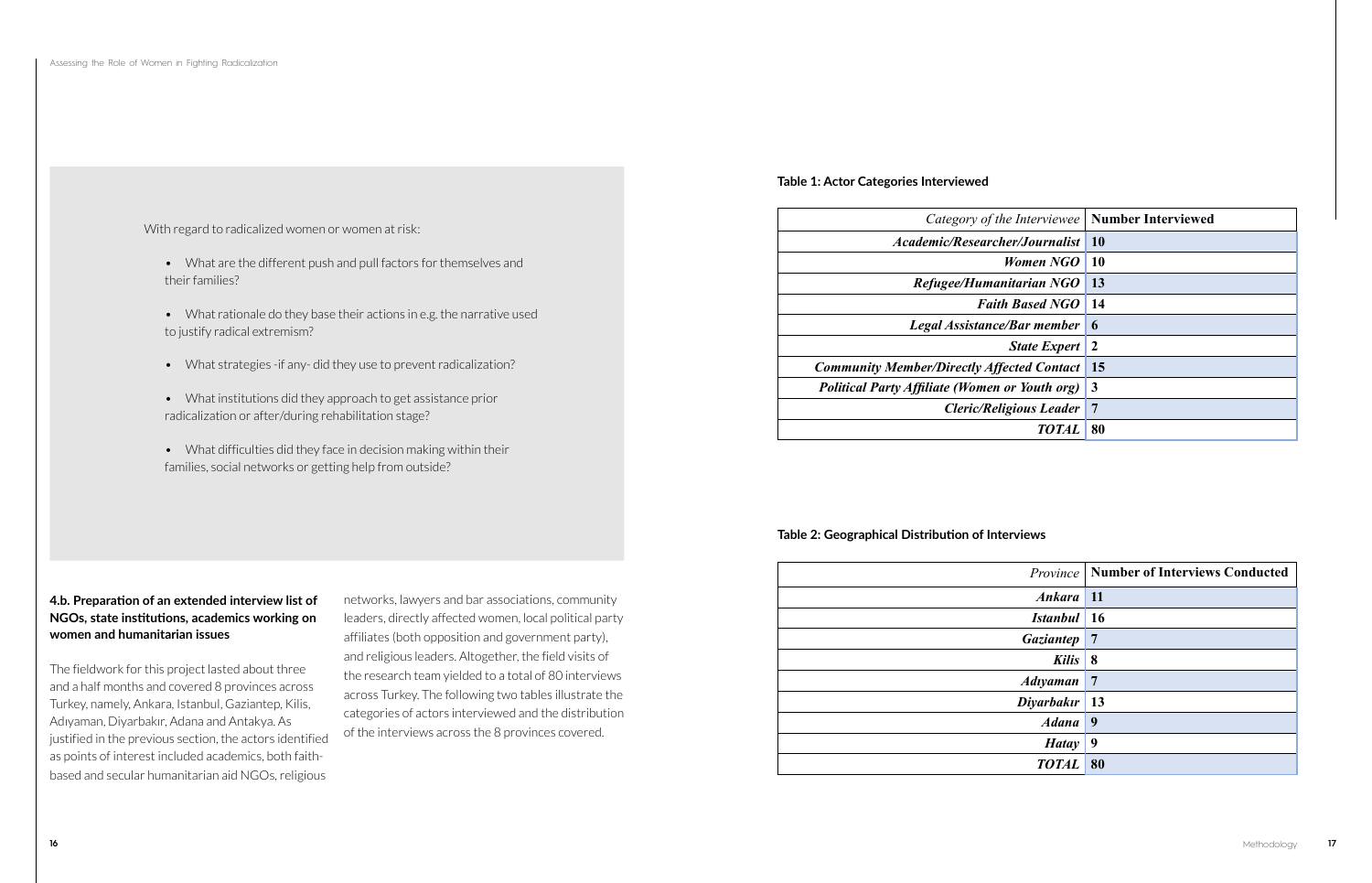At this stage, the research team wanted to meet with a diverse group of actors to be familiarized with the different set of interests and various dimensions of marginalization and radicalization involving women. First off, in order to gain a deeper understanding of the state of the art in Turkey and the intricacies of developing a gender sensitive language and methodology, we met with academics who do research both in security studies and radicalization as well as gender studies.

Following the first set of exploratory interviews, the research team decided to focus on civil society organizations that aim to represent the rights and needs of women. For this purpose, two national and one local NGO based in Ankara were selected. The first interview was conducted with a secular NGO, headed by an academic working in the field of gender studies and with an extensive experience with women issues in Turkey via a focus on raising awareness and advocacy. The second national NGO we selected was a faith-based institution, aiming at reinstating and conveying the Turkish state's official perspective on Islam with a focus on women. These interviews were very instrumental in comprehending the relative lack of existing work and focus in the area, hence the utility of our project, and directed us to a handful scholars and practitioners working in this field. Furthermore, they helped our conceptualization of different dimensions and realizations of violent extremism.

Following these first two set of interviews, the research team decided to get closer to the target population via journalists working in the field, a local NGO platform with direct contact with women at risk and three individuals in the networks of radicalized women (friends/relatives). These interviews were crucial in understanding the different conceptualization and various stages of radicalization, and the relating push and pull factors women face. Altogether ten interviews were conducted in Ankara from the list of potential interviewees, including interviews with academics, security experts, journalists, civil society organizations working on women issues and women at risk. In addition, the research team identified actors to be interviewed outside of Ankara, approached them for interviews and secured some meetings.

In line with the stated aims of the project, the research team had direct and indirect access to women who are located at different points of radicalization. As argued initially, women were expected to assume various roles in relation to radicalization, namely as sympathizers, perpetrators, contenders and victims of ISIS and al-Nusrah front. The interviews we conducted successfully identified women with all these different roles, which confirmed that women in Turkey do have various roles and positions in their relationship with violent extremism.

The research team has not directly talked to any women who joined these networks and returned. The experiences of both Turkish and Syrian women joining these networks were transmitted to the team mostly through the lawyers associated with the bar associations in high recruitment towns such as Adıyaman, who had direct encounters with these women; local journalists and academics who have interviewed them or their families; informal women networks as well as through the local faithbased humanitarian NGOs with active works in those particular neighbourhoods with widespread recruitment.

Accordingly, most women these officials have heard of travelled to Syria or Iraq because of their husbands who joined militant Salafi networks. There have been also cases in which women were left behind in Turkey with other family members taking care of them once their husbands went to fight. Some of these women rejected joining ISIS or al-Nusrah front for a number of reasons. For instance, some of them had to stay because they were pregnant and wanted to give birth in Turkey, others did not want to interrupt their children's education in their hometowns.

women conceived such marriages and giving birth to children in the caliphate as "their own means of joining the fight", even though they did not take or were not allowed to take a direct combatant role.

Some members of local faith-based NGOs mentioned that in south eastern parts of Turkey (e.g. Diyarbakır), women had strong ideological motivations to join these groups because of their anti-establishment family upbringing since the 1990s mainly through Salafi publications. Yet they did not join these networks "thanks to the absence of recruiters reaching out these women." Our research also found out stories from Istanbul where similar strong ideological and anti-establishment motivations of women pushed them into Syria and Iraq.

The research also encountered stories of women joining ISIS or al-Nusrah front for marrying the men fighting in the ranks of these groups. These stories confirmed reports by several Turkish journalists (e.g. Saymaz) working on the ISIS networks in Turkey. Some interviewees told us that in these cases Throughout the interviews, the research team accessed women from Turkey with relatives (sons, brothers, brother-in-law) and friends who joined either ISIS or al-Nusrah front as well as Syrian women who persuaded their sympathizer relatives not to join ISIS. In order to gain deeper insights into the victimization of women by ISIS such as Yazidi women, the project team talked to psychologists, sociologists, lawyers who either worked in the Yazidi camps or got involved with Yazidi-related social work in Diyarbakir, where the Yazidi community escaped and mainly took shelter in Turkey. The major aim of the research was to probe the role of civil society, mainly women's and humanitarian NGOs in building and implementing effective CVE

#### **4.c. Sampling from the potential interviewees for the initial field research and securing interviews**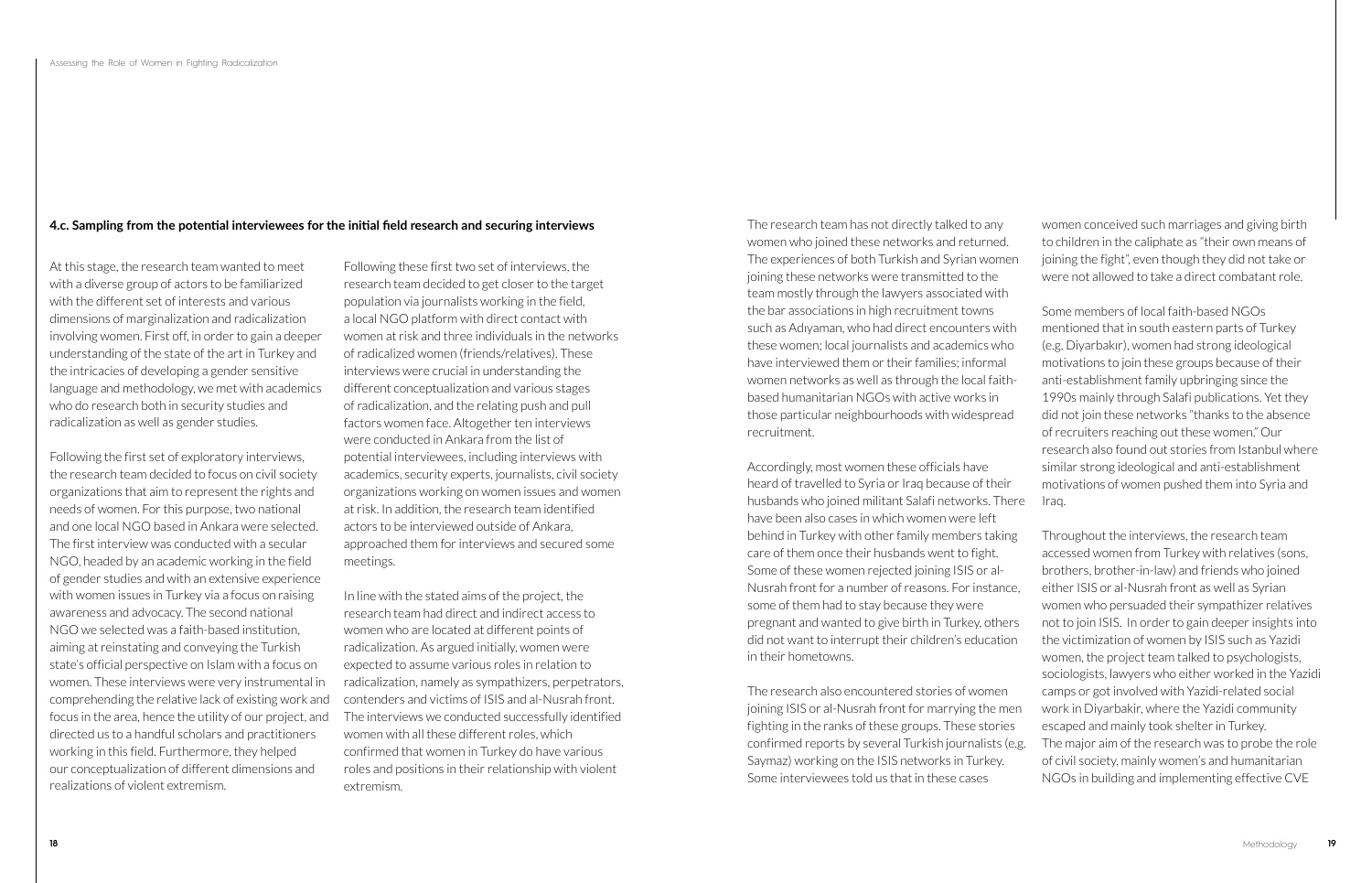# 5. **Findings and Discussion**

In order to assess the way radicalization is perceived by the different actors interviewed, the findings are categorized based on how they identify radicalization, violent extremism/violence, women and violence, Islamic radicalization, and civilian mechanisms in CVE and PVE.

First off, the literature on violent extremism points out to the difficulty of a coming up with an agreed upon definition of radicalization in a given community. As radicalization is defined in relation to the values of mainstream society, the term is necessarily relative. In other words, what may be considered radical in one community may be considered normal in another.**50** In order to understand the mental map of the actors, deemed important for this research, at the initial stage of

the interview, their understanding of radicalization has been inquired upon. The interviews indicate that NGOs and individuals have not only different definitions of radicalization, but they also have different evaluations of it. Put differently, some do not attach any negative connotations to radicalization, as per their definition and see it as a necessary option as opposed to others who feel very distant from the idea.

According to some NGOs we have interviewed, radicalization is identified as a process associated with a strong disenchantment and rebellion against the state, whereas for others it was a reaction to the established order, whichever way it was defined ranging from globalization, capitalism, bureaucracy, bourgeoise, an unjust repressive state

Assessing the Role of Women in Fighting Radicalization



and PVE strategies. With this aim the project team reached and talked to a wide spectrum of civil society organizations as well as school teachers, local Imams who reflected on their experience of radicalization at schools or religious community in their neighbourhood. With these interviews the research also shed light on dynamics of youth radicalization and recruitment.

The forthcoming parts of our report will identify the understandings of violent extremism in the field followed by the activities of civil society that relate to CVE and PVE. Subsequently, various push and pull factors informing radicalization in Turkey and women's position vis-à-vis this process will be laid out. The next section will evaluate the agenda, perspective and programs of both secular and faith-based civil society organizations in Turkey and their prospective roles in rehabilitation

and de-radicalization and reflect on their understandings in the light of the interviews conducted. The following section will discuss the implications of these findings on the particular case of women in Turkey in relation to their different existing and potential roles within the process of radicalization namely as sympathizers, preventers and victims as well as their agency in relation to structures of patriarchy. The report will conclude with recommendations for building viable and durable institutional mechanisms in pursuit of effective CVE and PVE strategies, including national strategy, a collaborative role for civil society especially in relation to building a counternarrative, educational and social opportunities, and rehabilitative functions, all informed by the proposed gender sensitive perspective.

#### **5.a. The conception of radicalization and violent extremism among NGOs, academics, policy-makers and community actors in Turkish civil society**

<sup>50</sup> Aoife McCullough and Mareike Schomerus, "What do we know about drivers of radicalisation and violent extremism, globally and in Niger?", *Overseas Development Institute Report*, February 2017, retrieved from <https://www.odi.org/sites/odi.org.uk/files/resource-documents/11405.pdf>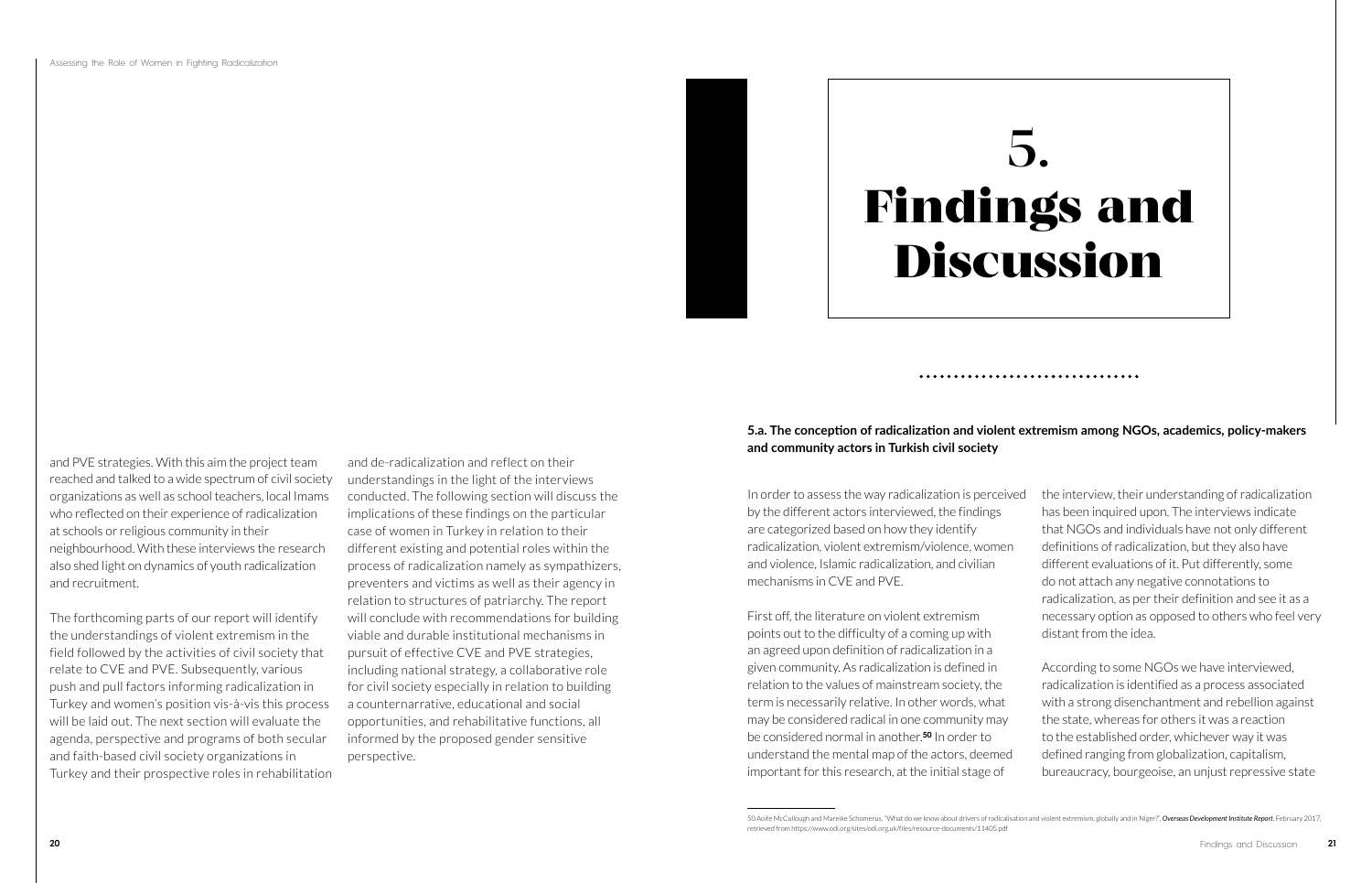(or groups of states) or a domination of a particular ethnic or religious group. As ours was the Turkish case, uttering 'radicalization' along with 'violent extremism' emanated associations with Kurdish nationalist movement besides ISIS and al-Nusrah front.

These different understandings necessitated clarifications by the researchers at the initial stages of the interview and providing the framework within which this project evaluates radicalization. It was easy to convey our definition based on a behavioural radicalization process resulting in sympathizing or joining violent religiously motivated groups. Essentially none of the interviews objected to this definition however some -especially those of Syrian origin, elicited a clear hierarchy among these groups with a less negative assessment of al-Nusrah front as compared to ISIS. A similar conception of hierarchy was detected in some of our interviews in Diyarbakır and Adana.

When it comes to the relational role of women to violence, almost all women's NGOs defined this relationship in terms of masculine violence, where women are purely victims in need of direction and rehabilitation. The major preoccupation of these NGOs with domestic violence against women indeed aimed to address a deep societal problem, that is deemed more widespread and imminent. This perspective actually proved to be important in understanding the violence heavy atmosphere women find themselves even before encountering violent extremism as well as comprehending the patriarchal gender roles imposed upon them which limit their options and role in countering violent extremism. When the discussion on violent extremism was initiated in the interviews, women's

NGOs soon became quite self-aware as to the importance of the topic and their institutions' lack of sensitivity to the issue as well as their sufficient engagement. They acknowledged the need to put the researchers' understanding of the relationship between women and violence into their agenda and similar to the remarks of the interviewed academics, these practitioners underlined the necessity of rethinking and redefining the concept of violence in gender studies and incorporating the discussions as to women's role in radicalization and violent extremism. These interviews testify how the omission of women from current studies and policies is reflected on the field.

As far as the CVE is concerned, the lack of a clear definition of the concept and placement in the agenda reflects on the identification of ways for countering violent extremism and assessing the NGOs' own role in this process, regardless of their focus on women or humanitarian aid. In all interviews, the researchers had to exemplify common methods of countering and preventing violent extremism and pointing out to the activities of the respective NGO in this realm. This lack of a common definition not only reflected itself on the self-assessment of the NGO, but much earlier, when these NGOs were accessed for interviewing. Put differently, as these civil society actors never considered their activities as in the realms of countering radicalization, their initial reaction to be interviewed was rather negative or confused, on the grounds that their organization does not operate in the fields related to radicalization. From this perspective, the fieldwork of the research team can be argued to have gone beyond mapping to awareness-raising for the NGOs, for which our team was thanked several times.

#### **5.b. Perspectives of civil society actors vis-à-vis countering and preventing violent extremism**

Despite their lack of a clear perspective on CVE and PVE, most actors interviewed engage in various activities eliciting their potential in this area. These activities are illustrated in great detail in the following sections on their self-assessments, but still they can be categorized under casework, skills training, psychological and theological counselling and rehabilitation. This categorization will be useful in assessing their work regarding CVE and PVE under the related section.

#### *5.b.i. Casework and Door to Door Data Collection:*

These efforts are mainly performed by humanitarian aid organizations targeting the vulnerable groups in the society including Syrians and low-income individuals. In order to detect vulnerabilities and tailor their services to the community, these NGOs conduct regular needs assessments and update these needs as new issues arise. At times, these assessments spill over to their services in other areas. While they sometimes engage in cooperation and consultancy with local actors in their respective issue area, they rarely engage in active advocacy work except for some women's NGOs.

However, none of the NGOs interviewed conduct their needs assessments with a clear agenda on CVE or PVE. Both faith-based and secular organizations focus on addressing the basic necessities in their communities, be it food or clothing items, assistance and advising with reach out services eliciting some spill-over to their other activities. It is without doubt that these activities address and mitigate the impact of important push factors of

radicalization by improving socio-economic status of their communities and assisting them with their own services or removing the obstacles for them to reach public services. Nevertheless, until being interviewed, most NGOs were not aware of the implications of their work in the realms of *preventing* violent extremism. Nevertheless, through the casework they conduct some NGOs become more aware of the issue. Put differently, it is in the due course that they encounter individuals with a potential to radicalize, the relatives of those who joined violent extremist organizations or victims of them. As a result, they find themselves in a position to develop an action plan after the fact and mostly refer these cases to their counselling units where available.

#### *5.b.ii Skills Training and Educational Support:*

These trainings are performed by both faith-based and secular NGOs dealing with both Syrian and Turkish population. Municipalities also cooperate with Public Education Centers and offer trainings. As an important livelihood building and supporting activity, these trainings first provide a socialization area to the vulnerable and potentially marginalized members of their community. These NGOs also build the trust among the members of the community by gaining access points to their lives. Some of these support courses target school aged children, support their formal education courses especially for low income families, while others target the youth populations and offer language, music, hobby or sports courses. Finally, there are courses for adult populations which aim at providing skills trainings such as tailoring, computer, electronics or hobby and recreational skills. Most community centres that offer these skills training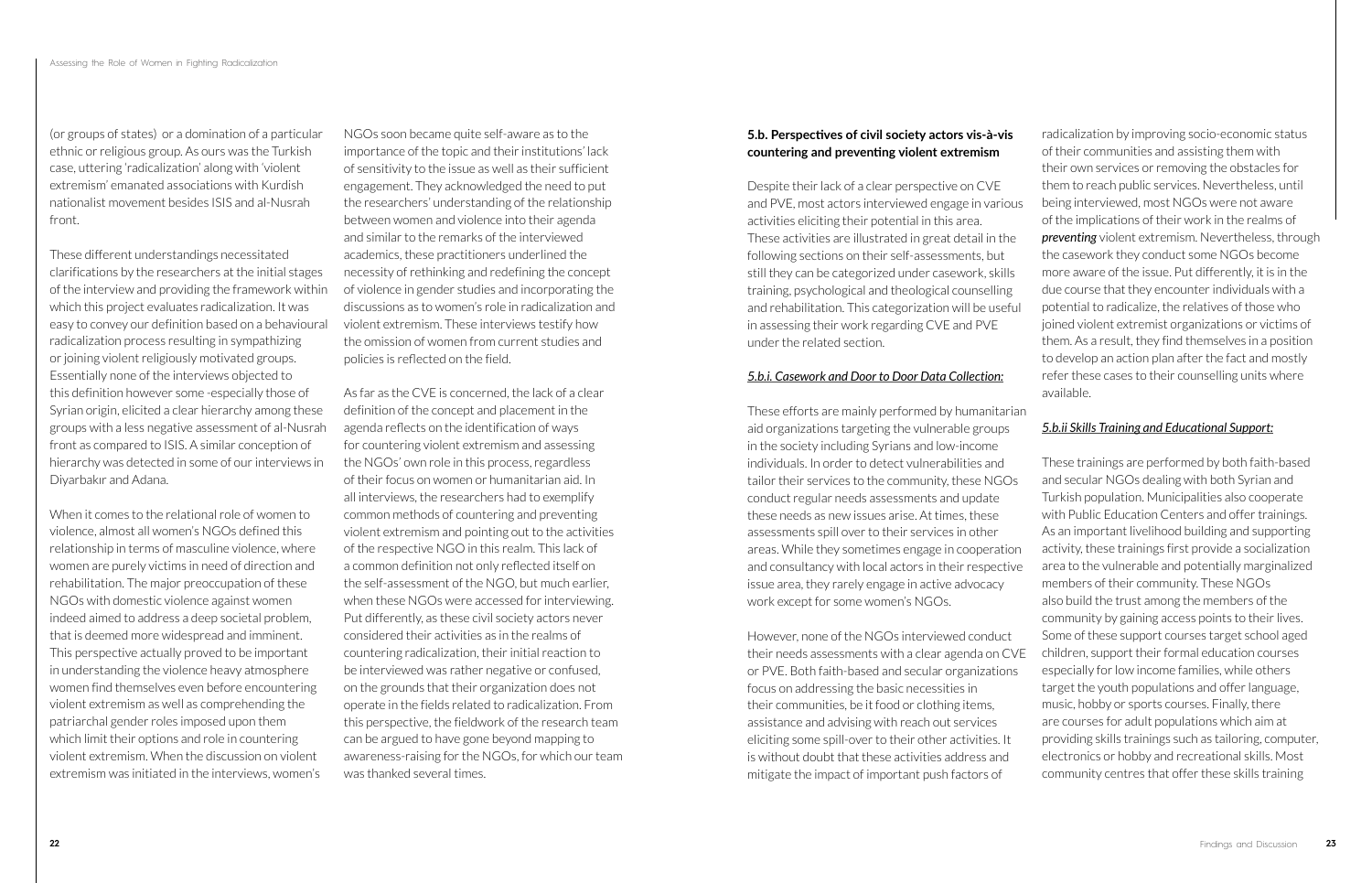for vulnerable populations and especially for Syrians, also provide child friendly spaces overseen by pedagogues or preschool teachers in order to increase the enrolment of women. These courses can serve as both preventers of radicalization as well as rehabilitative functions.

#### *5.b.iii Psychological & Theological Counseling and Rehabilitation:*

Several NGOs focusing on humanitarian aid, addiction as well as women's issues and faith-based structures provide counselling grounded either in secular or theological teachings. The majority of humanitarian organizations providing services in this field have international collaborations and mainly cater to Syrian refugee communities as a way to address their war trauma or post war adaptation issues stemming from their forced displacement. These organizations have a highly skilled non-volunteer professional staff trained in the area where services are provided such as psychology and law, hold detailed case files of their clients both during needs assessments and during service provision and may come across individuals

at various stages of radicalizations. The women's NGOs on the other hand mainly cater to women and children suffering domestic violence issues and prioritize empowerment of their clients. The addiction focused organizations target mostly youth, provide awareness trainings but also provide therapy during the rehabilitation process.

Finally, the theological counselling services provided either by faith-based NGOs or on a voluntary basis by state (Diyanet) imams target the entire population and give advice on a variety of issues based on interpretations of religious teachings, texts, and centuries-old practices in line with those. These can be perceived as easy access points for sympathizers of religiously motivated radicalism in case they actually search for alternative answers or brought to these community actors by their family. All of these organizations can be quite important in detecting individuals in the process of radicalization at an early phase or address the psychological push factors before they become effective motivators and finally they may also provide rehabilitation services for returnees.

#### *5.c.i. Economic/ Structural Factors:*

In this section, with the aim of suggesting effective CVE and PVE strategies later, the main push and pull factors as well as enablers outlined in the literature review will be explored in relation to the interviews conducted. In order to provide a thorough assessment, interviewees were asked about the cases they know of and the potential motivators of these radicalizing individuals. The respondents will be explored under the "Economic/Structural Factors" which relate to the material conditions of the individual or the community, "Ideological Factors" referring specifically to individuals' affinity or proximity to radical Islam and its underpinnings, and "Psychological Factors" focusing on the psychespecific influencers such as trauma experience, self-esteem, need for distinction or meaning. Finally, some contextual enabling factors such as political polarization and rise of political Islam will be briefly discussed in relation to the accounts of our interviewees. The pushing role of economic deprivation is also well known by these organizations and their recruiters. Hence, they concentrate their efforts in the areas of cities where they can reap the benefits of poverty, as also put by an interviewee from Adana: *"They mostly target the poor families in economically underdeveloped parts of the city. They also target religious people that they can convince easily. In my neighbourhood, poor people are very vulnerable and open to being radicalized either through ISIS or PKK. Once they are in, with the money they get, they become more confident. Providing legitimate sources of income to these people is very important. If you have a job, you may be a sympathizer and may support them monetarily but would not go and fight for them." (Member of a Youth Organization of a Political Party in a vulnerable region who has encountered and tried to dissuade many sympathizers)*

*"In some coffeehouses where recruitment is active, all men talk about is how much they would get paid. So it is definitely an important factor in explaining the motivations of considerable number of people."* 

As illustrated in the literature review, the socioeconomic conditions of individuals can serve both as a direct push factor or expose individuals to radical ideas. Secondly, the economic opportunities provided by organizations that resort to violent extremism may also serve as pull factors. These factors came up frequently in our interviews. Supporting this expectation, an NGO representative from Gaziantep lays out the issue bluntly with the following: "*Two girls I know from my hometown of Bingöl but living in Istanbul joined ISIS. They grew up in a religious family of low socio-economic status. One was not educated, the other went to a preacher school -where she supposedly got good religious training but apparently not, yet they both were recruited as wives of ISIS fighters over the social media. One had to remarry three times as her husbands have all died while fighting for ISIS. So regardless of their different educational background, they both became radicalized.* "

Another interviewee, a coordinator of an NGO in Istanbul provided the following example:

The socioeconomic factors were also discussed in relation to Syrian refugee population in Turkey and efforts of pro-ISIS organizations in assuaging

#### **5.c. Identifying the individual and community-based push and pull factors to extremism:**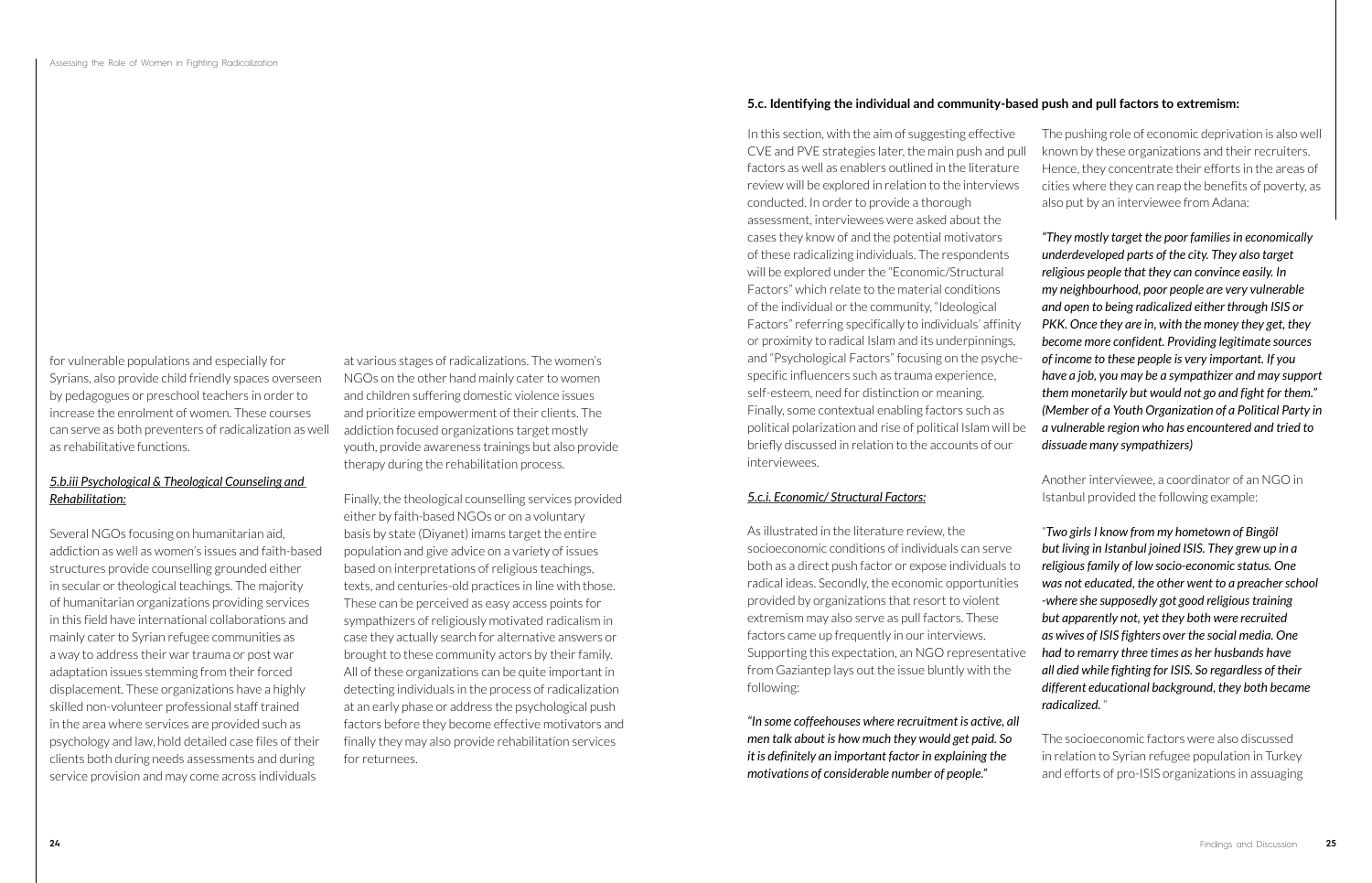these vulnerabilities and creating sympathy. It is very clear from our interviews that in terms of economic vulnerabilities, a considerable group of Syrian refugees are at the bottom of the society making them more open to exposure. A testimony by a humanitarian NGO worker who worked both in south eastern Turkey and Istanbul is bluntly demonstrates the gravity of the situation and the importance of aid efforts:

*"I conducted brief interviews with about 300 Syrians when ISIS was in rise. The perception was positive and supportive. Many Syrians found ISIS and al-Nusrah as good organizations who helped them and distributed food and supplies to them. They sympathized with the cause also but found it too strict. Still, the economic incentives were an important pull factor for them. In this regard, humanitarian aid provided by Turkish government and International donors is important as it provides an alternative, socio-economic aid with no strings attached. The economic hardships these people go through can be so bad that they may see radicalization as a viable alternative especially if they have an ideological inclination. We even had a case with heavy psychological disturbance. There was a Syrian man who would ask for help and threaten to go join ISIS if we do not provide him with humanitarian aid. Later we found out that back in Syria he had some contact with Salafi organizations and hence in a state of fury out of economic hardships, this became a viable alternative for him."* 

All in all, there was not a single interviewee who did not consider economic hardships as an important push factor, but they also underlined that it is not important to explain the phenomena alone. Our interviewees were cautious about not overestimating the impact of economic factors and throughout the fieldwork we have heard numerous cases of well-off individuals who were radicalized.

Our interviewees further argued that making more money was even less of a motivation for women as they are either ideologically pushed into that direction or were put in a position to choose in a desubjectified way. Nevertheless, not being after ISIS salaries does not necessarily mean the economic/ structural conditions does not play any role, especially for the latter case where their options are limited, and they have to survive. Put differently, some women are not particularly interested as joining violent extremist groups, but they are compelled to do so because of other male members of their family, especially husbands and brothers. According to our interviews, some of these women feel obliged and forced to go, in that they are afraid to be subject to physical violence if they do not go or they would not be able to sustain themselves -here the push is not making more money but being deprived of current income. Others are worried about their marriage at a more societal level and feel it is appropriate for them to go because their husbands are going or because they are worried their marriage would break apart otherwise. In other words, they become the followers of their male family members.

All in all, the economic and structural conditions seem to play an important push and pull factors informing the strategies of ISIS recruiters, their approach to vulnerable populations and provide better alternatives for livelihood. Nevertheless, in most of these interviews conducted, these factors appeared in conjunction with other motivators and in some exceptional cases did not appear at all. The following sections will discuss the findings in relation to other push and pull factors.

#### *5.c. ii. Ideological Factors:*

As illustrated in the review of the literature, the

appeal of the specific ideology of the organization resorting to violent extremism to the individual is an important factor in pushing him or her to radicalization. Here, the impact of two of these ideological factors, namely the state of *takfir***<sup>51</sup>** and lack of awareness regarding the radicalized Islam practice will be evaluation in their effectiveness of radicalizing individuals.

#### -State of Takfir and Desire to Live and Fight for the so-called "Islamic State"

Being a better Muslim is the first and foremost promise of religiously motivated radicalism. As suggested by our interviewees, the period of politicization of religion especially during the 1990s, an upbringing with strong anti-establishment and pro-Salafism undertones aids this process of the emergence and dissemination of *takfiri* ideology. One young woman we interviewed in Istanbul who stated to have close contact to radicalized women suggest the following:

*"Being more Muslim is definitely an important ideological motivator. There was a woman who read Salafi authors such as Ali Shariati, Sayyid Qutb and Islamist female authors, who watched videos of Ali Murat Khan where he shows how he guided Muslims stuck in the United States' institutions, and soon became very radicalized."* 

The precondition for this process is a belief in the institutions of Islamic State as the sole model for an idealised Islamic living. This goes hand in hand with declaring the state (here the Turkish state), its institutions, laws and regulations as infidel = not

on par with the teaching of Islam. Furthermore, members of the community, family or friend circle can also be subject to *takfir* and be categorized as infidels if they do not respond to the individual's call to radicalize, regardless of how much practicing Muslims they are. This categorization and following in-group favouritism and out-group degradation greatly hinder efforts of employing a counter narrative as part of CVE, which will be discussed in the respective section, and aids the recruiters in pacifying voices of their target individual's family and friends. As suggested by a mother and sister of ISIS fighters from Adana:

*"The male members of my family did not join due to economic reasons. They had everything. They were religiously motivated as they questioned the way Islam is practiced in this country (Turkey), did not approve of some law such as the legality of alcohol or brothels and joined the so-called 'Islamic State' which they thought was better at providing a governance guided by true Islamic teachings"* 

Our interviews also drew upon the important yet different role of ideology on radicalization processes for Syrian refugees. For them, violent extremism is an option as part of the fight against Assad forces and sympathize maybe not with ISIS but with al-Nusrah front. A report published by International Crisis Group**52** reflect on this issue as follows:

*"…the problem of jihadist militancy is larger than ISIS, whose reputation is complicated but mostly negative among Syrians. Other armed groups in Syria's war that are more closely aligned with the Syrian opposition cause and its resistance to the Syrian regime have also espoused versions of jihadist militancy....a number of Syrians interviewed indicated sympathy with Hei'at* 

<sup>51</sup> *Takfir* means excommunication of other Muslims, a process through which one Muslim designates the other as a non-believer (*kafir*). In modern times, it became a central ideology of militant groups and served as a means of sanctioning violence against those that are deemed insufficiently religious, whilst being opposed by mainstream Muslims and Islamist groups who see it as a doctrinal deviation. Excommunication shifted the terrain of struggle from war between Muslims into war between faith and the infidel. See *The Oxford Dictionary of Islam*. 52 International Crisis Group. "Mitigating risks for Syrian Refugee Youth in Turkey's Şanlıurfa," *Europe Report* No: 253, February 11, 2019, retrieved from [https://www.crisisgroup.org/europe](https://www.crisisgroup.org/europe-central-asia/western-europemediterranean/turkey/253-mitigating-risks-syrian-refugee-youth-turkeys-sanliurfa)[central-asia/western-europemediterranean/turkey/253-mitigating-risks-syrian-refugee-youth-turkeys-sanliurfa](https://www.crisisgroup.org/europe-central-asia/western-europemediterranean/turkey/253-mitigating-risks-syrian-refugee-youth-turkeys-sanliurfa)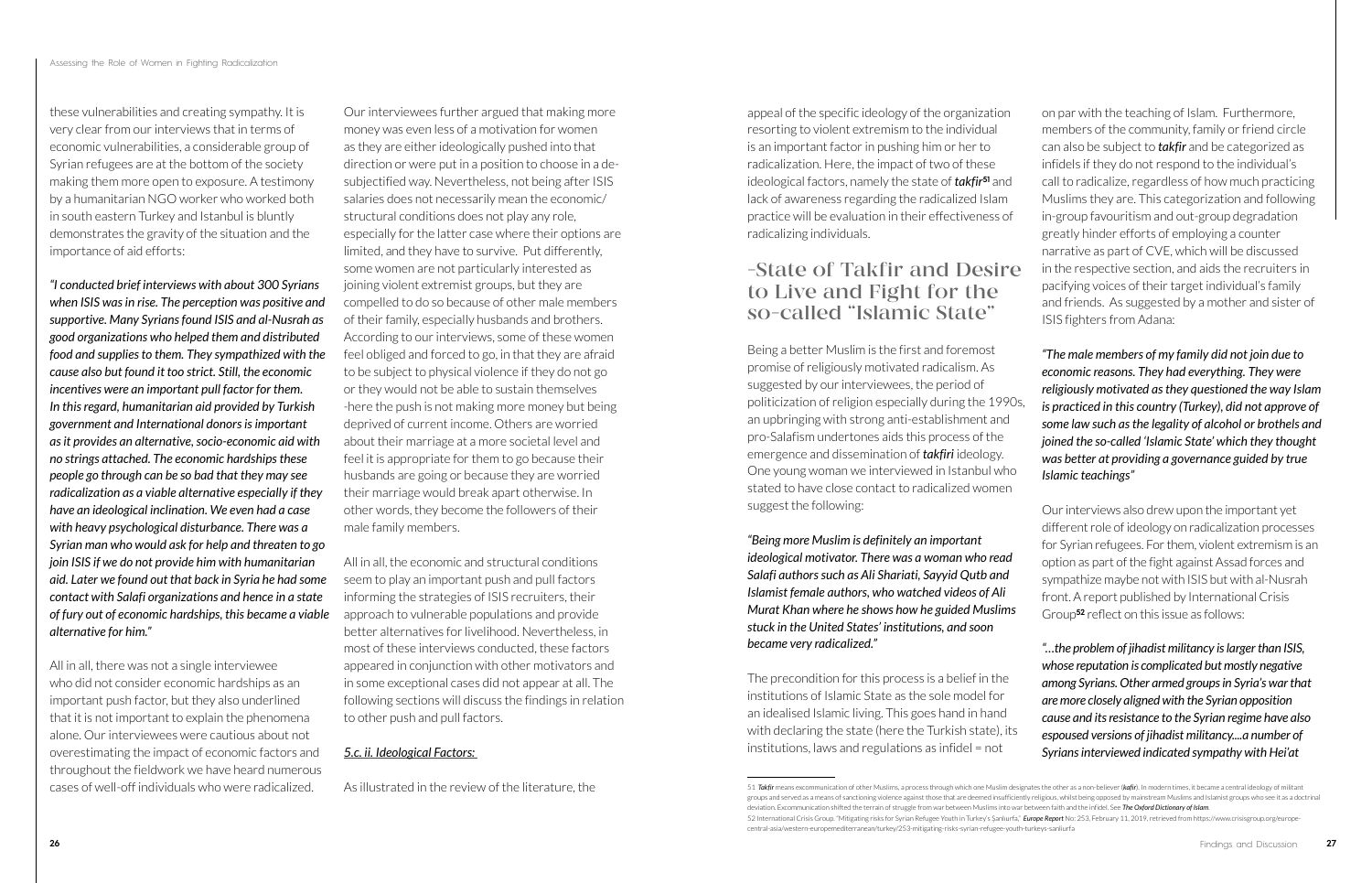*Tahrir al-Sham (formerly al-Nusrah front), believing that the group is fighting for a legitimate cause in Syria."*

Ideological factors are argued to be especially important in explaining women's radicalization as suggested by several actors interviewed. The following statement by an Istanbul NGO representative clearly states this effect:

*"Women radicalize less for money and more for ideology. They read more, get exposed to this ideology and became vehement defenders of it. I know a case where the women persuaded and encouraged her husband to join Daesh (ISIS) for a better Islamic life by continuously expressing her discontent for living with infidels under infidel institutions."*

Finally, some women are reported to be recruited through social media, got radicalized and joined these institutions to marry ISIS or al-Nusrah fighters to as a way to service Islam. This is consistent with the practice of ISIS elsewhere. In particular, the practice of ISIS recruiting women via contacting them directly through social media platforms has been documented in the case of Indonesia**53** and other countries of the Middle East.**54** Videos and photographs of areas governed by ISIS are used extensively to describe the Islamic State as a beautiful land full of happiness and prosperity. Sometimes these are women members of ISIS playing the role of propagandists and recruiters**55**, at other times it is men who promote this fantasy image of ISIS.**<sup>56</sup>**

#### -Lack of awareness regarding the radical Islam practice

While being exposed to the pro-Salafi literature creates an inclination towards radicalization along violent extremist lines, in reality, these individuals know little about the practical reality of their abstract ideology. Knowing so little about the way Islam is practiced among these organizations, they get exposed to a very biased picture by the recruiters which aids their idealization of the conditions of ISIS or al-Nusrah front operated areas. The following quote attests to this point:

*"Growing up, families in conservative areas are happy that their children go to Islamic scholars and become devout Muslims but not aware of the dangers. All radical organizations in Syria and Iraq are now after war trophies, no one knows what their intentions are, but these recruits only become aware of it after they go and see it with their own eyes. They do not know about their links with Israel, they do not know about how sinful killing a human being is in Islam." (Member of a Youth Organization of a Political Party in a vulnerable region who has encountered and tried to dissuade many sympathizers)*

#### *5.c.iii Psychological Factors*

The psychological factors are found to be important in understanding the process of radicalization. In particular, the feelings of self-worth and level of selfesteem are influential in the course of radicalization in that individuals' lack of self-realization is an important push factor.

### -Searching Meaning in Life

A teacher from a high school in Adana where two students joined ISIS and got killed argue that an important push factor is students' desire to be distinct and lack of social life/sports facilities for them to realize themselves. In his words:

*"In every class there are at least two students that try to differentiate themselves even in the way they call themselves "Islam" rather than "Muslim", the way they pray in our school masjid, their withdrawal from interacting with female students. Coming from low income and dysfunctional families, in their search of becoming a better individual and in the lack of better role models radicalization is their only option. They now try to give speeches at school, some other students listen to them and they fill fulfilled."* 

Other interviewees suggested this process of positive inclination towards ISIS as stemming from a spiritual emptiness. Accordingly, this emptiness may have various sources such as a desire to be respected as a warrior for Islam or as a mother or wife of an Islamic hero, as someone more respected with more knowledge on religion or more income or even a search for more adventure in life. This process is aptly described as "From Zero to Hero" as one of our interviewees. As part of the field research due to the several linkages discovered with drugs and radicalism -either in the form of use or trade, a number of interviews with NGOs that directly or indirectly deal with addiction to illicit drugs have been conducted. The coordinators of a Diyarbakir and an Istanbul NGO, both working in schools to counter and prevent

#### addiction agreed on the following point:

"*The same spiritual emptiness that leads to drug use, also leads to radicalization. These young individuals are in search for proving themselves to their peers, to the society. When they have no opportunities to reach at this respect from society and find meaning through cultural and sports activities, they turn to these organizations.*"

A Syrian university student interviewed in Kilis, who once was a sympathizer and quite determined to fight for ISIS also confirmed this point through his own experience.

 "*I was at a refugee camp, lost in crowds and searching for answers in life. For me a knowledgeable imam who had all the answers to my questions on religion was impressive and a role model. Now I am a university student and cannot believe I was a sympathizer back then and even considered going to Syria to fight for ISIS."* 

The desire to search for meaning may also be triggered by feelings of low self-esteem and selfworth. As it is put by one of the interviewees, women who feel useless at home are thrilled to become part of a holy movement as a wife of a mujahid or as birth-givers and bearers of future mujahideen. Furthermore, the interviewees note that militant Salafi groups such as al-Nusrah or ISIS are different than ethnic based violent extremist groups such as PKK, in that women do not directly become protagonists in public space but still acquire value as indirectly supporting the so-called "holy war".

<sup>53</sup> See Tia Mariatul Kibtiah and Christina Tirajoh, "Indonesian Women and Terrorism: ISIS Recruitment Strategy through Social Media". Paper presented at Conference: ICOBIRD Binus University, Jakarta, Indonesia, 2019. Retrieved from [https://www.researchgate.net/publication/330169343\\_Indonesian\\_Women\\_and\\_Terrorism\\_ISIS\\_Recruitment\\_Strategy\\_through\\_Social\\_Media](https://www.researchgate.net/publication/330169343_Indonesian_Women_and_Terrorism_ISIS_Recruitment_Strategy_through_Social_Media) 54 Antonia Ward, "ISIS's Use of Social Media Still Poses a Threat to Stability in the Middle East and Africa". *Georgetown Security Studies Review*. 10 December 2018. Retrieved from: <http://georgetownsecuritystudiesreview.org/2018/12/10/isiss-use-of-social-media-still-poses-a-threat-to-stability-in-the-middle-east-and-africa/> 55 Nur Irfani and Binte Saripi, "Female Members of ISIS: A Greater Need for Rehabilitation". *Counter Terrorist Trends and Analyses*, 2015, 7:3, 26-31.

<sup>56</sup> Wendy A. Prajuli, **"**On social media, ISIS uses fantastical propaganda to recruit members", *The Conversation*. 4 December 2017. Retrieved from [http://theconversation.com/on-social-media-isis](http://theconversation.com/on-social-media-isis-uses-fantastical-propaganda-to-recruit-members-86626)[uses-fantastical-propaganda-to-recruit-members-86626](http://theconversation.com/on-social-media-isis-uses-fantastical-propaganda-to-recruit-members-86626)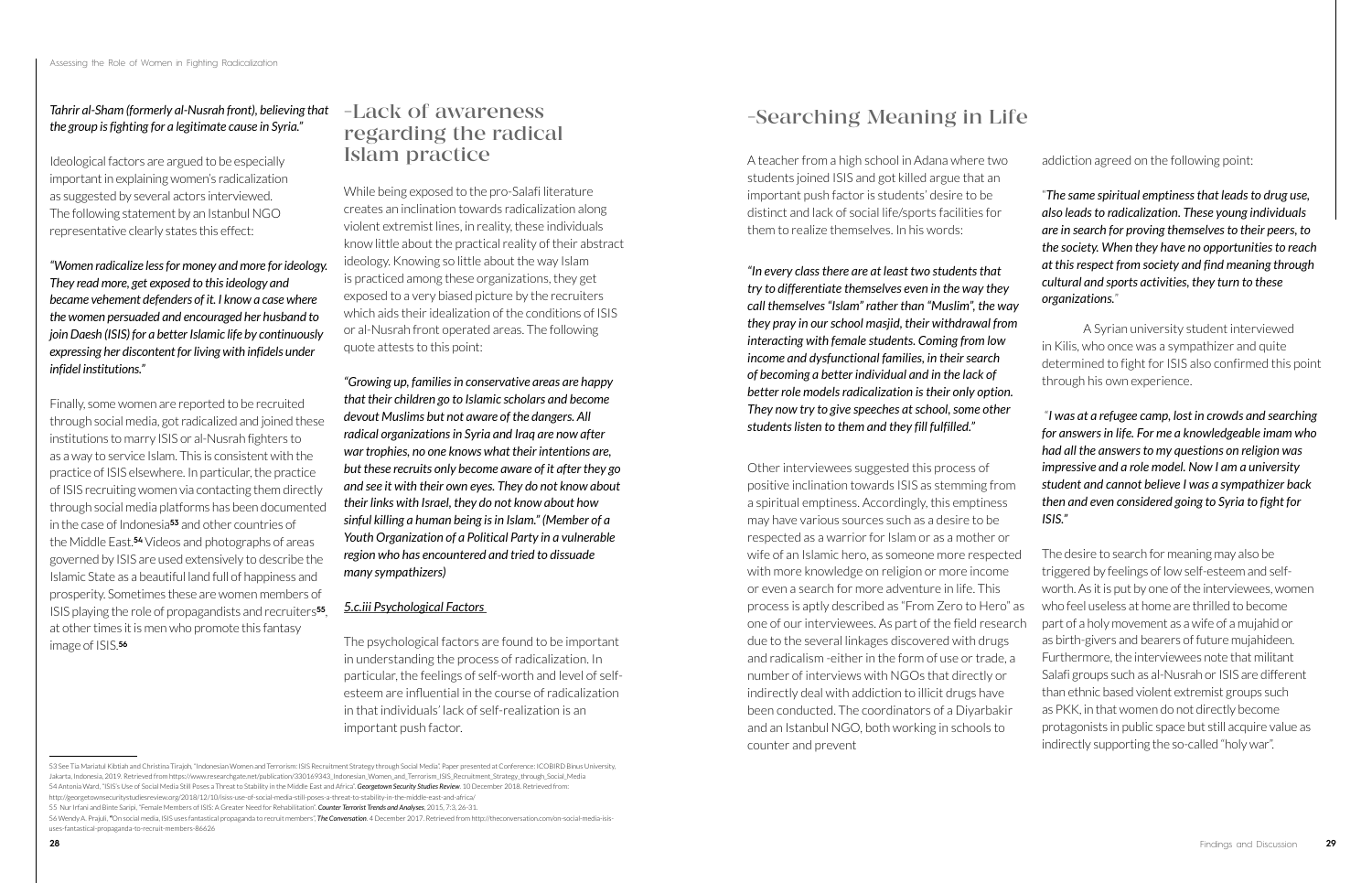As also indicated in the literature, perceptions of victimization to injustice and a desire to take revenge can also be a push factor leading to radicalization. Several experts interviewed emphasize this factor as predominantly affecting the Syrian population in Turkey in motivating for radicalization. A psychologist in Diyarbakır also pointed out to this motivator with the following assessment:

*"The vindictive feelings of taking revenge for past behaviour of an unjust state, leader, community or even family feeds into the tendency to radicalize. Obviously, it is not only the perception of being treated unfairly but also the belief that all possible actions of addressing this injustice as acceptable creates a push factor."*

According to another psychologist working at a humanitarian NGO in Istanbul, this push factor was especially evident among Syrians who radicalize.

*"Most of the Syrians have experienced major trauma. Many have lost their family, relatives and friends in war, mostly civilians, which they consider very unfair. Joining ISIS or al-Nusrah can be an acceptable way for them to take the revenge of their lost ones. This is both ideological and personal."*

Another representative of an NGO in Istanbul pointed out to the following:

*''When the first wave of the refugee influx took place, we determined that a majority of this population had psychological disorders, 70 percent had lost someone, 30 percent had been directly subjected to violence, did not go to school here. They work in textile as child labour and drug addiction is very widespread as it became their way of treating their wounds and be able to sleep. A young generation that is so vulnerable, psychologically frayed and socially lost is of course open to radicalization."*

Here, we observe an amalgamation of trauma and a reaction to unjust order in action, which is quite likely to cloud judgements of who is responsible for this injustice, what is an appropriate way of addressing this issue and a revengeful radicalization can easily be triggered. This is an important push factor for especially Syrians in Turkey but the reactions to injustice mostly due to a perception of religious-ideological victimization are also found among the Turkish society as mentioned by the interviewees. For instance, as put by a representative of Gaziantep women's NGO:

*"Violence in family breeds violence in community. Both men and women who experience violence and have poor communication with parents become open to crime and radicalization."*

#### *5.c.iv. Contextual enabling factors:*

This section will lay out the societal, historical and political context in the region and in Turkey the way it is reflected on the individual's community. In the background of rising Salafi interpretations

#### -Lack of prior training in mainstream/traditional Islam

Many of those we interviewed, especially those representing faith-based NGOs underlined the importance of the knowledge of traditional Islam as a shield against radicalization and how this knowledge was lost as a result of very secular education system widespread in Turkey until lately. They argued that having lost the homegrown practice of Islam, they became more prone to these alternative and anti-establishment interpretations. As put by the following interviewee:

in the close proximity to Turkey, a country with a historically strictly secular education system along with predominantly Sunni Muslim belief structure, this section will evaluate the impact of a theological training in traditional mainstream Islam (or lack thereof), aggressive and convincing recruitment techniques of radical organizations and a polarized societal structure in serving as enabling factors throughout this process. *recruiters which is all about jihad. Our wrongdoing is not being able to explain them how much more there is to Islam such as the lives of followers of Sunnah as shown by the Prophet Mohammad, beyond jihad a priori." (a representative of union of Diyanet staff) "The male members of my family who joined ISIS could not find answers to their questions from the imams in mosques, they either did not know religion well or were not interested in guiding them in the right direction." (Mother and sister of ISIS warrior from Adana)*

*"We lost our Turkish interpretation of Islam incorporating elements of mysticism and sufism, which speaks to the very hearts of people. As a result of this emptiness, now we are more open to Salafi radicalism." (Lawyer from Adana, who takes cases of returnees)*

*"In Diyarbakir, at least 20 people in our community in our underdeveloped peripheral neighbourhood became sympathizers to Salafism and ISIS. They all had a biased knowledge of Islam which they learned from* 

#### -Aggressive and convincing recruitment techniques

All civil society and community actors we talked to, emphasized the aggressive and hard to counter, convincing recruitment techniques of these radical organizations. As put by one interviewee at a Diyarbakir NGO, "unless you are resisting vigilantly as a result of your predispositions about religion or the radicalized group, the recruiters are very good at convincing you about joining the so-called "Islamic state" and train you to realize that in a matter of two months".

When it comes to women, these recruiters are not known to be directly contacting women face to face but prefer to recruit the entire family through the male members. As put by an interviewee from Adana:

#### *"Women are convinced by their families mostly male members. They are continuously exposed to religious*

## -Trauma and Revenge for **Injustice**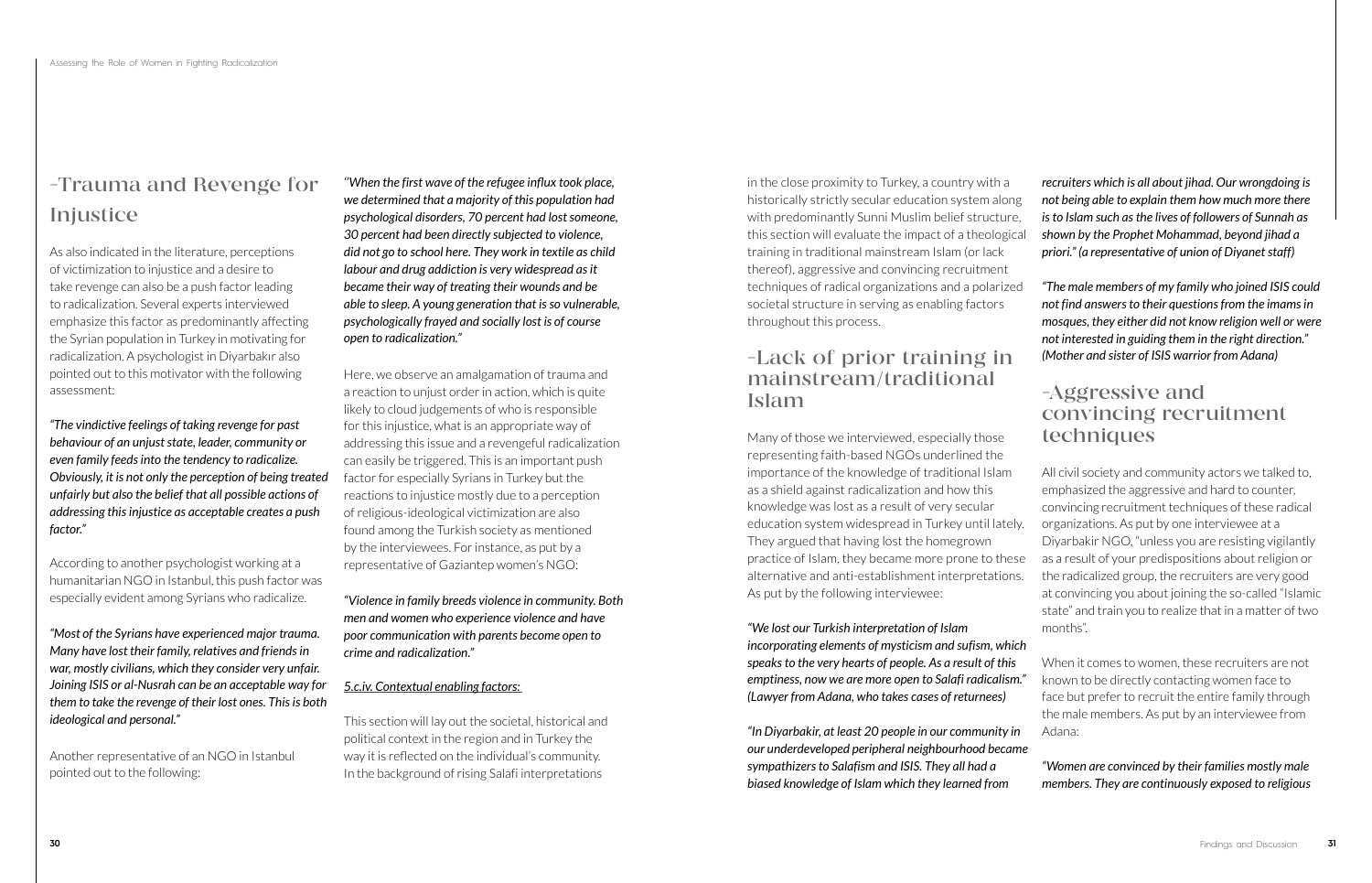*propaganda by these recruiters." (Member of a Youth Organization of a Political Party in a vulnerable region who has encountered and tried to dissuade many sympathizers)*

The interviewees argued that the recruiters in Turkey who do door to door recruiting are mostly men and they do not have direct access to women. In their words "We were lucky that ISIS did not have female recruiters in Turkey. Most recruitment of women they do is over social media with heavy propaganda of ISIS reading of Islam and invitations to the Islamic State. When the parents see their daughters start practicing more Islam, at first they are happy. They realize the increasing use of social media but do not get suspicious of it."

Here it is important to reflect on the experience of Syrian refugees as their social quarters tend to elicit characteristics of more of unregulated space where recruiters can run rampant. Here important examples given by our interviewees who were directly affected by these recruitment practices were prayer brooms in refugee camps or temporary education centres which were rather unregulated in curriculum with dubious recruitment practices. This was the case especially in the early years of the refugee crisis where the state was unprepared when these education centres -mostly informal and unregistered, were mushrooming around. The lack of regulation of the Turkish state in these spaces seems no longer widespread.

#### -Polarization in the society and the spread of violence as an acceptable mean for achieving an end

Many of those interviewed suggest that even though it is inadvertent/unintentional, the polarizing language of daily politics in Turkey makes radicalization easy. According to our interviewees, polarization in the society creates an environment where individuals are forced to choose sides. Interviewees in Adıyaman and Diyarbakır argued that, feeling stuck between two sides of the issue in the background of a very hostile language, sometimes they choose one of these sides so that they are not left out and become violent against the out-group. At other times, they completely check out of the system and choose another alternative that is also violent such as ISIS. This becomes especially evident when protective support networks of individuals are absent and they are exposed to multiple vulnerabilities. Our interviewees reported cases both from Turkey and Syria where sympathizers for one group would quickly change sides and get involved with the activities of another group. This is also put by an NGO representative from Diyarbakır, a province where ethnic polarization is visible.

• The project team observed greater systematic and programmatic work aimed at protecting Syrian refugees. This has been the case for humanitarian and refugee-related NGOs working in Istanbul's major refugee neighbourhoods, e.g. Sultanbeyli as well as cities such as Gaziantep, Kilis, Adıyaman and Diyarbakır. The field research also revealed closer cooperation between established local women's NGOs and the NGOs working with refugees in Adana, Adıyaman and Diyarbakır particularly regarding awareness raising on the social and legal rights of refugee women as well as women's health issues.

'*The polarization of the society aids the recruitment mechanisms as the political climate makes individuals more vulnerable and open to manipulation'*  (Humanitarian NGO Rep in Diyarbakır)

#### **5.d. The tools, instruments and resources of civil society organizations for possible CVE and PVE roles**

This section will draw upon the tools, instruments and resources at the disposal of the interviewed civil society organizations for their prospective roles in CVE and PVE strategies. It will start with the research team's assessment of the possible CVE and PVE dimensions of these actors by building on the categorization of their activities offered in Section 5.b. and subsequently present the self-evaluation of the past and present efforts of civil society actors with regards to countering and preventing violent extremism.

#### *5.d.i. The Research Team's assessments of civil society's works*

The research team found out that civil society organizations, be they local or national, secular or faith-based, women's NGOs or broader humanitarian aid networks, have various tools, instruments and resources that *can* be utilized in CVE and PVE. However, as mentioned earlier, the absence of a clear and all-agreed definition of radicalization seems to have resulted in a lack of conception among these civil society actors regarding how their current work that already addresses most of the push and pull factors of radicalization can contribute to countering and preventing violent extremism.

In search for identifying the possible tools and instruments that civil society organizations have at their disposal, these NGOs mostly talked about their current work vis-à-vis different social actors such as women, youth, refugees and socio-economically deprived families in poor neighbourhoods. Building

on these accounts of activity, the research team also inquired the interviewees about the potential ways their experience in local and national social projects can be transmitted to efforts at countering and preventing violent extremism.

> • Women's NGOs both at the local and national level seemed to have built remarkable expertise in dealing with issues of domestic violence, sexual abuse and harassment by working closely with academia, municipalities, relevant state institutions and international organizations for conducting public conferences, workshops and providing effective assistance. Recently, their scope of activity is extended to cover children's rights and the issue of child brides (e.g. Adana). However, the field research has shown that women's NGOs too have not embarked on specific programs to reach out women and build upon women's different roles and motivations to counter and prevent violent extremism. As mentioned before, women's relationship with violence from the prism of radicalization and violent extremism remained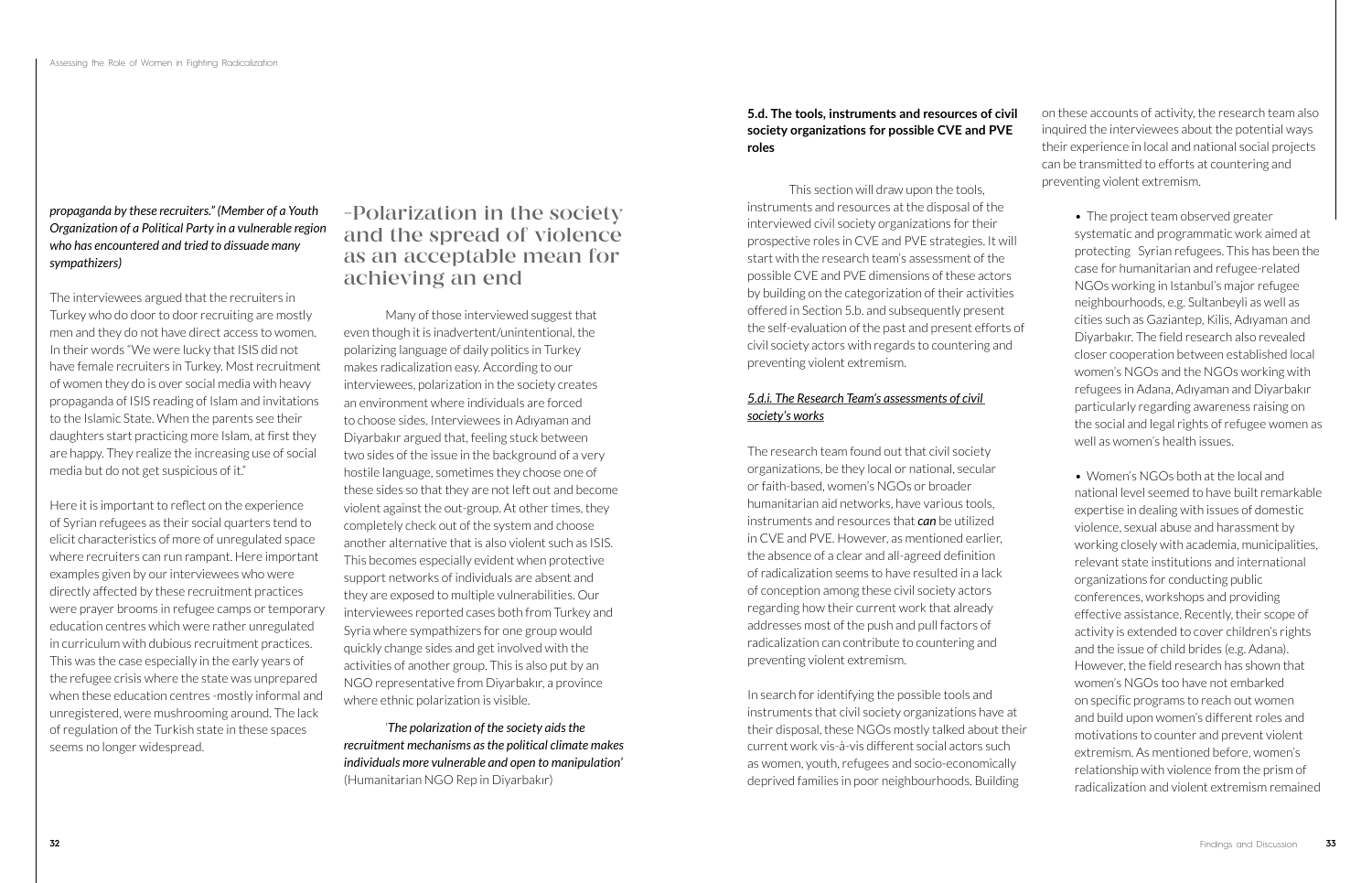as a non-agenda and almost all efforts were put to deal with women's victimization by domestic violence.

• Apart from both secular and faith-based NGOs working in the field of refugees, the field research revealed that humanitarian aid NGOs built extensive capability, logistics and network to provide socio-economic assistance to the deprived neighbourhoods. Recently some of these organizations moved beyond their local and national scope of activity and attained a transnational scope with humanitarian work in Syria. These organizations pursued detailed case-work and door-to-door activities in order to assess the needs of the people. Their activities, however, did not remain confined to households; the interviewees mentioned developing youth projects and organizing symposiums, in addition to specific programmes aimed at vocational training and rehabilitation of the prisoners. Yet, most of these networks did not have a specific gender or women agenda in their portfolio. Organizationally speaking, some of our interviewees told us that only recently they started setting up women's branches in their organization. In terms of their work, the scope was largely on socioeconomic problems of the family and women's issues came to be perceived from such a lens.

• Faith-based humanitarian aid NGOs seemed to have wider networks and outreach compared to secular humanitarian NGOs. We observed a more balanced effectiveness of secular and faith-based NGO activity in regard to addressing the problems of the Syrian migrant communities.

• The field research in designated cities also revealed civil society's efforts to provide rehabilitative support for victims of war, domestic violence and drug addiction. Some of these efforts were institutionalized within the scope of women's NGOs vis-à-vis domestic violence. We have also come across with a number of associations that specifically address the trauma and victimization of violence. Compared to other NGO activities cited above, these efforts remained relatively limited. Municipalities also got involved with a select group of NGOs in their studies in organizing vocational and skills training such as mosaic workshops as a means of rehabilitation for victims of violence, domestic abuse and drug addiction.

As mentioned earlier, the broad range of civil society actors we have contacted offered skills training, educational support, psychological and theological counseling and rehabilitation for victims of violence and trauma, besides socio-economic assistance and substantial work conducted to fight with drug addiction among the youth. Indeed, these works already directly or indirectly address the structural drivers of radicalization which are discussed in detail in the literature review and findings of the field research regarding the push and pull factors. The themes of social cohesion, inclusiveness, integration stand out as good practices that can be employed in building effective CVE and PVE strategies for these efforts work against the processes of marginalization and estrangement of individuals and collectivities. Yet, these efforts still need to be structured within a well-guided and clearly set programme of CVE and PVE, which shall integrate civil society actors.

#### *5.d.ii. Civil society's self-evaluation of past and present efforts to cope with the challenges of countering radicalization and violent extremism*

Granted that there is no consensus over the meaning of radicalization and what violent extremism entails, the research team had to introduce and clarify the term violent extremism to the interviewees. Once the prominent roles that the civil society may assume in the context of CVE and PVE are raised out, our interviewees showed greater interest and enthusiasm to respond to the questions. By doing so, the research aspired to initiate a process of self-assessment and reflection by the civil society organizations and contribute to awareness raising regarding the critical roles they may be willing to play alongside their capabilities and issue areas, as well as build new agency to attend to this rather neglected phenomenon. This section aims to highlight the major findings from civil society's evolving self-evaluation particularly in the context of relevance of their works to CVE and PVE. Despite the lack of a programmatic commitment to CVE and PVE, civil society actors still performed rather *ad hoc* efforts for prevention and struggle with the rising trend of religious radicalism. In cities like Adıyaman, Adana and Diyarbakır, local people and NGOs were more open to discussion of religious radicalization and recruitment of people (mostly men) to ISIS and other militant Salafi networks. They provided a comprehensive analysis of how violence assumed new forms and paths with transformation of Hezbollah into a political party.**57** The profound discontent of some of its followers led them accuse the party of entering into the politics of democracy and elections, which are widely accepted as "*taghut*" and un-Islamic within the group and resulted in their fast-growing recruitment to al-Nusrah front in Syria. This process was reportedly coordinated by some religious associations which through their network and publications worked for recruitment of youngsters who did not feel belonging to either to the PKK or the state and searched for a third alternative with motivations of salvation and spiritual self-realization. This shows the multifaceted nature of civil society's approach to radicalization both as preventers and at times promoters of violent extremism. However, the research team focused and aimed to reach out to civil society actors who would contribute to countering and preventing violent extremism.

NGOs and civil society activists were cognizant of radicalization and youth's turn to violence from past examples of PKK terrorism.

Both secular and faith-based NGOs, the research team contacted in various cities and regions of Turkey expressed that they have not developed any systematic program to deal with the issue of radicalization as understood and framed within the scope of our project. However, all of our interviewees had a conception of violence. This dimension became more pronounced in regions with history of violence and conflict; hence, radicalization was mostly conceived through the political setting and social histories of the cities and regions included in our field research. It was mainly the civil society organizations in the south and southeastern parts of Turkey, which underlined that violence has been an intrinsic part of political and social life. These As to the past efforts for prevention and struggling with this phenomenon, some of our interviewees mentioned personal and voluntary efforts aimed at preventing radicalization, mostly through finding

57 It is important to note that, the process being referred here is one of Turkish Hezbollah becoming Hüda-par, not of the political transformation of the Lebanese Hezbollah. Formed in southeastern

Turkey in the 1980s, Turkish Hezbollah is known for its brutal terrorist practices involving torturing individuals before killing them. As an ethnically Kurdish-composed group, targeting civilians, mainly Kurds who are allegedly PKK sympathizers in southeast Turkey, Turkish Hezbollah is responsible for hundreds of murders. The group sought to overthrow the constitutional and secular government and establish a strict Islamic theocracy. See Harvey W. Kushner, "Turkish Hezbollah", in *The Sage Encyclopedia of Terrorism*, Thousand Oaks, CA: SAGE Publications, 2003, 369.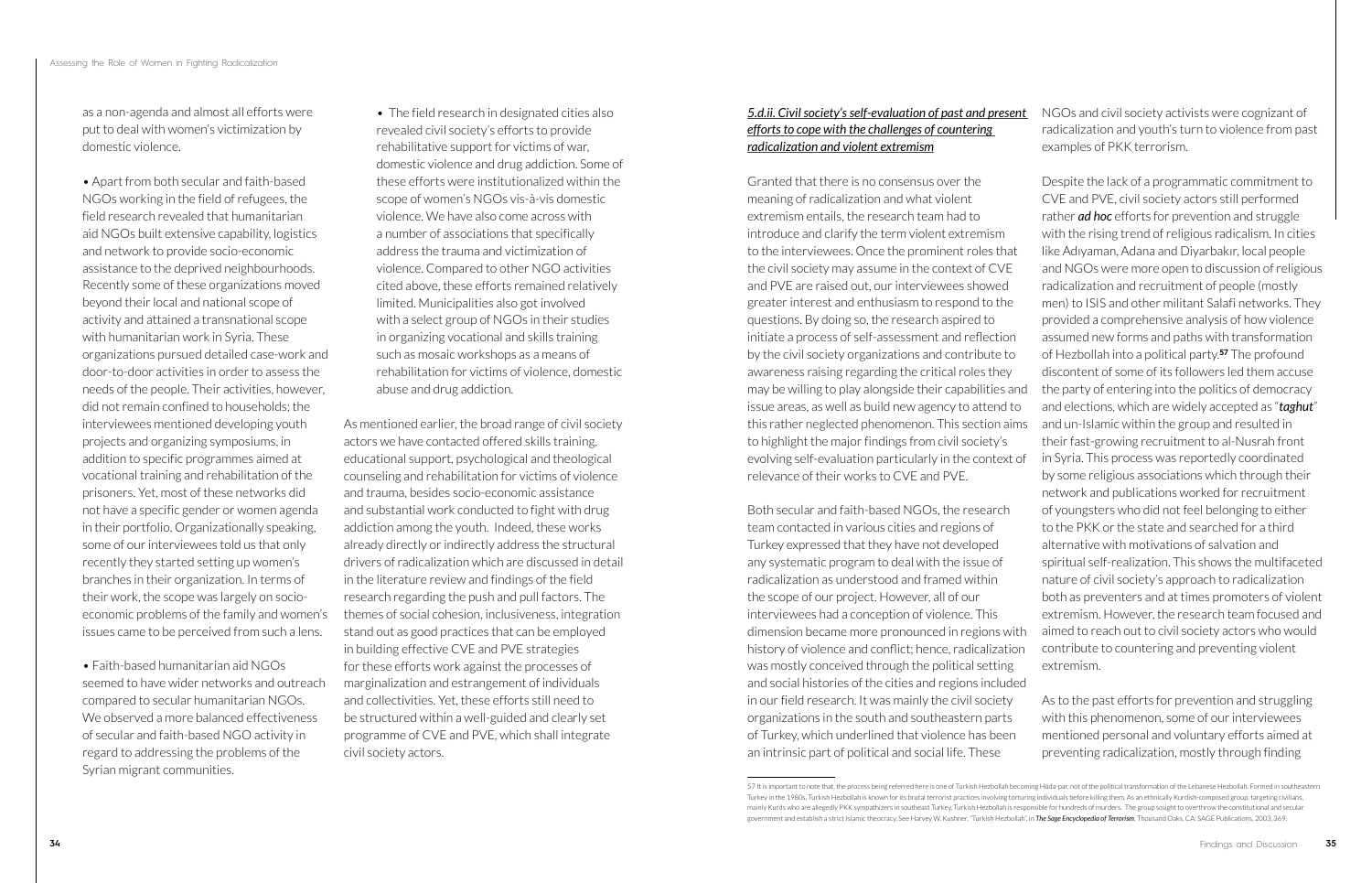jobs for young people with propensity "to go to fight in Syria." By doing so, they tried to keep these young people aloof from joining militant Salafi networks. This has been the case for some young men in Adıyaman and Adana whose close relatives joined ISIS or al-Nusrah front. In these cases, senior and wealthy locals and youth organizations of political parties played an active role which can be classified within the scope of PVE efforts.

Another line of field activity that may be utilized in constructing an effective PVE and CVE strategy is the one adopted by NGOs that deal with drug addiction. Our field research findings indicate important conceptual similarities between drug addiction and radicalization both in terms of the push factors and in terms of countering efforts. These NGO's all emphasize the importance of preventive activities such as awareness raising and the difficulty of countering when an individual is strangled in the process. Some of them adopt a longterm therapy perspective incorporating both secular and faith-based argumentation for reasoning and social and sports activities as part of rehabilitation, all of which can be brought into CVE and PVE efforts of NGOs.

Besides civil society's efforts to deal with the phenomenon of religious radicalization, our field research also acquainted us with agency of community actors that are not aligned with formal civil society organizations, e.g. high school teachers in Istanbul and Adana, who detected the signs of radicalization among students, attempted to prevent students with inclination towards radicalization from joining these networks by formulating counternarratives, talking to their families and directed them to theological counselling.

#### **5.e. Where do women stand in Turkey's case of religious radicalization?: An analysis of the findings from the field**

Apart from the absence of a radicalization perspective and ambivalence over "who is a radical?" among civil society, the field research demonstrated that a gender-sensitive perspective was/is also mostly missing in civil society's understanding of violent extremism. The presence of women from Turkey in ISIS and al-Nusrah front and various roles they play in these networks mostly went unnoticed or unspoken. The information is largely framed through media's coverage of Western women joining these networks. Our interviewees both in secular and faith-based NGOs seemed to be aware of Western women's presence in ISIS, but not necessarily of women from Turkey. Strikingly this has been the case for women's NGOs as well. Hence the example and experience of Turkey in this regard called for further light and greater focus.

- The reason why women from Turkey was missing from this picture is mainly accounted by persistence of patriarchy and gender stereotypes. A lawyer we have interviewed in Adıyaman argued that they did not really know about the motivations of women going to the so-called "caliphate", "since we live in a closed society of deep and diverse problems like addiction, sexual harassment and domestic violence and can't reach to women."
- There is a common view that most women from Turkey went to Syria and Iraq rather *passively* because of their husbands. These women had to go in order to keep their family intact and to not "lose their husbands to other wives in the caliphate."
- Our encounters with women's stories from Ankara and İstanbul, however, showed that women were also strong ideological sympathizers and sometimes it was wives who pushed their husbands and families for joining the so-called "jihad". On another account, young daughters who went to Syria called their mothers to make "hijrah"**58** to the so-called "caliphate" and leave their *"kafir"*  father behind. Some women also reportedly declined to return to Turkey, "as they did not wish to live in an infidel land."
- Our interviewees who observed strong anti-establishment posture and ideological motivations of women since the 1990s emphasized women's own agency and choice to leave for ISIS or al-Nusrah front as opposed to rather passive presence of women in these groups.
- Yet, our interviewees in Diyarbakır also underlined the fact that the relatively low levels of recruitment from women with robust ideological sympathy for Salafi militancy was mainly because of the lack of women recruiters. Instead, women who joined ISIS and al-Nusrah ranks from Turkey were rather exposed to the extremist propaganda by means social media networks and family members.
- In our interviews, we also questioned the role of mothers in detecting the radicalization of their children or other family members and tried to comprehend the means as well as limitations of their

struggles for prevention. A common theme from our interviews regarding the role of mothers is that they are almost always the first to discover their children's tendencies for radicalization, yet their ability to prevent their children from joining those terror groups is significantly curbed under structures of patriarchy. It's argued that the culture of patriarchy portrays women as docile and vulnerable creatures with no understanding of war, which is seen as a realm exclusive to men. According to an Islamic feminist civil society activist from İstanbul, relegated to "second-class status", women's warnings and concerns are not taken seriously. Our interviewees told us that fathers or grandfathers held greater authority over children and their intimidation and warnings worked better to prevent some of those who wanted to join militant Salafi groups. Needless to say, their persuasive capabilities depended on the degree of radicalization and did not succeed in all cases. We have observed rather weak father-son ties in families whose sons left for ISIS or al-Nusrah front.

• Our interviews also revealed that sometimes mothers can't detect the signs of radicalization of their children, for they may view their son's or daughter's turn to religiosity as a positive sign (mostly in conservative families) or see their children's activities in the social media as a means of socialization. This has been the case for a number of women or men's radicalization stories from İstanbul and Diyarbakır. For

<sup>58</sup> *Hijrah* historically refers to migration of Prophet Mohammad and his companions from Mecca to Madina in 622 as well as any Muslim's migration to a land where s/he can practice his religion freely. In a bid to recruit more people to its ranks, ISIS called Muslims around the world to make "*hijrah*"/migrate to ISIS-held territories spanning through Syria and Iraq and start living under its declared caliphate. In the context of extremism, the term came to denote a foreign fighter's journey from his country of origin to terrorist-held territories abroad. See *Oxford Dictionary of Islam* and *Glossary* of Counter Extremism Project, online available at <https://www.counterextremism.com/glossary> for further details.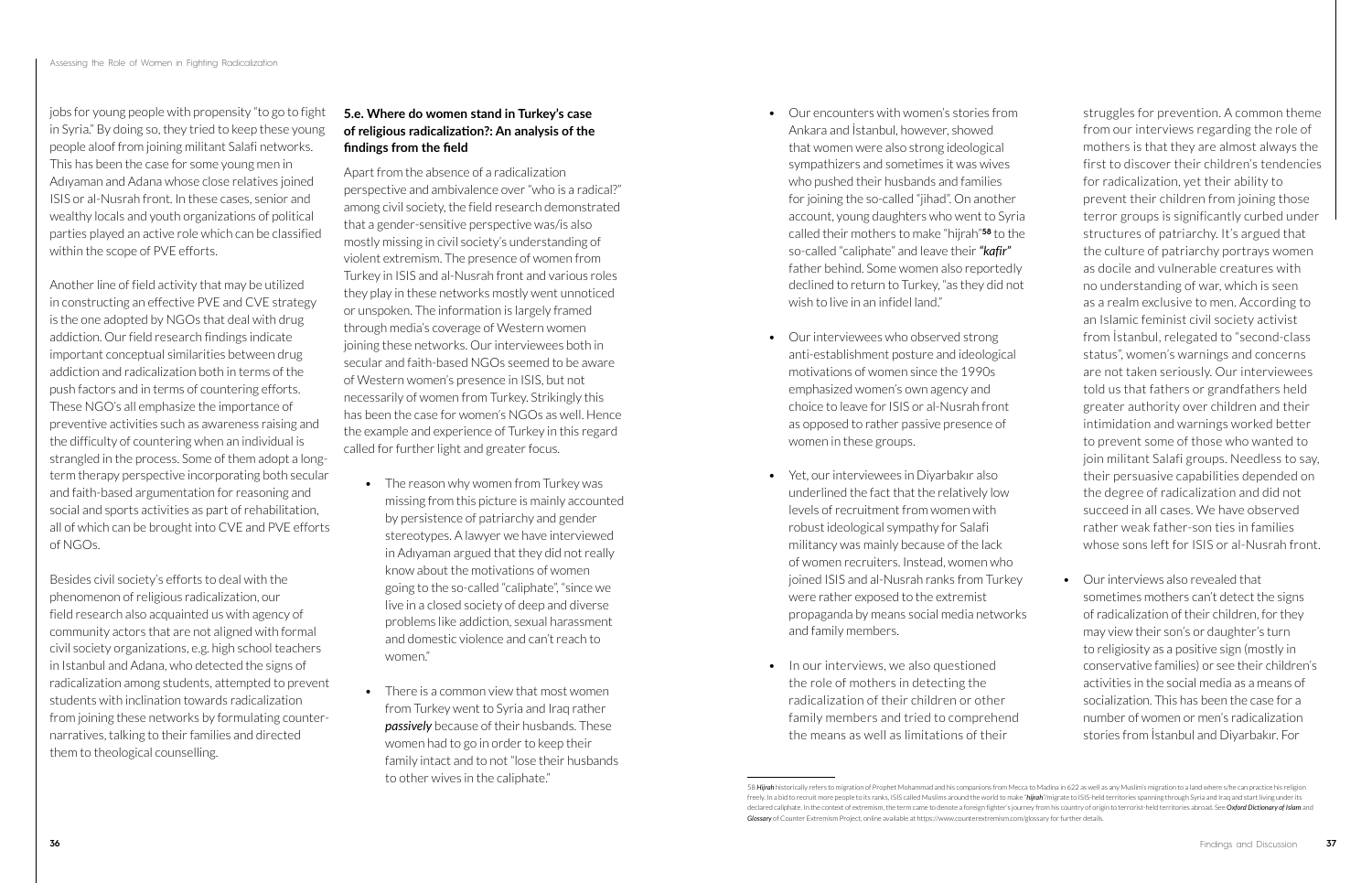instance, a mother couldn't notice that her daughter has been exposed to ISIS propaganda via Facebook or think that her daughter's newfound online friends were recruiters for the fight in Syria and Iraq.

- Our interviewees told us that once facing the reality of losing their children to militant Salafi networks, mothers generally try to prevent it by uttering threats of denying their motherly rights, but their sons or daughters usually forego these threats, as they think they are making sacrifices for the greater cause of the so-called "holy war". As attempts inside family do not help, mothers usually take their children to religious authorities from her religious community (if she has any) or to close relatives for persuasion. Here, observes one of our interviewees from Diyarbakır, the goal is to prevent criminalization of their children. Families searched for official help and applied to the police only after their children went to Syria or Iraq.
- The field research also aimed to shed light on the victimization, trauma and attempted rehabilitation of the Yazidi women, who escaped from the ISIS atrocities in Sinjar and mainly took refuge in Diyarbakır. The experience of the Yazidi women proved to be an obvious exemplar of women's victimization by religious extremism. Our interviews with a number of psychologists and sociologists working on the rehabilitation of the Yazidi community revealed the deep trauma of violence and abuse particularly widespread among the women and children in the camps. The interviewees asserted the difficulty of

rehabilitation efforts due to the ongoing trauma of the community and mentioned their unwillingness to stay in Turkey. Our research found out that almost all of the Yazidi community left Turkey for Germany to join the diaspora.

#### **5.f. What to expect from future? Recommendations for durable and viable institutional mechanisms and approaches to CVE and PVE**

This section presents the suggestions of the project team based on the literature review and key findings derived from the field research for building durable and viable institutional mechanisms and approaches for countering and preventing violent extremism.

#### *5.f.i. Building a national CVE strategy*

The findings from our field research demonstrate that local actors look for approval from the state authorities to undertake CVE and PVE efforts in order to make sure that they are not operating in a criminal or gray zone and their actions and strategies have a legal and legitimate basis. The NGOs in this respect emphasized the necessity of a coherent and well-communicated strategy of the state that shall integrate the civil society as an indispensable partner for CVE and PVE efforts and open up greater space and scope for their contribution on a "pluralistic and inclusive basis", as one member of a prominent women's NGO in Ankara stated. Since the advent of the ISIS threat, a growing number of countries have formulated national strategies and Turkey is yet to prepare its own national strategy. A National Strategy prepared with inclusion of all relevant state institutions as well as inputs from the civil society may help ameliorate

the confusion and fear on the side of the civil society and pave the ground for effective cooperation.

At the state level too, experts and bureaucrats that the project team interviewed mentioned the lack of a coordinated strategy among various state departments, which precluded a concerted approach, and underlined the need for devising a National Strategy. Whilst the state-level struggle with violent extremism attained greater efficiency through enhanced risk analysis and assessment procedures, the challenges of attaining a systematic policy that would move beyond voluntary efforts and remain in practice despite changes in top bureaucrats were cited as major shortcomings. Regarding the role of civil society in CVE and PVE, one senior bureaucrat emphasized that the state expects greater help from civil society in *prevention*  and *rehabilitation* stages of radicalization, while law enforcement forces concentrate their efforts in *intervention* stages.

#### *5.f.ii.'Building and disseminating the counternarratives: Respective roles of state and civil society*

As extensively researched and discussed in the literature of CVE and PVE, the project team probed the possibility of building an effective counternarrative against violent extremism, its contents as well as the actors that shall get involved in devising and implementing these strategies**.** The interviews showed that both secular and faith-based civil society actors looked upon the Presidency of the Religious Affairs (henceforth Diyanet) to initiate the process, whereas particularly faith-based NGOs and actors embraced playing greater role in local dissemination of the official narrative for reasons that will be discussed below.

- Almost all the interviewees asserted that building a persuasive counter-narrative would serve as a more helpful tool in prevention stages than countering VE. According to our contacts, once radicalized, it seemed almost impossible to persuade these women and men to not join such networks. They act as if they are "poisoned" or "blind and deaf" told the heads and senior officials of two local faith-based humanitarian NGOs operating in İstanbul and Kilis. Our contacts underlined that the *"takfiri"* mentality has been the hardest to fight, for these people would not be receptive to any counter-messaging effort or they would strictly deny any persuasion from families, teachers or community leaders whom they despise as infidels. Hence, offering a counter-narrative seemed to be more effective at the prevention stage, that is, before radicalization takes roots and drags people into further violence. Yet, it was noted that intervention in an earlier stage of radicalization ladder with an effective counter-narrative would still serve CVE purposes.
- Regarding the *contents* of the counternarratives**,** faith-based NGOs converged on the necessity of offering such a narrative from Islam itself with reference to Quranic verses and hadith that would challenge and refute the ISIS propaganda. As one interviewee in Kilis argued, for a better persuasion, the person has to be competent and well-versed in religion.
- A faith-based NGO representative from Diyarbakır argued that examples of peaceful conduct, tolerance, respect and love from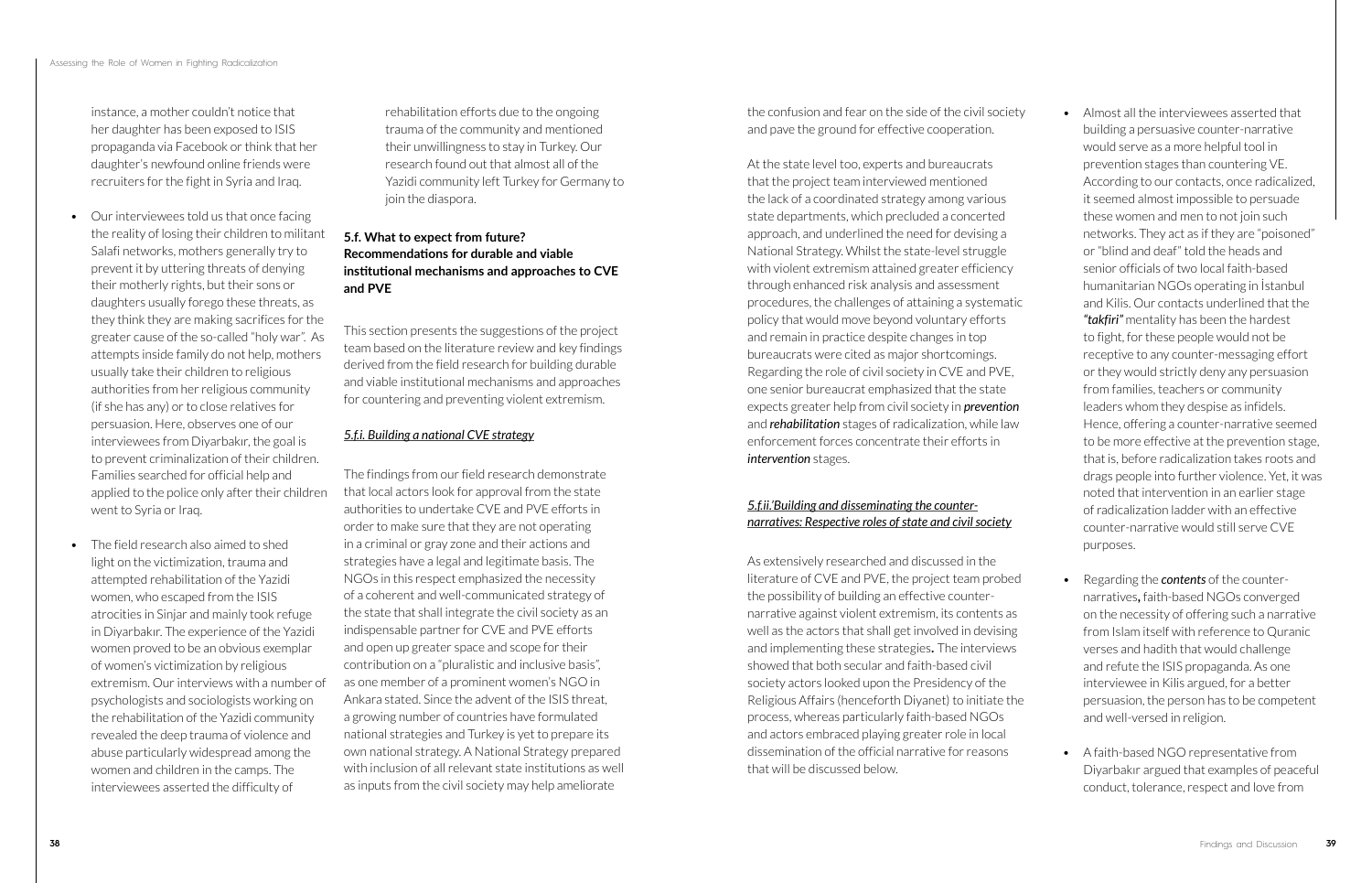the life of Prophet Mohammad should be emphasized in order to denounce the violent acts of ISIS. "These people shall be reminded that the real model for Muslims is the life and teachings of Prophet Mohammad and shall be asked on which side they really are: either on the side of Allah and the prophet or on the other side?", asked a member of the faith-based NGO in Gaziantep.

- Our interviewees also underlined the necessity of revisiting the term "jihad" and rethinking its meaning for an effective counter-narrative strategy. It was commonly argued that jihad in Islam is primarily the believer's struggle with his/herself to be a better person. In this respect, they argued, jihad must aim at dispersing the good words and deeds. Besides, women's branch of a faith-based NGO in Gaziantep added that one's responsibility lies with his/her close surroundings: family, friends, neighbours, "not in distant lands, fighting for dubious agendas". In these views, use of violence is strictly condemned and reference to Prophet Mohammad's peaceful conduct is abundant. One interviewee from faith-based NGO in Diyarbakır expressed his regret for not being able to tell people that "Islam is not solely about jihad" and underlined the failure of religious authorities to offer a comprehensive account of the very concept of jihad.
- A common theme offered by faith-based NGOs as a panacea for Salafi extremism was building a language based on the extension of globally mainstream religious interpretation in Turkey, which is called with various names such as "traditional Anatolian

Islam" or "Turkish Islam" both more widely called by its followers as the "*ahli sunnah wal jamaah*" line. This line, which also utilizes its historical legacy from the Ottoman and Seljukian scholars refer to Mawlana Jalaluddin Rumi and Yunus Emre among many others as exemplars of tolerance and coexistence. Our interviews with prominent representatives of the Alevi community in Antakya also showed their support for building a cross-sectarian counternarrative to fight with violent extremism and strengthen the social cohesion and harmony between different religious sects. The longing for this common language that would not evoke any particular religious community however remains unfulfilled for some of our interviewees.

• Apart from building the counter-narrative on verses and hadith, some of our interviewees also suggested challenging radicalization with counter arguments on the geopolitics of jihadism. In this line of thinking, for example, the alternative narrative could pose questions as to the fate of jihad in Iraq and Afghanistan and emphasize that "Syria is not a real jihad", therefore "the goal is not an Islamic state, but another agenda controlled by outside actors and their intelligence networks" told one of interviewees in Kilis. Despite *takfiri* mentality, "the message that Muslims would not kill Muslims shall be strengthened", added an NGO member in Adana. Considering the fact that either Muslim or not, intentionally killing an innocent person is seen as killing all humanity according to Islam, this message seems already existent in the main texts which, however, needs to be disseminated

more effectively. Some of our interviewees also proposed questioning "why ISIS as an Islamic group has not targeted Israel in its propaganda or deeds or never truly raised the issue of Palestine."

- Most of our interviewees suggested that Diyanet shall undertake the mission of building and dispersing the counternarrative against radicalization and violent extremism. For one of our interviewees in Diyarbakır, the institution is capable of offering the "most secular and soft interpretation of Islam" and well-poised to do so with its network and personnel. For more conservative civil society organizations we interviewed in Adıyaman, entrusting this task to Diyanet is entrusting the major responsibility to the state "to guide people to the righteous resources."
- Indeed, Diyanet already embarked on building anti-ISIS counter-narrative through its sermon entitled "Islam: The Religion Targeted by Global Terror", which was distributed and read over 80,000 mosques in Turkey and 2,000 mosques abroad in 2015. Yet, despite these moves, there were doubts expressed by our interviewees as to the efficiency and effectiveness of these messages, and criticisms as to the capabilities and organizational structure of the institution.
- To begin with, our interviewees underlined that the Salafists see Diyanet likewise the state itself as an *infidel* institution. Diyanet's association with the "State Islam" delegitimized the institution in the eyes of those who question the legitimacy of the state. Moreover, those who radicalized and

joined the violent extremist Salafi groups in Syria and Iraq long ceased going to the state mosques, instead created their own masjids. Hence, the disentanglement of these groups from official religion and the reach of Diyanet's messages creates a serious problem as to the effectiveness of the counter-messages. Besides, one of our interviewees, who is associated with syndicate of Diyanet told that he doubted the influence of these sermons even on the believers who frequently go to the mosques, by reflecting on their responses in return for his questions about the content of the sermon. Some of our interviewees questioned the capabilities and awareness of the Diyanet imams regarding the issue of radicalization and their ineffectiveness in competing with "charismatic" radical orators of ISIS seeking local recruitment. For them, the local personnel of Diyanet seemed to lack a perspective of radicalization. Furthermore, women whose relatives joined ISIS told us that Diyanet's imams were not attentive enough and did not respond to their children when they approached these religious officials to hear more about what "shirk" or "taghut" meant.**<sup>59</sup>** They claimed that a better and persuasive response might have prevented their sons' radicalization. Another observation shared by our various contacts was that people do not learn religion from Diyanet. Particularly in our digital age, they seek religious answers and knowledge from internet and usually get exposed to radical views of ISIS and likeminded other groups.

• There were criticisms as to the growing bureaucratization of the institution, which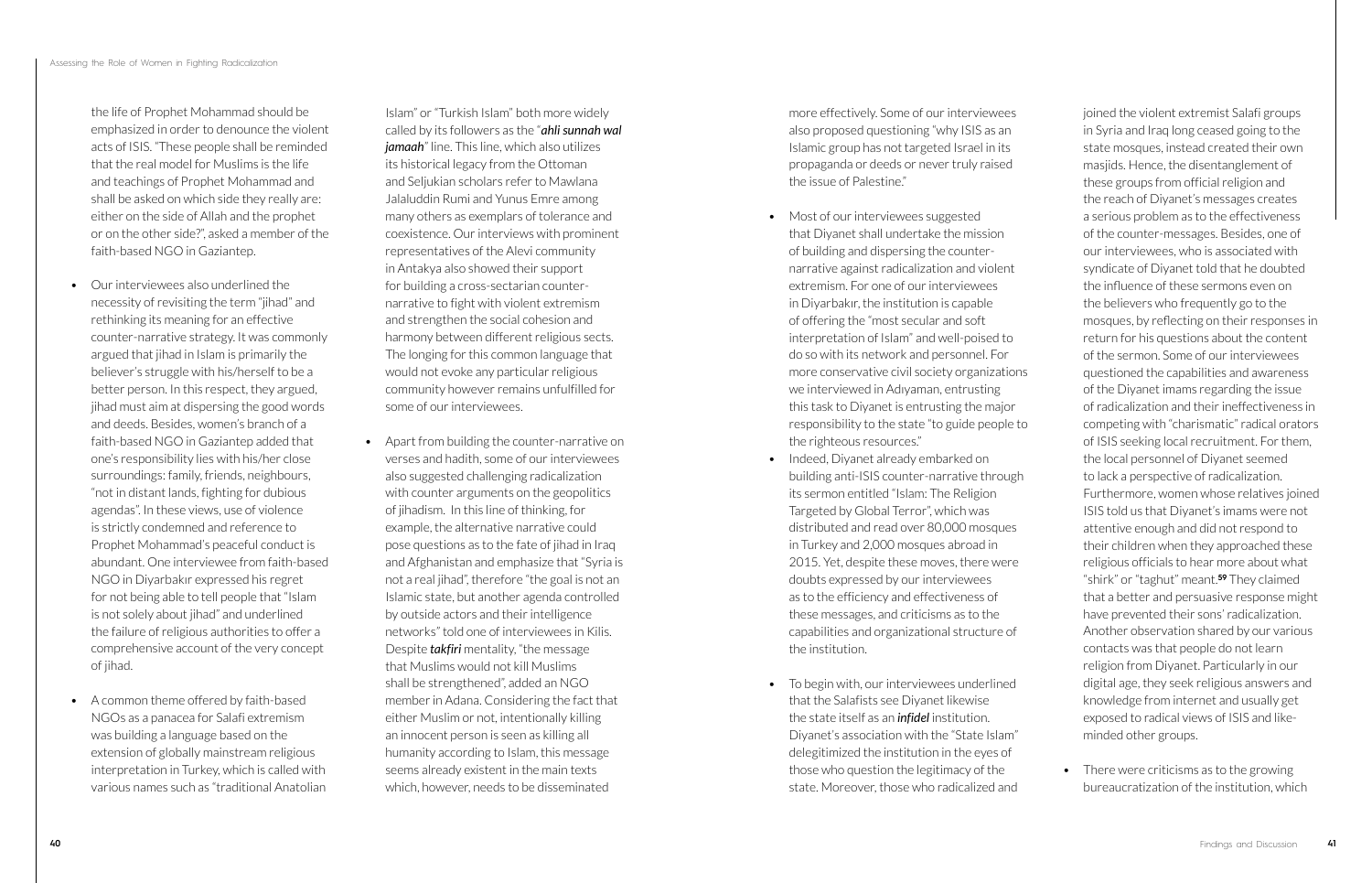was claimed to have turned Diyanet into a gigantic administrative unit and distanced it from its religious tasks. Our interviewees pointed out to the contending positions within the institution, as a factor curtailing Diyanet's efforts to offer a common, all-encompassing message to fight with radicalization. They underlined divisions inside the schools of Theology and competing schools of thought.

- Our interviewees, particularly from faithbased NGOs, suggested a greater role for civil society in promoting and disseminating counter-narrative strategy alongside other components of a CVE/PVE strategy, which they believed would reap greater benefits than the direct involvement of the state. Among those who proposed a more civilian perspective, a prominent women's NGO from İstanbul working on women's political participation argued that local NGOs have a better knowledge of their neighbourhoods, thus can better assess "who is a radical or not" and employ the counter-narrative strategy. Others who suggested a civilian perspective asserted that this seemed to be a more appropriate strategy due to recent political climate and polarization of Turkish society.
- To prevent people from joining these networks, some of our interviewees proposed directing them to review and consult to other interpretations and sources of Islam, rather than relying on a single source. A Syrian father from Kilis followed this practice vis-à-vis people with radicalization tendencies around him including his own sons. In this regard, one

of the most cited examples of what mothers or fathers did to stop their children was to take them to senior religious people in their neighbourhood, mostly "religious opinion leaders" or local imams for persuasion that they were being misled by the ISIS propaganda and it was not a righteous path to take. The project team also heard stories of women from İstanbul who were persuaded at the border by influential clerics to not join these groups and return to their homes. They later rejoiced this decision, told our interviewee who is a distant friend of these women.

• The research found out that the relatives or friends of people who have propensity for religious radicalization sought help from faith-based civil society organizations and did not consult to secular NGOs, which are viewed of a "different world". Our interview with two women whose sons and brothers joined ISIS informed us that they did not consider seeking help from secular women's NGOs or legal organizations. In their case, stigmatization by their neighbours even precluded them from seeking help from religious civil society networks. Furthermore, our contacts from secular women's NGOs including Bar associations in Adıyaman, Adana, Diyarbakır and Gaziantep told us that they have not received any application from women seeking help to get back their relatives from ISIS or al-Nusrah front or looking for socio-economic or legal assistance. Nevertheless, particularly women NGOs have shown interest in future collaboration with faith-based networks on the issue of exploring women's possible roles in radicalization as much as their

role in countering and preventing violent extremism.

#### *5.f.iii. Engaging the civil society beyond counternarrative efforts*

As noted before, in the field, the research team had to introduce and clarify the term *violent extremism*, which is relatively novel and still under debate even among international actors. Once the central role of civil society in CVE and PVE efforts is mentioned, the interviewees showed greater interest and enthusiasm to respond to our questions and appraised the project for bringing up this "essential issue" into their consideration and raising awareness among diverse civil society actors. Most of our interviewees underlined the necessity for a community-based approach for an effective CVE and PVE strategy. As a follow-up to the previous section, this section will discuss the possible roles of civil society networks beyond the making and dissemination of counter-narratives.

The civil society networks we have contacted outlined several possible areas of action in CVE/PVE efforts.

• Almost all the secular and faith-based civil society networks interviewed throughout the field research volunteered to play a greater role in CVE and PVE efforts and integrating women into these strategies, should the state provide them with a clearly defined guideline. They believe that they are well-placed to play such a role with their experience in working with local actors (both Turkish and Syrian) and comprehensive knowledge of the major socio-economic and

political problems of their neighbourhoods. Civil society networks also highlighted their ability to build and sustain trust with local community, which they believed will help bridging state-society affairs.

• Drawing on the need to engage with those who suffer from post-radicalization trauma, both faith-based and secular civil society organizations mentioned the necessity of providing institutional support for rehabilitation and resilience of women. They drew on extending their present psychosocial therapy sessions, educational and vocational activities, art and crafts courses as means to embark on a more structured rehabilitation agenda to address post-radicalization trauma and ensure de-radicalization and social integration by boosting the self-worth of women as individuals and empowering their status with education and employment. They also pointed out the need for struggling with stigmatization of the returnees or family members of those who joined these organizations.

#### *5.f. iv. Building a gender-sensitive approach*

Integrating gender into peace and security agenda of global politics has been an explicit objective of the United Nations since early 2000s with the groundbreaking UNSCR 1325, followed by UNSCR 2129 (2013), UNSCR 2178 (2014) and UNSCR 2242 (2015) reflecting its resolve to empower women and gender equality. As noted earlier, UNSCR 2242 has been of particular significance to our project, since it called for gender-sensitive

<sup>59</sup> *Shirk* is putting someone or something in the place of God, whereas *Taghut* is a Qur'anic term that stands for false god or idol. It has been also in use to refer to tyrannical rulers who arrogate God's absolute power and use it for oppression of the masses. See *The Oxford Dictionary of Islam* for further details.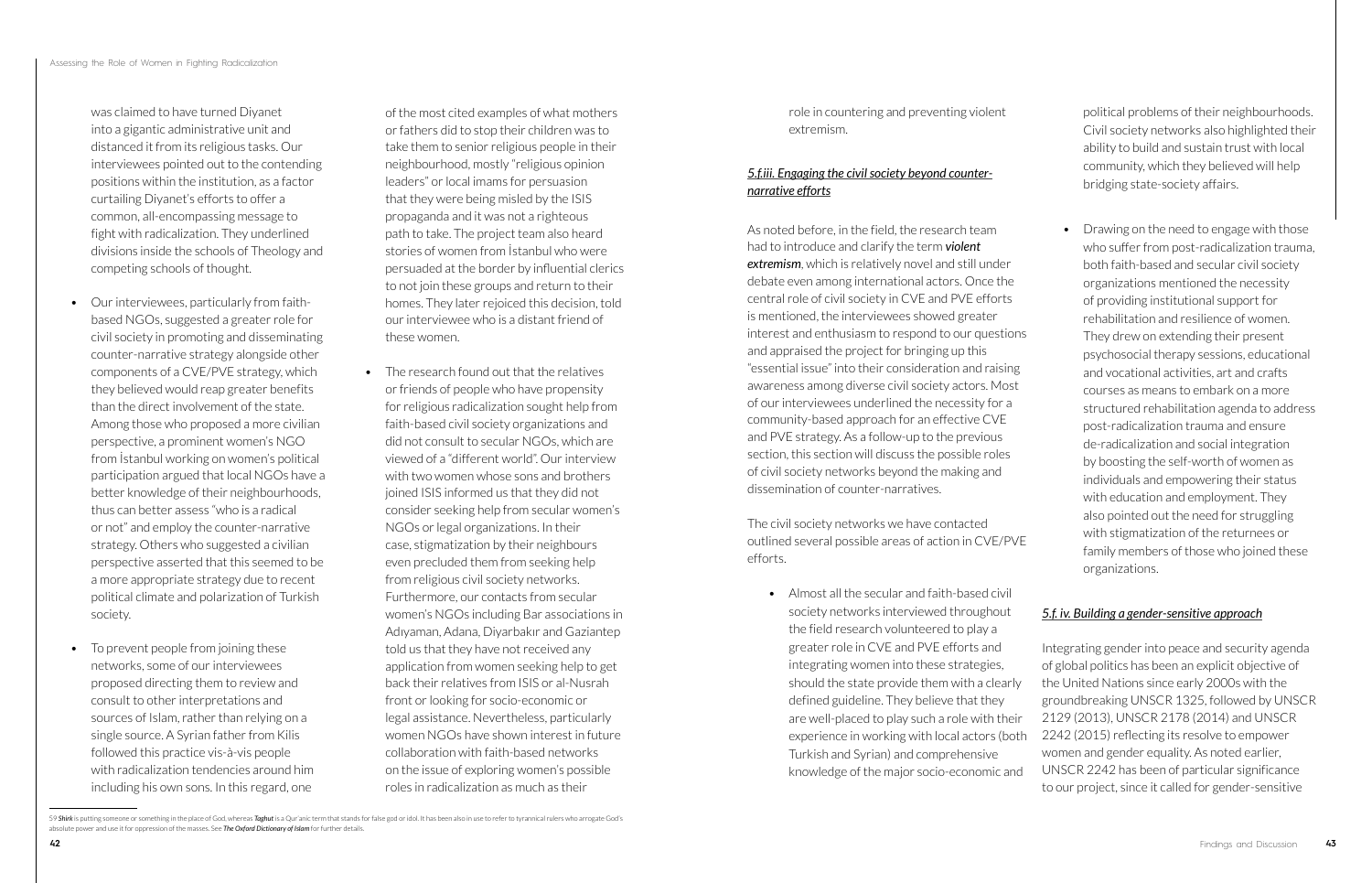research, participation and leadership of women and women's organizations in developing strategies to counter terrorism and violent extremism, and greater funding of CVE projects addressing gender dimensions.

As of date, ISIS is militarily defeated, yet, the challenge and urgency of how to treat the (potential) returnees, devise strategies of rehabilitation and deradicalization lingers. Granted that it would be mainly women and children who are most likely to return makes the gender dimension even more compelling. As noted by Patel and Westermann (2018), governments and civil society have to be ready for security challenges posed by the returnees, while developing novel approaches for integration of women within the CVE strategies by ensuring gender perspectives are incorporated to all stages of policy design. They aptly note that maintaining an "effective balance between security and support" will be the daunting challenge of the new era.**<sup>60</sup>**

In Turkey too, the issue of women returnees surfaced with the news in early 2018 regarding Turkey's attempts to repatriate Turkish women who are sentenced to death by Iraqi authorities on the charges of being ISIS members and their children.**<sup>61</sup>** Albeit inconclusive, in case these demands are met affirmatively, state and civil society have to consider whether there are any rehabilitative programs tailored for the returnees or strategies to achieve de-radicalization and social integration. These issues so far proved highly contentious for countries such as UK, as the recent example of Shamima Begum case has shown.**<sup>62</sup>**

- As outlined and discussed in the major findings of our report, women from Turkey assumed varying roles as sympathizers, perpetrators, possible preventers and victims in their relationship to religious radicalization. Any strategy has to take the complexity of these roles and motivations into account in order to formulate the muchneeded gender-sensitive, inclusive approach to CVE and PVE. Coming up with durable solutions for countering and preventing violent extremism requires identification of women's conditions, considerations and perspectives on violent extremism as well as the unique push and pull factors implicating on their choices.
- The field research and interviews with a wide range of civil society actors has

demonstrated the necessity of revisiting the relationship between women and violence and transcending the gendered perspectives, which depict women merely as victims. Rather, women shall be seen as agents on their own, as individuals with autonomy and will to commit violence as well as to counter and prevent violent extremism.

• Having said that, the research also put forward how women's agency in CVE and PVE is constrained by structures of patriarchy while exploring mothers' and sisters' roles and efforts to impede their children or brothers from joining violent extremist and/or terrorist groups. Besides, the extensive focus on women's motherhood at the expense of women's other public roles and contributions in CVE and PVE reflected



## 6. Conclusions: Radicalization and Women's Role in CVE and PVE

#### 

<sup>60</sup> See Sofia Patel and Jacqueline Westermann, "Women and Islamic-State Terrorism: An Assessment of How Gender Perspectives are Integrated in Countering Violent Extremism Policy and Practices". *Security Challenges*, 14:2, 2018, 53-81.

<sup>61</sup> Selin Girit, "Irak'ta tutuklu 'IŞİD'in aile mensupları' Türkiye'ye iade edilmeyi bekliyor", *BBC Türkçe*, 23 Mart 2018. 62 For further details, see<https://www.theguardian.com/uk-news/shamima-begum>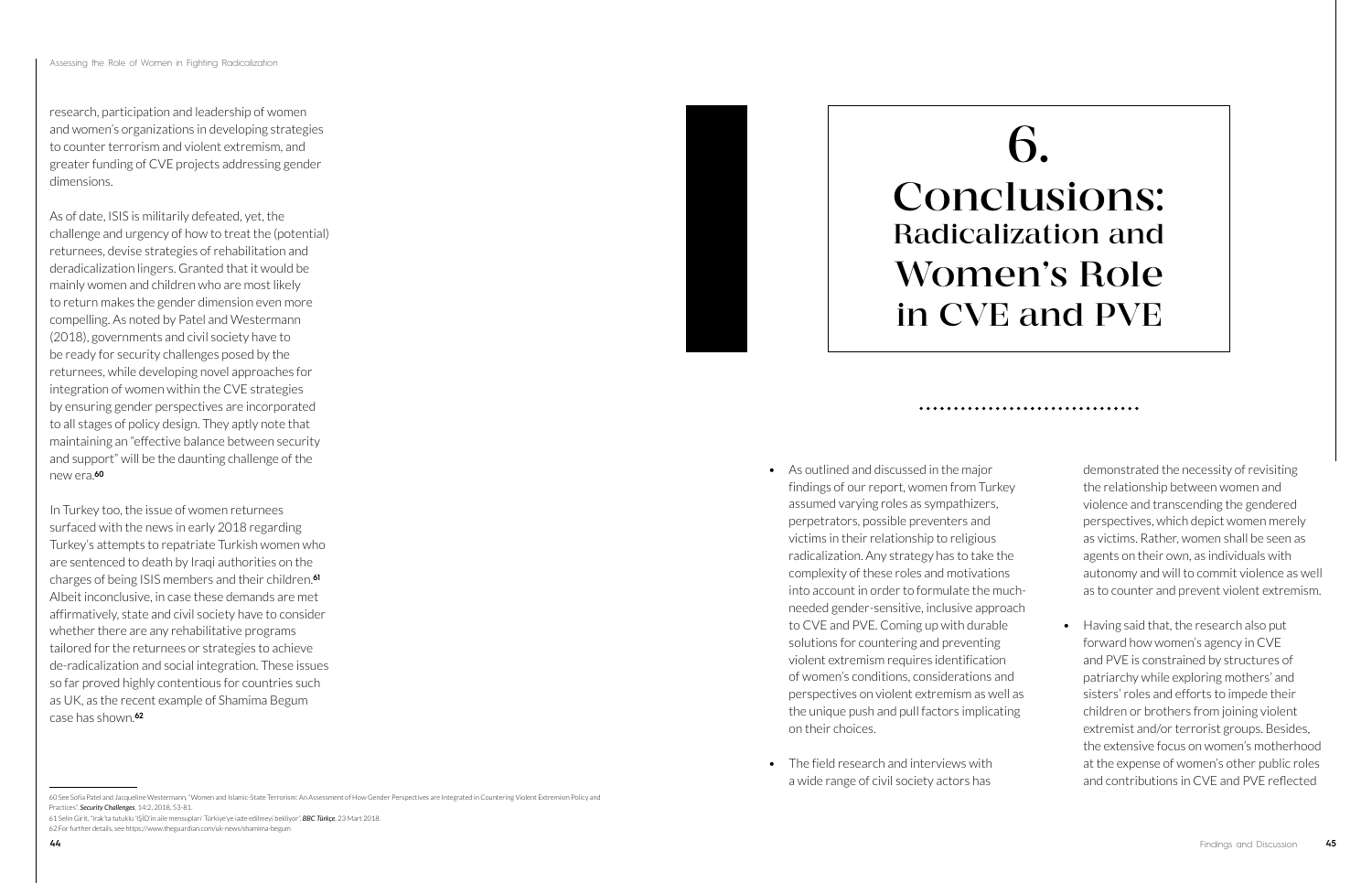the intrinsic elements of patriarchy. Hence, the research looked beyond women's possible roles in CVE and PVE as mothers and searched for women's agency in the context of civil society activism as well.

- Throughout our interviews, we have also explored the main push and pull factors and enablers outlined in the literature in an attempt to inform effective CVE and PVE strategies. The findings underlined the importance of *Economic/Structural Factors*, namely the material conditions of the individual or the community not as a sole motivator but mostly in play in conjunction with other *Ideological* (heavily for women sympathizers) and *Psychological Factors*. Our interviews also pointed out to the role of some contextual enabling factors such as polarization and rise of political Islam. These findings have important implications women playing different roles throughout the process be it sympathizers or preventers. The findings also illustrate how pull and push as well as enabling factor operate interactively for different demographics where non-enrolled youth, women and Syrian refugees are among the most vulnerable and most open to exposure.
- The research confirmed the necessity of empowerment of both women and women's NGOs in order to attain a more effective CVE and PVE strategy. Academics and civil society volunteers pointed out to structural constraints such as socioeconomic deprivation and patriarchy as fundamental obstacles to women's empowerment and underlined the need to fight with these issues which would not only

lessen their engagement with violence, but also strengthen women's role in CVE and PVE. The broad definition of empowerment encompassed women's access to education, employment and decision-making as individuals on its own as well as citizens.

- In CVE and PVE efforts, interviews demonstrated the necessity of providing rehabilitation and reconciliation services in efforts to counter and prevent violent extremism. Many of those interviewed with close proximity to radicalized women emphasized how psychological reasons interact with faith-based considerations. In particular, interviewees mentioned the quest for self-identification, an aspiration for belonging triggering an increased tendency to a potential negative evaluation of an outgroup in the form of a declaration and degradation of both non-believers and less believers as unbeliever/unworthy (*takfiri*) as an important motivator. This again, shows the importance of both an individual and community-focused approach to these women.
- Our research from the very beginning emphasized that utmost care and attention must be paid in order to avoid instrumentalizing women's role in CVE and PVE, whilst empowering and integrating them into CVE and PVE strategies as indispensable and constructive actors. Countering and preventing violent extremism shall be devised as a multi-actor
- Civil society actors interviewed indicated great willingness to be involved in efforts of building and disseminating a counter narrative as well as on the ground CVE and PVE efforts, with many showing the capacity to be effective. Each category of NGOs elicits different strengths that can be utilized in these efforts. For instance, humanitarian aid NGO's targeting refugee populations have both the skilled human capital and the methodology to be involved in prevention and rehabilitation aspects of these effort, given that they have resources to expand their clientele beyond Syrians and they build collaborations with other types of NGOs.
- As to the processes of women's radicalization, another issue that was widely mentioned in our research is women's lack of information as to their alternatives. Accordingly, without knowing the options provided to them by their community, civil society and the state, they are more likely to make uninformed choices. At this point, women at risk may be in great advantage if they have a toolkit of strategies or good practices as experienced by other women which would indeed serve another means of empowerment.
- Likewise, women shall be informed about where to go and what to do when they encounter radicalization and signs of violent extremism. They shall not be left alone,
- The women's NGOs stressed the urgency of understanding the problems and motivations of women and youth in order to propose a gender-sensitive perspective and called for the empowerment of women's civil society networks. Activists and members from faith-based women's NGOs pointed out the growing connections and cooperation between secular and faithbased (mostly Islamic feminist) women's civil society groups regarding efforts for preventing domestic violence. They noted that there has been greater embrace of feminist methodology and literature among faith-based women's NGOs and the focus has extended to cover LGBT-Lindividuals and children. There has also been greater attention and support from Muslim men for these initiatives. However, this example was largely confined to major cities such as İstanbul and Ankara. Even in cities like Adana with well-established women NGOs against domestic violence, sexual abuse and harassment, our interviewees told us that contacts with their faith-based counterparts or women's branches of faith-based humanitarian NGOs was highly limited, though they expressed openness for greater cooperation particularly in the newly emerging agenda of women's roles in CVE and PVE.
- The proposed empowerment of women and women's NGOs cannot be detached from the overall *empowerment of civil*

bearing all the responsibility of prevention and de-radicalization. As detailed above, our interviews paid special attention to the process and prospects of building counternarratives to tackle violent extremism. According to those interviewed, women at risk should be provided with a set of easily accessible discourse against violent extremism, with all political and community actors becoming involved in spreading it.

and multi-layered strategy built upon first and foremost supervision of state authority and effective coordination and cooperation between the state and civil society.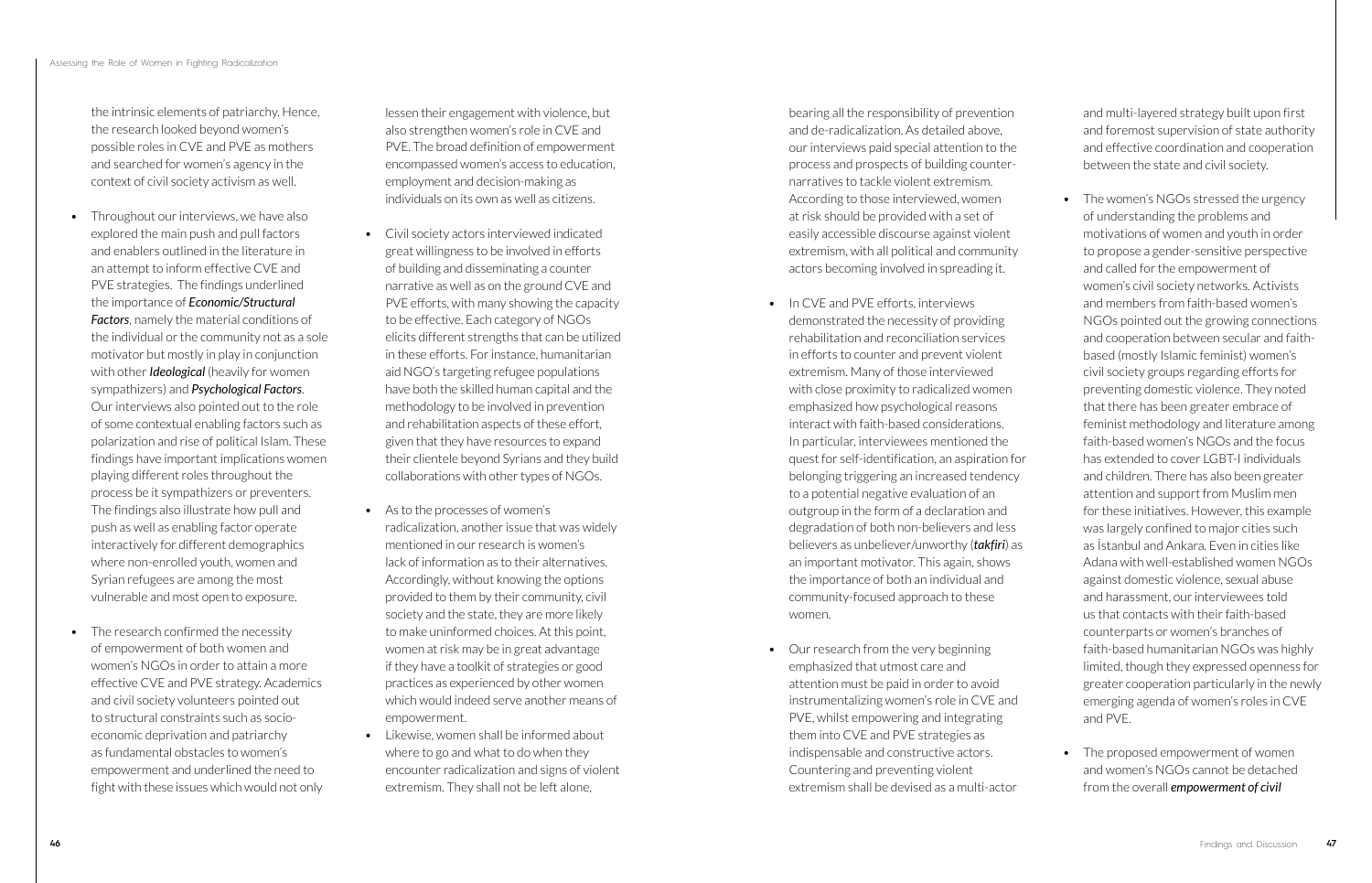*society.* As put forward by many experts, violent extremism can't be tackled without addressing the broader structural factors reproducing it. Almost all of our interviews put forward the relationship between violence and the lack of development and democracy and freedoms and offered democratization and rule of law as a panacea for radicalization. Women's as well as community's perception of feeling under oppression and having no legitimate alternatives to raise their concerns also directs them towards illegitimate ways of engagement. Therefore, efforts should also focus on increasing their efficacy and selfworth as participants in legitimate courses of political participation.

## A select bibliography

Al-Tamimi, Aymenn Jawad. (2017). "ISIS' Female Suicide Bombers Are No Myth". *Foreign Affairs*.

Borum, Randy. (2012). "Radicalization into Violent Extremism II: A Review of Conceptual Models and Empirical Research". *Journal of Strategic Security*, 4:4.

Carter, Becky. (2013). "Women and violent extremism". *GSDRC Helpdesk Research Report*. Retrieved from<http://www.gsdrc.org/docs/open/hdq898.pdf>

Chantler, Khatidja. et al. (2018). "Muslim women and gender based violence in India and the UK". *Critical Social Policy*. 1-21.

Counter Extremism Project. *Glossary*. <https://www.counterextremism.com/glossary>

Eroğlu, Doğu. (2018). *IŞİD Ağları: Türkiye'de Radikalleşme, Örgütlenme, Lojistik*. İletişim Yayınları, İstanbul.

Fink, Naureen. Sara Zeiger, Rafia Bhulai (eds.). (2016). *A Man's World? Exploring the Roles of Women in Countering Terrorism and Violent Extremism*. Hedayah and The Global Center on Cooperative Security.

Conway, Maura. (2016). "Determining the Role of the Internet in Violent Extremism and Terrorism: Six Suggestions for Progressing Research". *Studies in Conflict & Terrorism*, 40:1, 77-98, DOI: 10.1080/1057610X.2016.1157408

Cook, Joana. Gina Vale. (2018). *From Daesh to 'Diaspora': Tracing the Women and Minors of Islamic State*. International Centre for the Study of Radicalisation, King's College London. Online available at: https://icsr. info/wp-content/uploads/2018/07/ICSR-Report-From-Daesh-to-%E2%80%98Diaspora%E2%80%99- Tracing-the-Women-and-Minors-of-Islamic-State.pdf

Couture, Krista. (2014). "A Gendered Approach To Countering Violent Extremism: Lessons Learned From Women In Peacebuilding And Conflict Prevention Applied Successfully In Bangladesh And Morocco". *Brookings Policy Paper*.

Davis, Jessica. (2013), "Evolution of the Global Jihad: Female Suicide Bombers in Iraq", *Studies in Conflict & Terrorism*, 36, 279–291, DOI: 10.1080/1057610X.2013.763598

Ennaji, Moha. (2016). "Recruitment of foreign male and female fighters to Jihad: Morocco's multifaceted counter-terror strategy". *International Review of Sociology*, 26:3, 546-557, DOI: 10.1080/03906701.2016.1244954

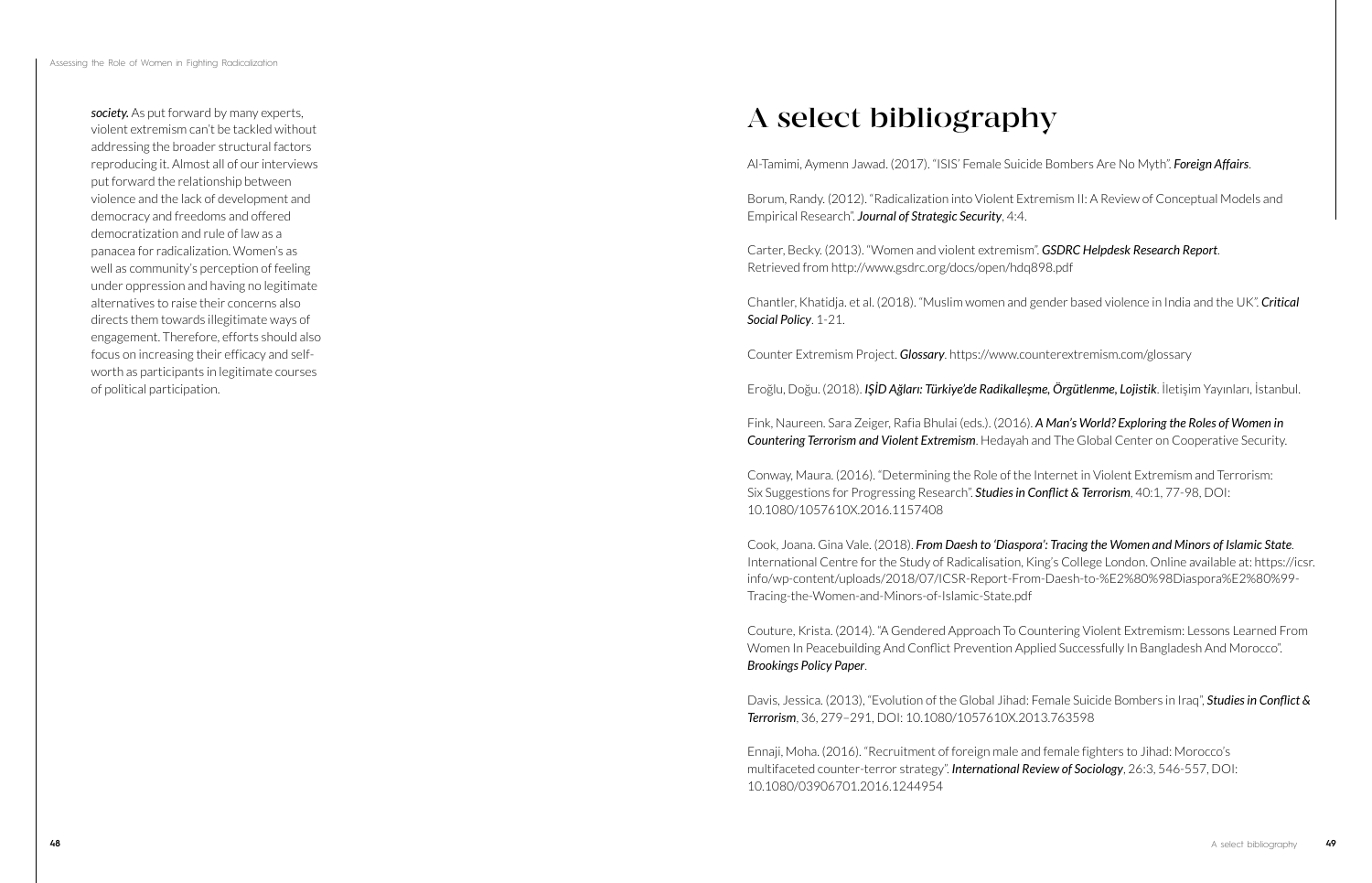Esposito, John L. (2003). *The Oxford Dictionary of Islam*. Oxford University Press.

Frazer, Owen. Christian, Nunlist. (2015). "The Concept of Countering Violent Extremism", *CSS Analyses in Security Policy*. No. 183.

Gielen, Amy-Jane. (2018). "Exit programmes for female jihadists: A proposal for conducting realistic evaluation of the Dutch approach". *International Sociology*. 33:4, 454–472. DOI: 10.1177/0268580918775586

Giscard, d'Estaing Sophie. (2017). "Engaging women in countering violent extremism: avoiding instrumentalisation and furthering agency". *Gender & Development*, 25:1,103-118. DOI: 10.1080/13552074.2017.1279823

Girit, Selin. (2018). "Irak'ta tutuklu 'IŞİD'in aile mensupları' Türkiye'ye iade edilmeyi bekliyor", *BBC Türkçe*, 23 Mart.

Glazzard, Andrew. Martine, Zeuthen. (2016). "Violent Extremism". Retrieved from http://gsdrc.org/wpcontent/uploads/2016/02/Violent-extremism\_RP.pdf

Global Counterterrorism Forum. (2015). "Good Practices on Women and Countering Violent Extremism". Retrieved from http://www.the gctf.org

Gowrinathan, Nimmi. (2014). "The Women of ISIS: Understanding and Combating Female Extremism", *Foreign Affairs.*

Hassan, Muhsin. (2012). "Understanding drivers of violent extremism: The case of Al-Shabab and Somali Youth". *Combating Terrorism Center West Point CTC Sentinel*, 5.

Idris, Iffet. Ayat, Abdelaziz. (2017). "Women and countering violent extremism", *GSDRC Helpdesk Research Report*.

International Crisis Group. (2019). "Mitigating risks for Syrian Refugee Youth in Turkey's Şanlıurfa". *Europe Report No*: 253, February 11. Retrieved from [https://www.crisisgroup.org/europe-central-asia/western](https://www.crisisgroup.org/europe-central-asia/western-europemediterranean/turkey/253-mitigating-risks-syrian-refugee-youth-turkeys-sanliurfa)[europemediterranean/turkey/253-mitigating-risks-syrian-refugee-youth-turkeys-sanliurfa](https://www.crisisgroup.org/europe-central-asia/western-europemediterranean/turkey/253-mitigating-risks-syrian-refugee-youth-turkeys-sanliurfa)

Irfani, Nur. Binte, Saripi. (2015). "Female Members of ISIS: A Greater Need for Rehabilitation". *Counter Terrorist Trends and Analyses*, 7:3, 26-31.

Khalil, James. Martine Zeuthen. (2016). "Countering Violent Extremism and Risk Reduction: A Guide to Programme Design and Evaluation". *Whitehall Report*. London: Royal United Services Institute for Defence and Security Studies (RUSI), 2-16.

Khan, Humera. (2015). "Why Countering Extremism Fails". *Foreign Affairs*.

Kushner, H. W. (2003). "Turkish Hezbollah". In *The Sage Encyclopedia of Terrorism*. Thousand Oaks, CA: SAGE Publications.

Kruglanski, Arie W. et al. (2014). "The Psychology of Radicalization and Deradicalization: How Significance Quest Impacts Violent Extremism". *Advances in Political Psychology*, Vol. 35, Suppl. 1. DOI: 10.1111/pops.12163

Lebun, Lucy. (2017). "Women As Victims And Perpetrators Of Daesh Violence". CFFP. Retrieved from https://centreforfeministforeignpolicy.org/journal/2017/1/17/women-as-victims-and-perpetrators-ofdaesh-violence

Loken, Meredith. Anna Zelenz. (2018). "Explaining Extremism: Western Women in Daesh". *European Journal of International Security,* 3:1, 45-68.

Mariatul Kibtiah, Tia. Christina Tirajoh. (2019). "Indonesian Women and Terrorism: ISIS Recruitment Strategy through Social Media". Paper presented at Conference: ICOBIRD Binus University, Jakarta, Indonesia. Retrieved from: [https://www.researchgate.net/publication/330169343\\_Indonesian\\_Women\\_and\\_Terrorism\\_ISIS\\_](https://www.researchgate.net/publication/330169343_Indonesian_Women_and_Terrorism_ISIS_Recruitment_Strategy_through_Social_Media) [Recruitment\\_Strategy\\_through\\_Social\\_Media](https://www.researchgate.net/publication/330169343_Indonesian_Women_and_Terrorism_ISIS_Recruitment_Strategy_through_Social_Media) 

McCullough, Aoife. Mareike Schomerus. (2017). "What do we know about drivers of radicalisation and violent extremism, globally and in Niger?". *Overseas Development Institute Report.* Retrieved from [https://](https://www.odi.org/sites/odi.org.uk/files/resource-documents/11405.pdf) [www.odi.org/sites/odi.org.uk/files/resource-documents/11405.pdf](https://www.odi.org/sites/odi.org.uk/files/resource-documents/11405.pdf) 

Milton-Edwards, Beverley. Sumaya Attia. (2017). "Female Terrorists and Their Role in Jihadi Groups", *Brookings*. May 9. Retrieved from [https://www.brookings.edu/opinions/female-terrorists-and-their-role-in](https://www.brookings.edu/opinions/female-terrorists-and-their-role-in-jihadi-groups/)[jihadi-groups/](https://www.brookings.edu/opinions/female-terrorists-and-their-role-in-jihadi-groups/) 

Neumann, Peter R. (2017). "Countering Violent Extremism and Radicalisation that Lead to Terrorism: Ideas, Recommendations, and Good Practices from the OSCE Region". *OSCE Report*. Retrieved from http://www.osce.org/chairmanship/346841

Neumann, Peter R. (2013). "The Trouble with Radicalization". *International Affairs*. 89:4, 873-893.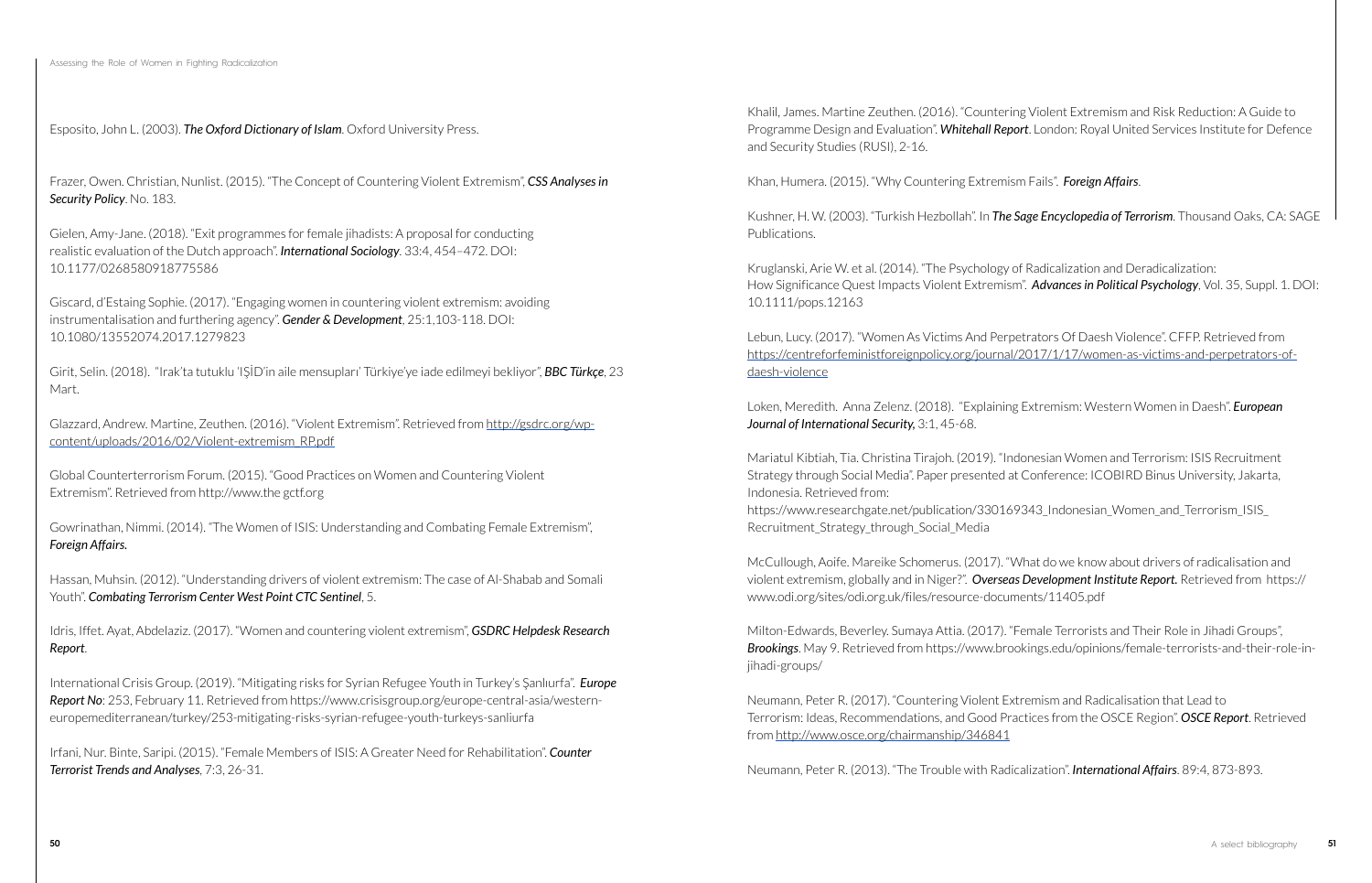pursuant to Security Council Resolution 1325 (2000). Retrieved from <https://www.un.org/ruleoflaw/files/womenpeaceandsecurity.pdf>

Van Knop, Katarina. (2007). "The Female Jihad: Al Qaeda's Women". *Studies in Conflict & Terrorism*. 30, 397– 414.

Vergani, M., Iqbal, M., Ilbahar, E. and Barton, G. (2018). "The three Ps of radicalization: Push, pull and personal. A systematic scoping review of the scientific evidence about radicalization into violent extremism". *Studies in Conflict & Terrorism*. 1-32.

Ward, Antonia. (2018). "ISIS's Use of Social Media Still Poses a Threat to Stability in the Middle East and Africa". *Georgetown Security Studies Review*. 10 December. [http://georgetownsecuritystudiesreview.org/2018/12/10/isiss-use-of-social-media-still-poses-a-threat-to](http://georgetownsecuritystudiesreview.org/2018/12/10/isiss-use-of-social-media-still-poses-a-threat-to-stability-in-the-middle-east-and-africa/)[stability-in-the-middle-east-and-africa/](http://georgetownsecuritystudiesreview.org/2018/12/10/isiss-use-of-social-media-still-poses-a-threat-to-stability-in-the-middle-east-and-africa/)

Winter, Charlie. (2015). "Manifesto: Women of the Islamic State" *Quilliam Foundation.* 2-41.

Zeiger, Sara. (2016). *Expanding Research On Countering Violent Extremism*. Hedayah and Edith Cowan University.

Patel, Sofia. Jacqueline Westermann. (2018). "Women and Islamic-State Terrorism: An Assessment of How Gender Perspectives are Integrated in Countering Violent Extremism Policy and Practices". *Security Challenges,* 14:2, 53-81.

Pearson, Elizabeth. (2016). "The Case of Roshonara Choudhry: Implications for Theory on Online Radicalization, ISIS Women, and the Gendered Jihad". *Policy and Internet*. 8:1. 5-33.

Pearson, Elizabeth. Emily Winterbotham. (2017). "Women, Gender and Daesh Radicalisation" *The RUSI Journal*. 162:3, 60-72.

Prajuli, Wendy A. (2017). **"**On social media, ISIS uses fantastical propaganda to recruit members", The Conversation. 4 December. Retrieved from [http://theconversation.com/on-social-media-isis-uses](http://theconversation.com/on-social-media-isis-uses-fantastical-propaganda-to-recruit-members-86626)[fantastical-propaganda-to-recruit-members-86626](http://theconversation.com/on-social-media-isis-uses-fantastical-propaganda-to-recruit-members-86626) 

Sahgal, Gayatri. Zeuthen, Martine. (2018). "Analytical Framing of Violent Extremism and Gender in Kenya: A Review of the Literature". *The African Review*. 45:1, 1-18.

Saikal, Amin. (2016). "Women and Jihad: Combating Violent Extremism and Developing New Approaches to Conflict Resolution in the Greater Middle East". *Journal of Muslim Minority Affairs*. 36: 3, 313–322, [http://](http://dx.doi.org/10.1080/13602004.2016.1216628) [dx.doi.org/10.1080/13602004.2016.1216628](http://dx.doi.org/10.1080/13602004.2016.1216628) 

Saymaz, İsmail. (2017). *Türkiye'de IŞİD*. Ankara: İletişim Yayınları.

Search for Common Ground. (2017). *Transforming Violent Extremism: A Peacebuilder's Guide*. Retrieved from [https://www.sfcg.org/wpcontent/uploads/2017/04/Transforming- Violent-Conflict.](https://www.sfcg.org/wpcontent/uploads/2017/04/Transforming- Violent-Conflict.pdf) [pdf](https://www.sfcg.org/wpcontent/uploads/2017/04/Transforming- Violent-Conflict.pdf) 

Sönmez, Göktuğ. (2017). "Radikalleşme, Şiddete Varan Aşırıcılık ve Türkiye'nin Mücadelesi", *ORSAM Analiz*.

Sönmez, Göktuğ. (2018). "'Detecting and Interdicting Terrorist Travel', Global Efforts, and Turkey", *ORSAM*.

Taştekin, Fehim. (2016). *Karanlık Çöktüğünde*. İstanbul: Doğan Kitap.

OSCE. (2013). "Women and Terrorist Radicalization Final Report". Retrieved from <http://www.osce.org/atu/99919?download=true>

UN. (2016). "UN Plan of Action to Prevent Violent Extremism". Retrieved from [http://www.un.org/en/ga/search/view\\_doc.asp?symbol=A/70/674](http://www.un.org/en/ga/search/view_doc.asp?symbol=A/70/674) 

UN. (2002). "Women, Peace and Security Study" submitted by the Secretary-General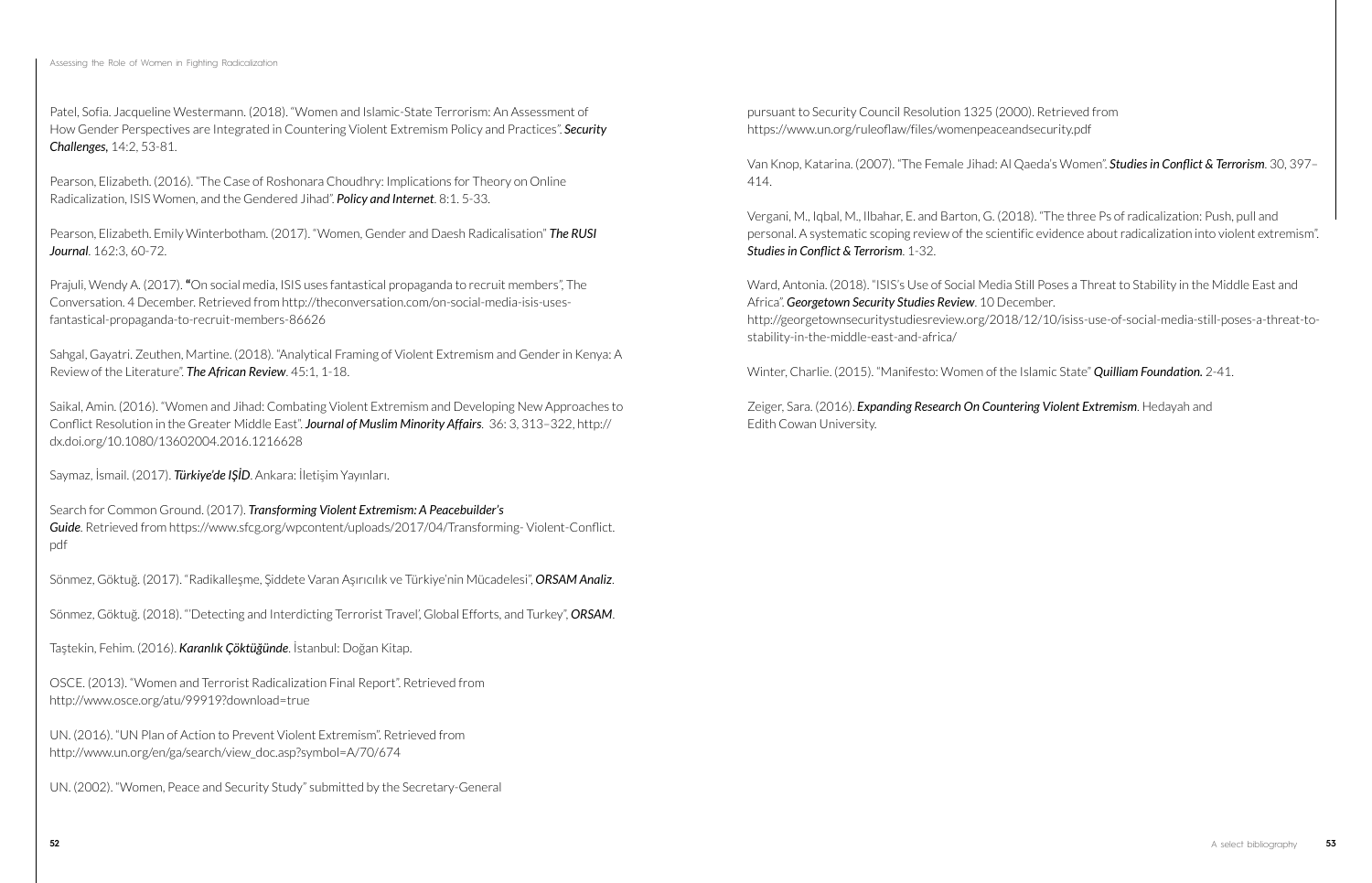Assessing the Role of Women in Fighting Radicalization

## NOTES NOTES

**54** Assessing the Role of Women in Fighting Radicalization **55**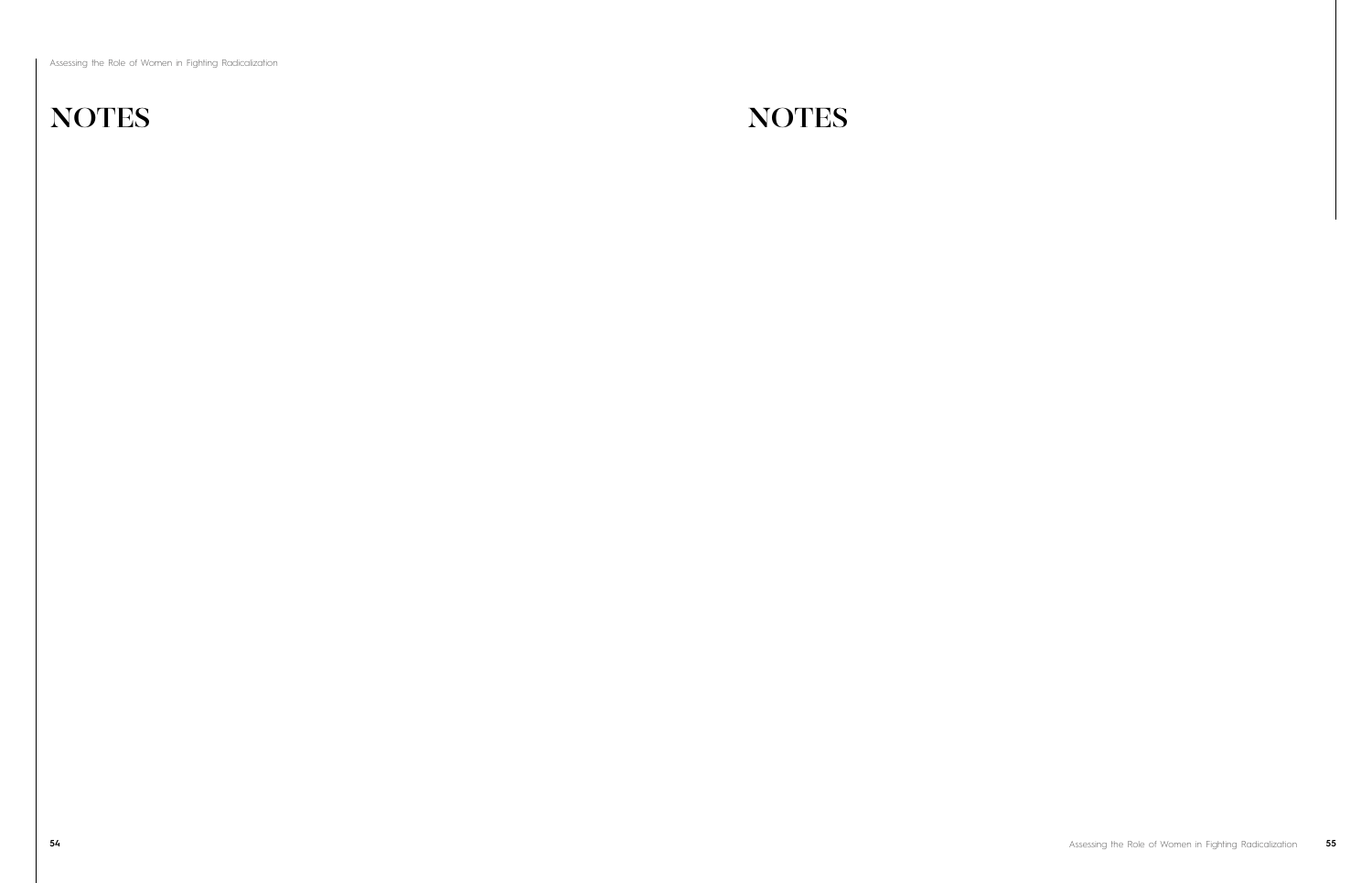Assessing the Role of Women in Fighting Radicalization

## **NOTES**

Research Team Report for Activity-5: Assessing the Role of Women in Fighting Radicalization

#### Key Expert:

Başak Yavçan, PhD Associate Professor of Political Science and International Relations TOBB University of Economics and Technology

#### Senior Researcher:

Gülriz Şen, PhD Assistant Professor of Political Science and International Relations TOBB University of Economics and Technology